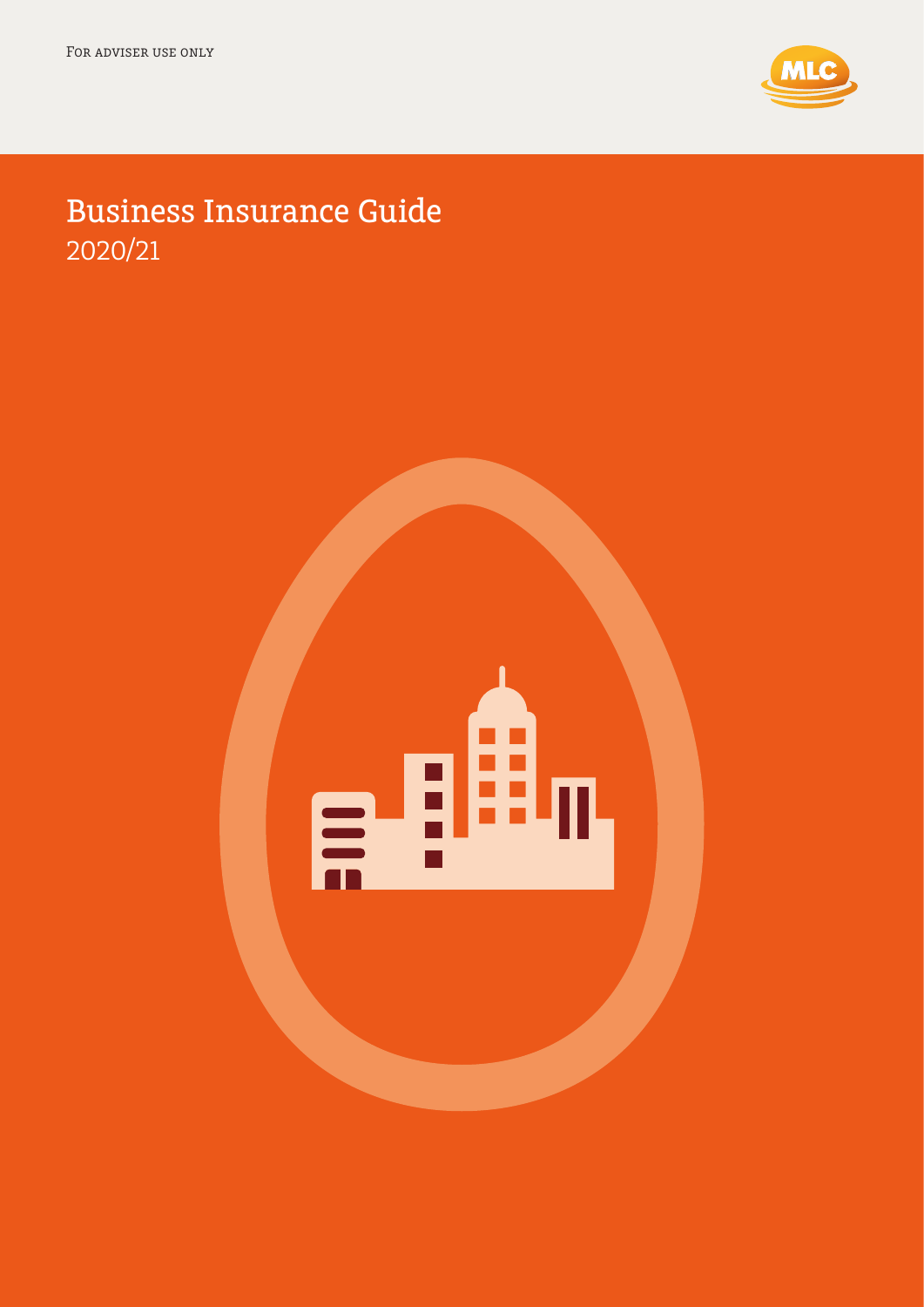# **Why business insurance is essential**

## Many business principals don't hesitate to insure physical assets such as motor vehicles, plant and equipment.

However, they often overlook the importance of insuring themselves (and other key people in the business) for death, disability and illness.

This can be a very risky oversight, as the long term absence or loss of a key person can have a dramatic impact on a business and the principals' interests in that business.

### **Issues faced by the departing principal**

Each of the principals needs to consider that, if something happened to them and they were no longer able to participate in the business:

- whether their personal assets (such as their family home) would remain exposed to the ongoing fortunes of the business
- whether the other principals would be able to find enough cash to buy them out and what price would they be prepared to pay, and
- whether the business would be able to repay amounts owed to them.

### **Issues faced by the remaining principals**

Each principal also needs to consider that, if something happened to one of their fellow principals:

- what the impact would be on business revenue
- whether the business would be able to maintain its commitments to customers, suppliers and employees, in addition to servicing its loans
- who would inherit the departing principal's interest in the business and how much would it cost to buy them out
- whether the departing principal's beneficiaries would want a say in how the business is run (if they cannot or won't be bought out), or would settle for continuing to receive a share of the profits and capital growth without contributing, and
- whether the departing principal (or their legal personal representative) can demand immediate repayment of any amounts owed to them.

### **The purpose of this guide**

This guide has been prepared to help you understand some of the key risks that business principals face and the role that insurance can play in:

- protecting personal and business assets
- offsetting a reduction in business revenue, and
- funding an orderly transfer of business ownership.

The key to good protection advice is to ensure the right amount of cash is paid to the right people at the right time.

**Note**: The information in this guide is based on our understanding of current legislation and Australian Taxation Office practice as at 1 July 2020. Taxation rates include the Medicare Levy where applicable.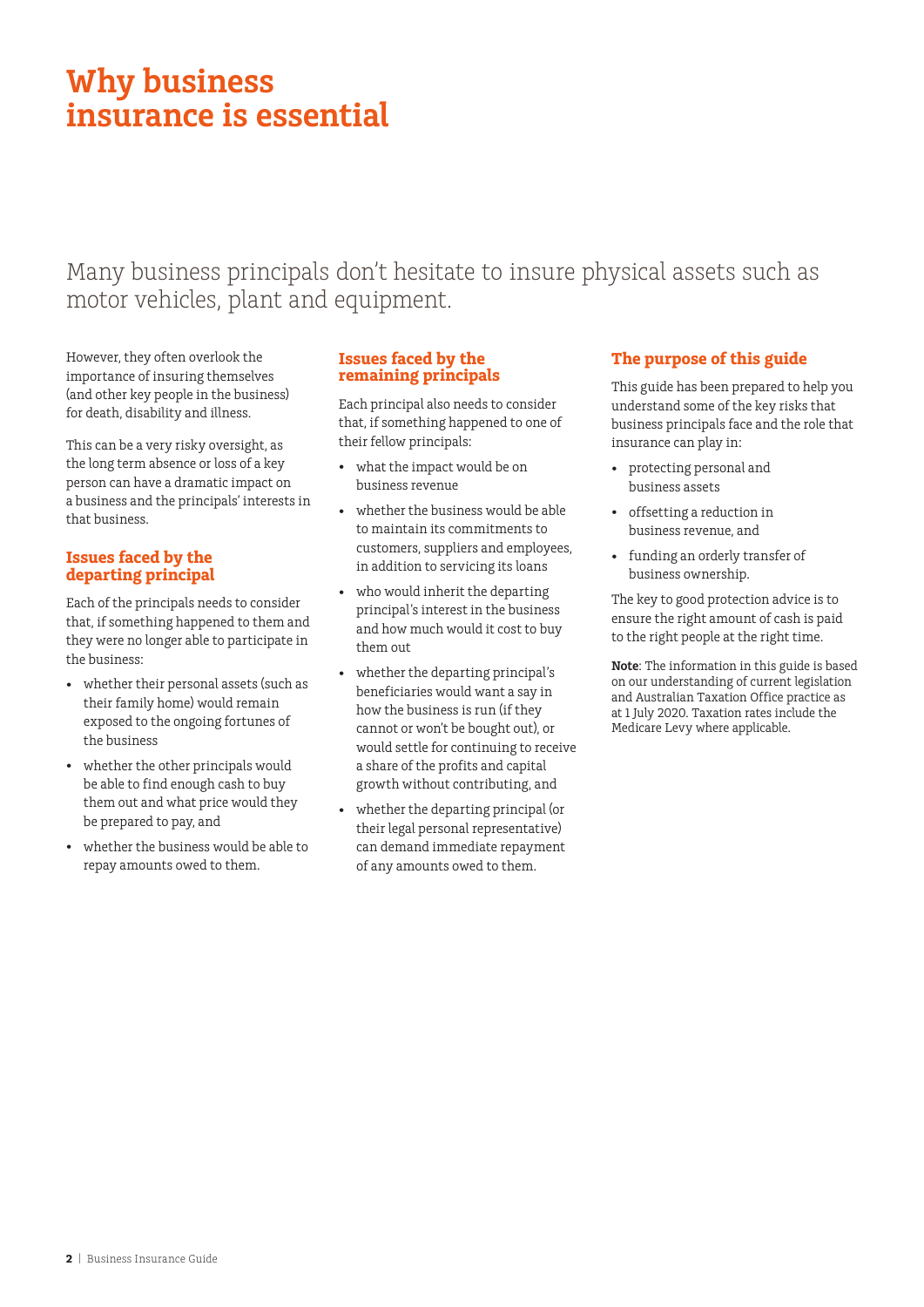# **Contents**

| <b>Overview of Business Insurance</b> | 4  |
|---------------------------------------|----|
| <b>Asset (Debt) Protection</b>        | 12 |
| <b>Revenue Protection</b>             | 20 |
| <b>Ownership Protection</b>           | 28 |
| <b>Other Essential Facts</b>          | 50 |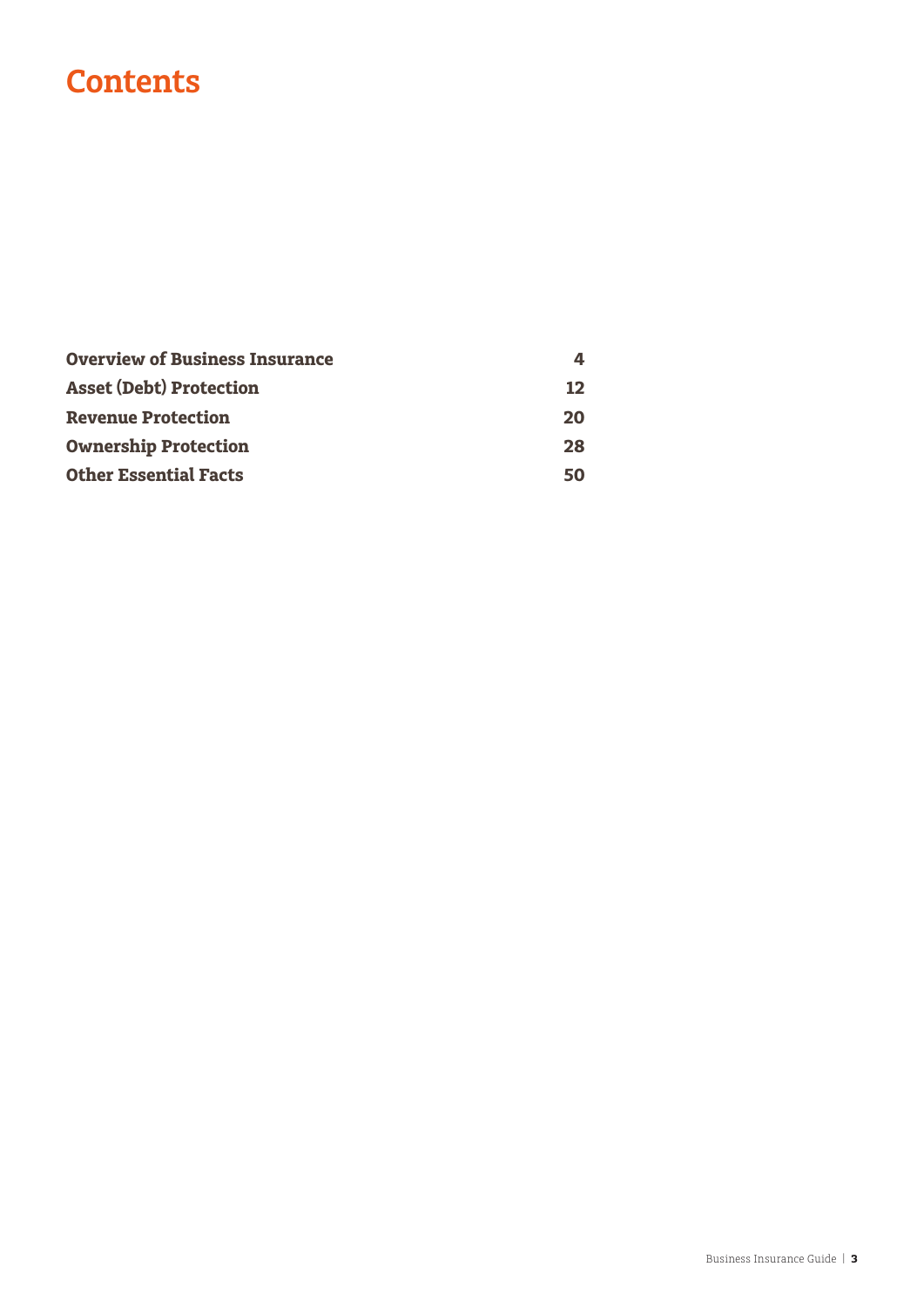**1** 

## <span id="page-3-0"></span>**Overview of business insurance**

In this section, we outline some of the basic concepts that need to be understood when providing quality advice to business principals.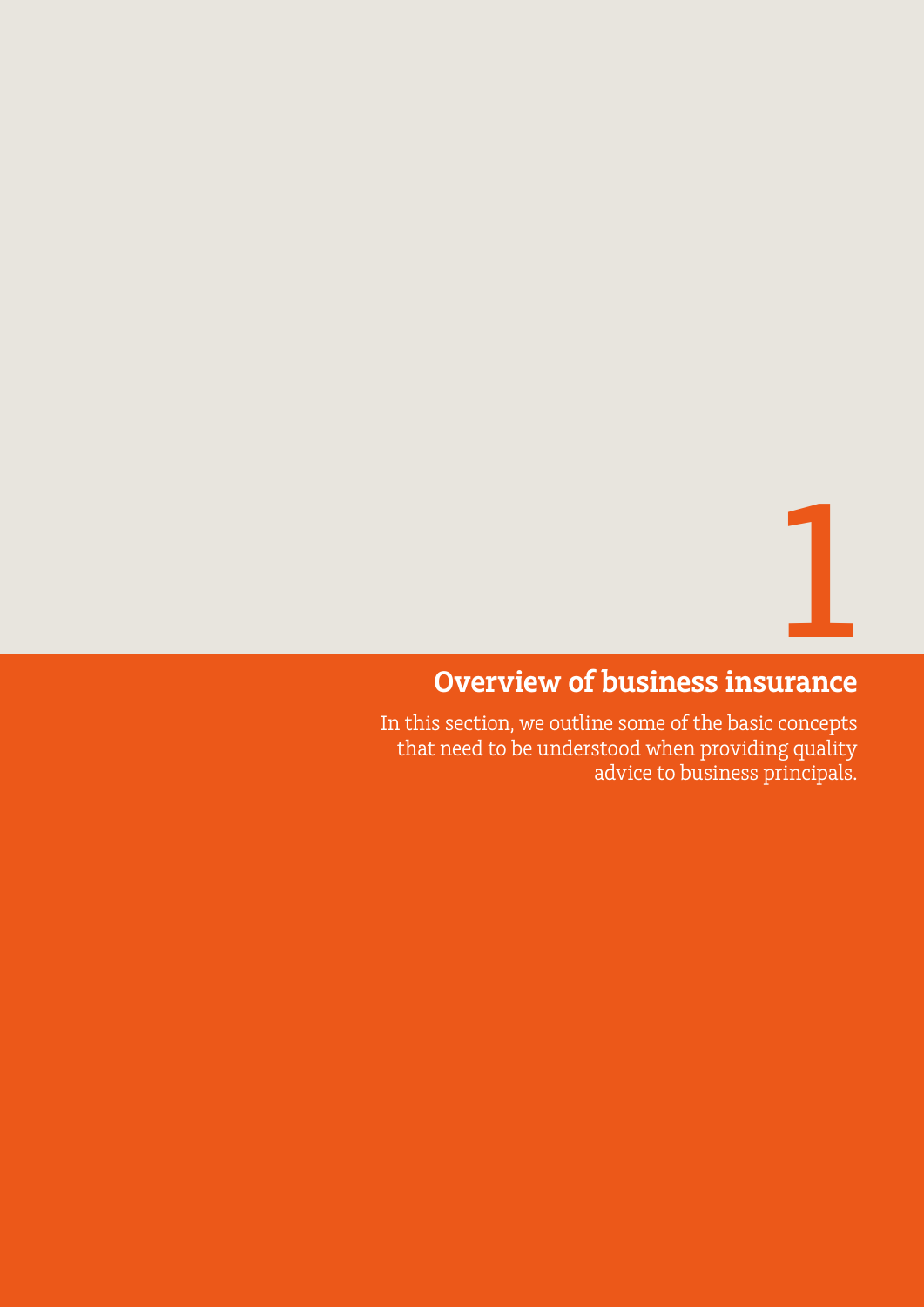# **Contents**

| <b>Key participants and their roles</b>                | 6  |
|--------------------------------------------------------|----|
| <b>Protection needs of different businesses</b>        | 7  |
| New (or start-up) businesses                           | 7  |
| <b>Established or developing businesses</b>            | 7  |
| <b>Mature businesses</b>                               | 7  |
| What structures can be used to operate a business?     | 8  |
| Sole traders                                           | 8  |
| Partnerships                                           | 8  |
| Companies                                              | 8  |
| <b>Trusts</b>                                          | 9  |
| How are structures used to operate and own a business? | 10 |
| <b>Operating entities</b>                              | 10 |
| <b>Protection entities</b>                             | 10 |
| <b>Ownership entities</b>                              | 10 |
| <b>Service entities</b>                                | 10 |
| Self-managed super funds                               | 11 |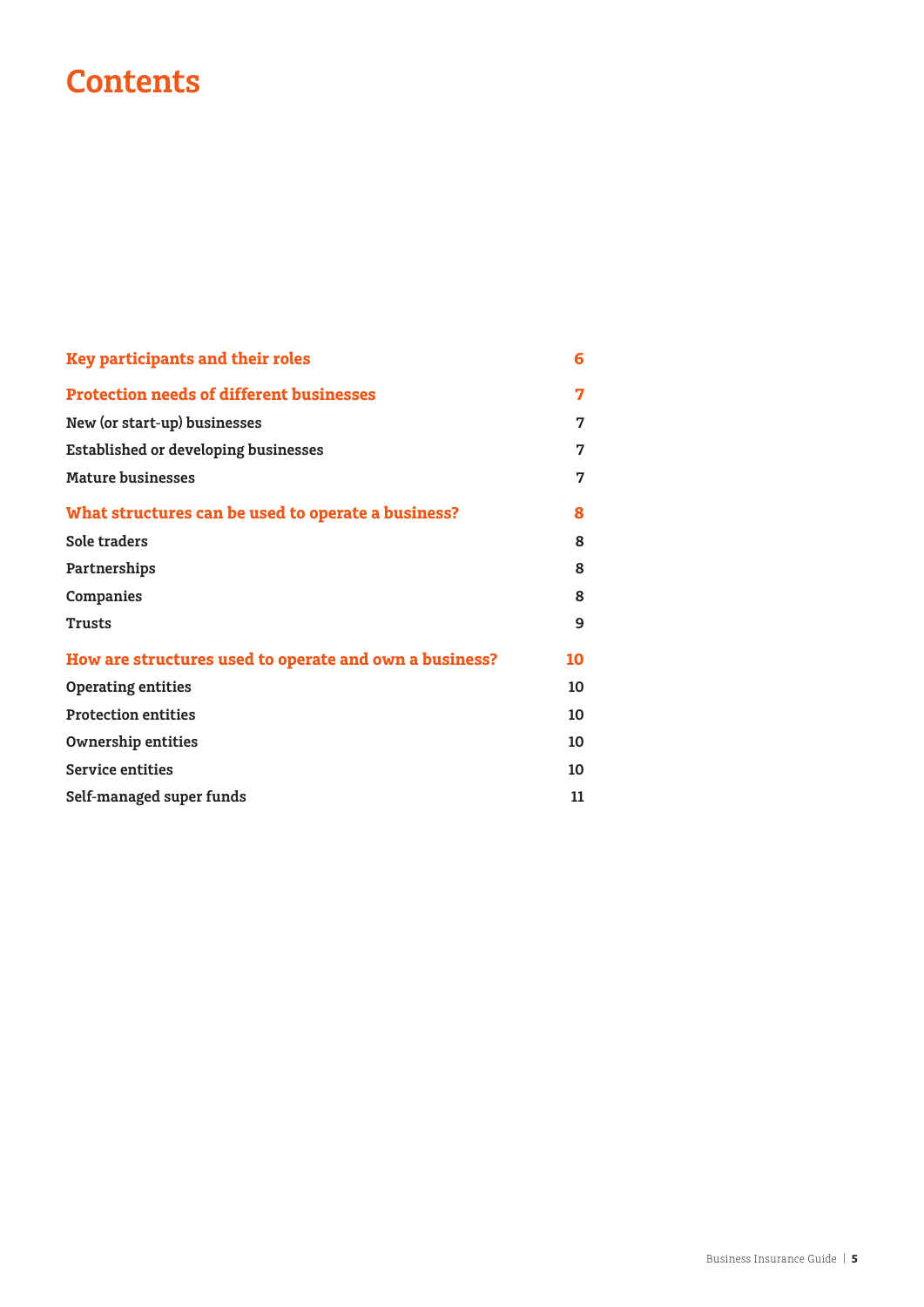# <span id="page-5-0"></span>**Key participants and their roles**

There are three participants who play an important role when developing insurance solutions for business principals.

These are summarised in the table below. The value in partnering with other professionals is that it enables each participant to provide advice in their area of expertise.

| Participant       | Role                                                                                                                                                                                                |
|-------------------|-----------------------------------------------------------------------------------------------------------------------------------------------------------------------------------------------------|
| Financial adviser | • Identifies the principals' business and personal goals.                                                                                                                                           |
|                   | • Assesses the principals' and the business' financial position, including assets, liabilities, revenue and cashflow.                                                                               |
|                   | • Assesses and prioritises the principals' business and personal protection needs.                                                                                                                  |
|                   | • Acts as facilitator between the principals and the other key professionals, including project managing the<br>preparation of any agreements that may be required, as part of the advice process.  |
|                   | • Advises the principals on the type, amount and ownership of insurances required to meet their business and<br>personal needs.                                                                     |
|                   | • Considers the tax implications that apply with each of the different insurance policy ownership options.                                                                                          |
|                   | • Advises the principals on the premium structure and payment options that best suit their business and<br>personal needs.                                                                          |
|                   | • Co-ordinates the implementation of the insurances by managing the process from application and underwriting<br>to policy implementation.                                                          |
|                   | • Provides ongoing advice to the principals as their needs and circumstances change.                                                                                                                |
|                   | • Manages any claims that arise due to death, disability or illness of the principals or other key persons.                                                                                         |
| Solicitor         | • Drafts legal agreements that outline the rights, duties and obligations of the principals in relation to their role in<br>the business and each other in both planned and unplanned scenarios.    |
|                   | • Identifies any additional estate risks in the business structure.                                                                                                                                 |
|                   | • Ensures the principals' personal estate plans complement any business agreements required.                                                                                                        |
|                   | • Determines whether stamp duty will be payable if business interests are sold or transferred.                                                                                                      |
| Accountant        | • Generally has established relationships with the business principals and will have a key influence on the<br>advice outcome.                                                                      |
|                   | • Values the business and each principal's interest in it.                                                                                                                                          |
|                   | • Identifies the business structure and connection between the operating and ownership entities and (with the<br>solicitor) advises on any restructuring of business entities that may be required. |
|                   | • Identifies the debts owed either to third parties or the principals.                                                                                                                              |
|                   | • Calculates the CGT payable on the disposal or transfer of each principal's interest in the business.                                                                                              |
|                   | • Determines which small business CGT concessions may be available when an interest in the business is sold<br>or transferred.                                                                      |
|                   | • Provides general taxation advice.                                                                                                                                                                 |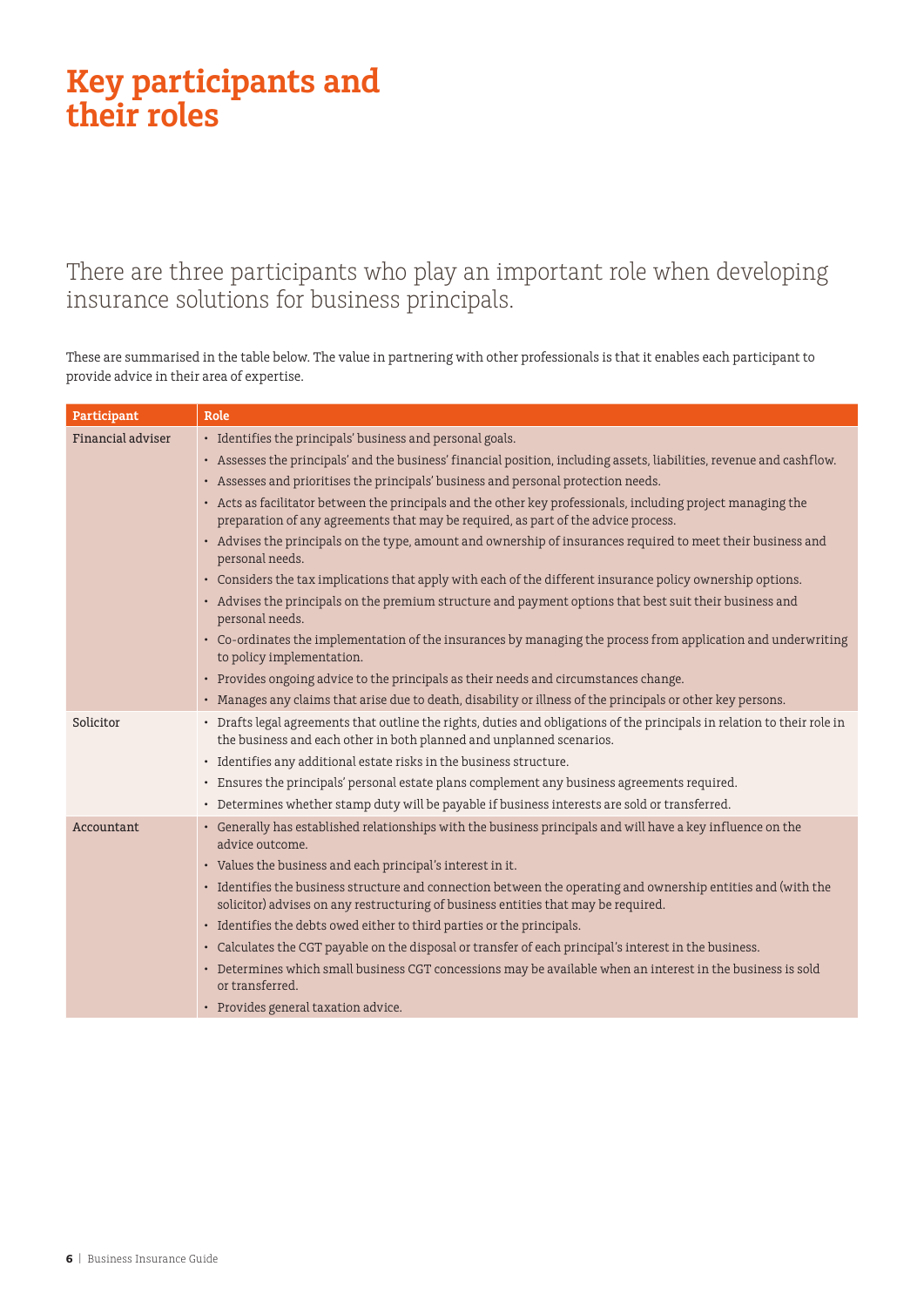# <span id="page-6-0"></span>**Protection needs of different businesses**

The importance of asset (debt), revenue and ownership protection will often depend on whether the business is in the start-up, growth or mature phase.

Understanding the stage in the lifecycle a business is in can assist in dealings with the principals.

#### **New (or start-up) businesses**

The primary risk for the principals of a start-up business is typically that, in the event of the loss of a key person, the principals could lose personal assets used to secure business debts or amounts they have contributed to the business as 'start-up capital'.

Because these businesses may have little equity, ownership protection may be of a lower priority when compared to asset (debt) protection. The principals should still, however, address business succession at the time the business is established.

Furthermore, it may not be possible to obtain revenue protection if the revenue patterns have not been established.

#### **Established or developing businesses**

While an established business will usually have grown its revenue, it often remains heavily dependent on the skills and intellectual property provided by its key people and their contacts with clients, suppliers or financiers.

The loss of a key person at this stage will therefore significantly hamper the business' ability to continue its growth or even survive. Revenue protection can assist the business in overcoming the loss of a key person by replacing lost revenue and providing the business with the breathing space and funds it requires to recruit and train a suitable replacement.

#### **Mature businesses**

Mature businesses will typically be less reliant on key people and have a significantly improved (ie lower) debt-to-equity ratio. The main risk to these businesses will often be a lack of succession planning.

To help ensure an orderly transfer of ownership, the principals should establish:

- a **Business Owners' Agreement** that deals with both planned and unplanned events that cannot be funded by insurance, as well as a range of matters concerning the rights and conduct of the principals in relation to each other, and
- an (ideally) separate **Buy Sell Agreement** where the exit of a principal due to death, total and permanent disablement and (in some cases) critical illness is funded or part-funded by ownership protection insurance.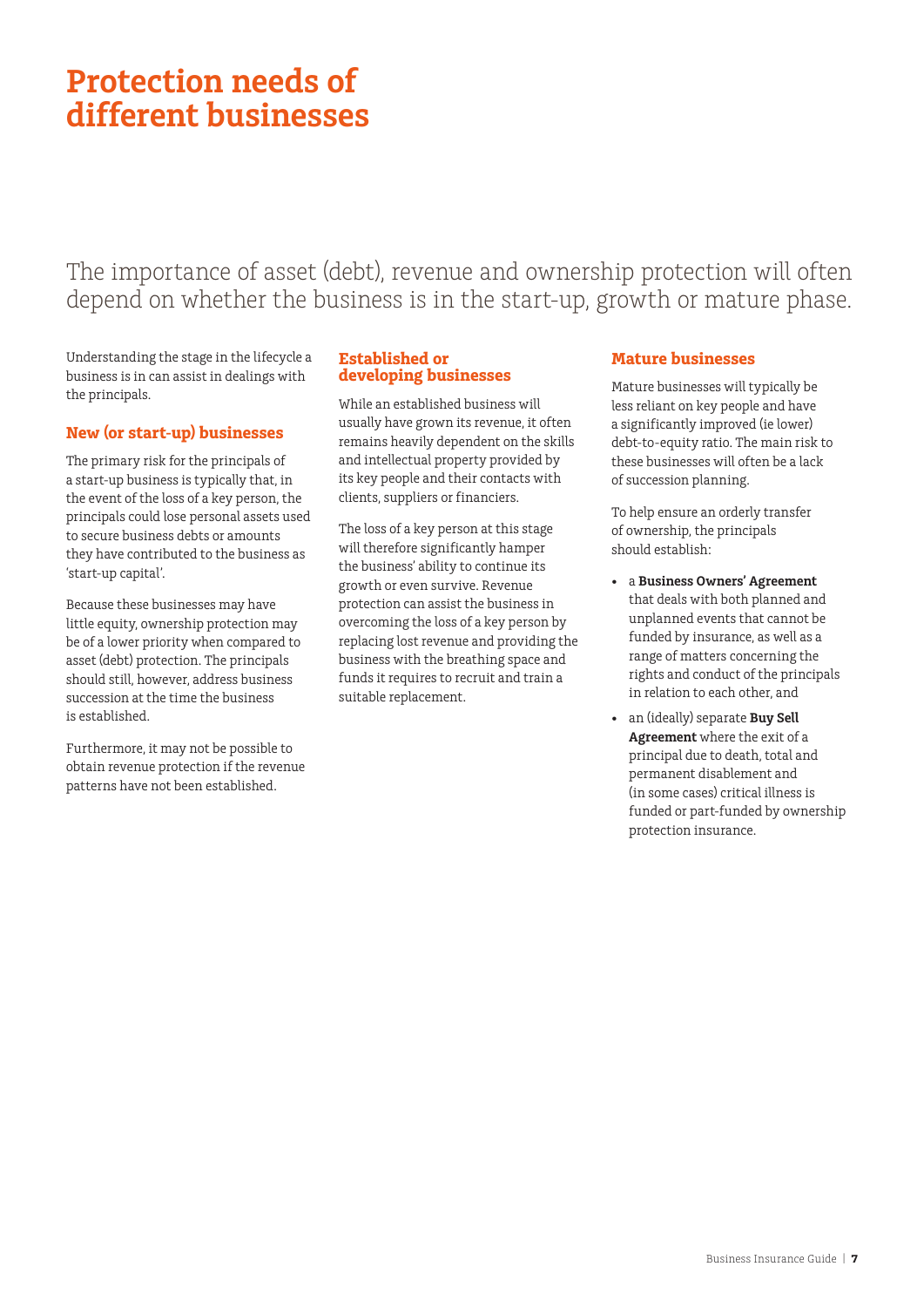## <span id="page-7-0"></span>**What structures can be used to operate a business?**

There are four main structures that can be used to operate a business, each with its own features and benefits.

#### **Sole traders**

A sole trader is a person trading under their own name or a registered business name. When a business is run by a sole trader, the individual:

- is fully liable for any debts or legal actions brought against him or her in relation to the business, and
- income received from the business is generally taxed in the individual's hands at the marginal rates that apply to Australian residents.

#### **Partnerships**

A partnership generally arises when two or more parties carry on a business with a view to making a profit and is generally subject to a written Partnership Agreement that sets out:

- how the partnership will operate
- how the provision of capital will be handled
- how the profits will be divided, and
- the decision-making powers and authority vested in each partner.

The partners in a partnership may be individuals or entities (eg a partnership of trusts).

From a legal liability and taxation perspective, there's minimal difference between a sole trader and a partnership of individuals. However, the partners are jointly (wholly) and severally (proportionately) liable for all debts and obligations that arise in the course of the partnership's business.

Partnerships aren't subject to tax. A partnership return is lodged to determine each partner's share in the partnership income, capital gains or losses.

Where the partners in a partnership are individuals, partnership law states that on the death of a partner, the partnership automatically dissolves. However, a Partnership Agreement may include a pre-arranged right to purchase the deceased partner's interest, without which the surviving partners must either liquidate or reorganise.

#### **Companies**

A company is a separate legal entity to the principals who own the shares (directly or indirectly). It can raise capital through the issue of shares. The number of shares held by a shareholder determines that shareholder's ownership proportion.

A company may have different classes of shares. For example, 'A class' shares may entitle the relevant shareholder to capital and voting rights, while 'B class' shares may entitle the relevant shareholder to dividends.

The liability of shareholders is usually limited to the value of their shares in the company. However, company directors have a range of responsibilities including those contained in common law and statutes such as the Corporations Act 2001 which, if breached, could render them personally liable.

Income and capital gains derived by the company are taxed at a flat rate of 26%**1**, (or 30% where annual aggregated turnover is \$50 million or more in 2020/21). Companies are not eligible for the 50% CGT discount. Company profits may be paid out as dividends or retained in the company to, for example, fund future expansion.

There are complex laws about retaining and distributing earnings in a company that are derived from the provision of personal services or personal exertion.

**1** For companies with less than \$50m annual aggregated turnover the tax rate will be 25% in 2021/22.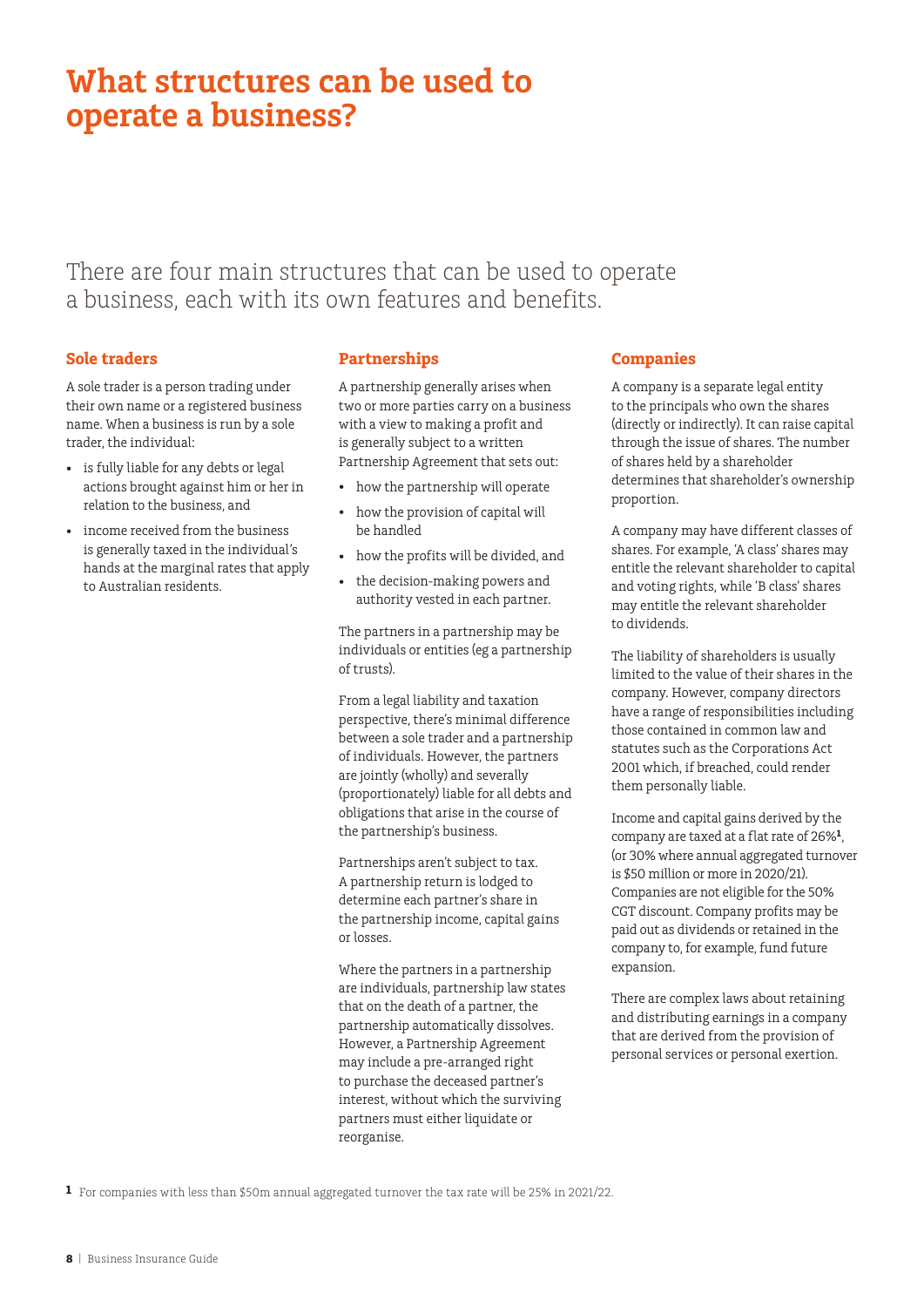<span id="page-8-0"></span>When the profits are distributed to shareholders as a dividend, the shareholders are effectively taxed on the profits at their marginal rate. If the dividend is fully franked, shareholders on a higher tax rate than the applicable company tax rate will pay additional tax after they lodge their tax return and shareholders on a lower rate may be refunded the difference by way of a franking credit.

In addition to the Company Constitution (which governs the relationship between directors and shareholders in accordance with the Corporations Act 2001) there may be a Shareholders' Agreement (which governs the relationship between the shareholders).

The Shareholders' Agreement may contain dispute and deadlock resolution clauses. The agreement may also be tailored for various scenarios such as minority shareholders. For instance, if a majority shareholder wants to sell their shares to a third party, the minority shareholder may be compelled to do likewise. This is often referred to as a 'drag-along' clause.

#### **Trusts**

When a business is run through a trust, the trustee (which can be an individual, individuals or a company) legally holds property and income for the benefit of the beneficiaries. The duties, responsibilities, powers, restrictions and discretions the trustee has will be set out in the Trust Deed.

Legal liability rests with the trustee. This liability is limited to the value of the shares if the trustee is a company, or unlimited if the trustee is an individual. However, a trustee acting in good faith will normally be indemnified from the assets of the trust.

The income of a trust is either taxed in the hands of the trustee (if no beneficiary has an entitlement to the income) or distributed to and taxed in the hands of the beneficiaries at least once in the financial year. Where the income is taxed in the hands of the trustee, the highest marginal rate of 47% will generally apply.

The two main types of trusts are:

• **A fixed trust**, where the beneficiaries have fixed entitlements to income and/or capital distributions. These entitlements are often unitised to facilitate the trading of entitlements between beneficiaries (ie unitholders) and between unitholders and prospective investors in the trust. Where this is done, the fixed trust is usually referred to as a unit trust.

The unitholder is entitled to a fixed distribution of income and/ or capital in accordance with the proportion of units the unitholder owns. In addition to the trust deed (governing the relationship between the trustee and beneficiaries), there may be a Unitholders' Agreement (which governs the relationship between the unitholders). This agreement may give, for example, existing unitholders the right to acquire any units that a unitholder wishes to sell before that unitholder could offer them to a third party (this is often referred to as the 'right of first refusal').

• **A discretionary trust**, where the distribution of any capital or income is entirely at the discretion of the trustee. While the trustee has dayto-day control of the trust, ultimate control may be in the hands of an appointer. This is a person, persons or entity that has the power to remove and appoint the trustee.

There are a number of complex rules relating to the taxation of trusts, in particular discretionary trusts. These issues should be referred to a tax professional.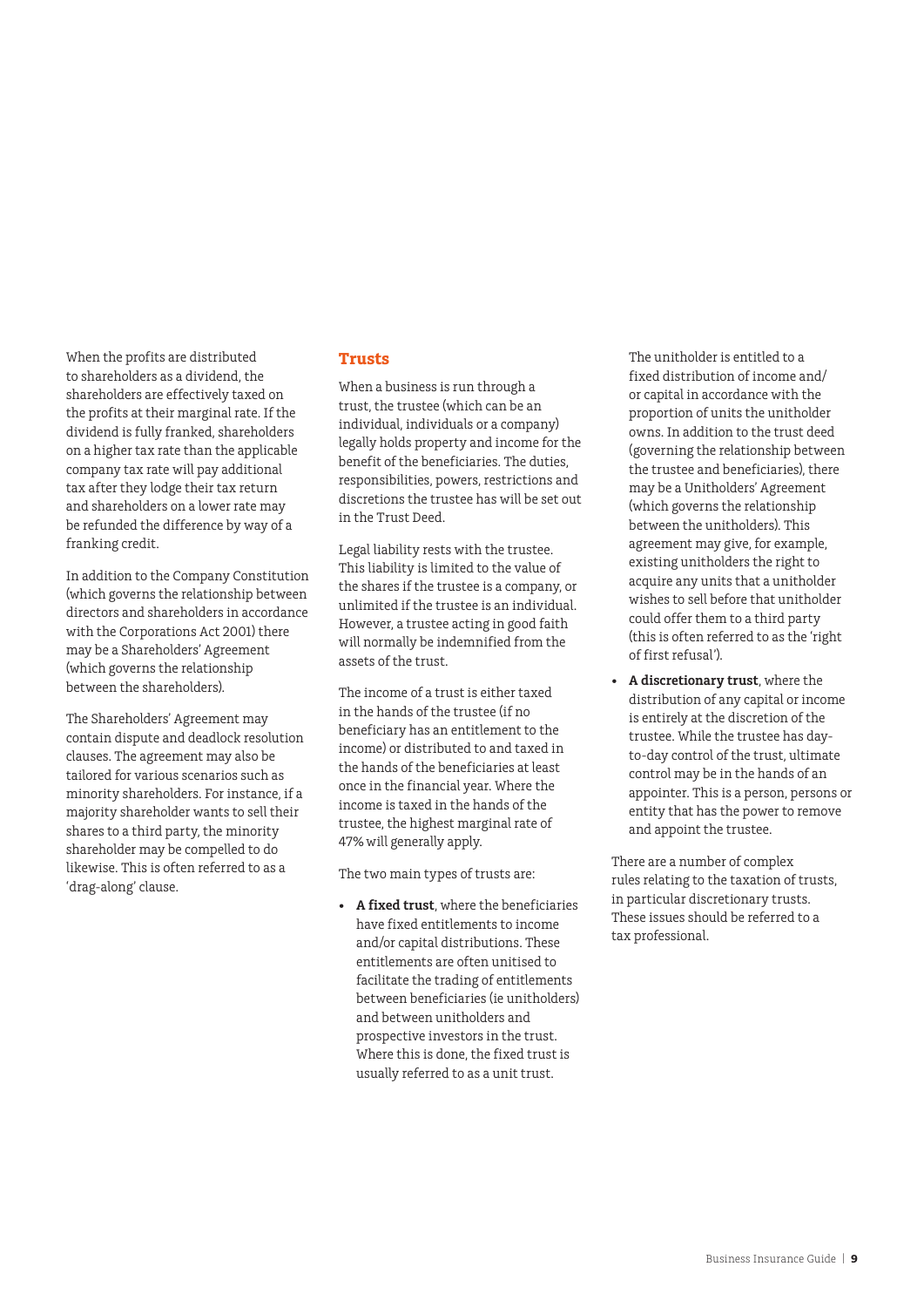## <span id="page-9-0"></span>**How are structures used to operate and own a business?**

## It's common for various entities to be involved in a business structure.

### **Operating entities**

These are the entities that carry on the business, employ staff, enter into contracts or agreements to provide goods or services to customers, obtain goods and services from suppliers, take on debt and/or earn revenue.

Operating entities tend to be companies or unit trusts where the shareholders or unitholders have a fixed entitlement to the profits of the business.

The division of the fixed entitlement into homogenous shares (or units) means the outgoing owners can more easily sell their interests to the remaining owners or incoming owners.

Where families operate a business, the operating entity may be a discretionary trust.

### **Protection entities**

To protect assets for legal purposes, valuable business assets are often owned in a separate entity. This can provide a higher degree of protection than would be the case if the assets were owned in the entity operating the business, where there's generally greater exposure to creditors or legal action.

A common type of protection entity is a 'service entity'.

### **Ownership entities**

These are the entities that own the operating entity or other entities. An operating entity with multiple principals may have a variety of ownership arrangements.

For example, the units of a unit trust may be owned by principal A's discretionary trust, principal B's company, principal C's spouse and principal D personally.

#### **Service entities**

These entities are common with professional businesses operated by doctors, dentists, solicitors, accountants and architects.

The service entity will enter into a servicing agreement with the operating entity to provide the latter with administrative and non-professional services, and the fees and charges are set out in the agreement.

In this way, income that is initially derived by an operating entity or partnership is paid to the service entity and in turn to the entities that own the service entity. The most common type of service entity is a unit trust, the units of which are typically owned by each of the principals' discretionary trusts.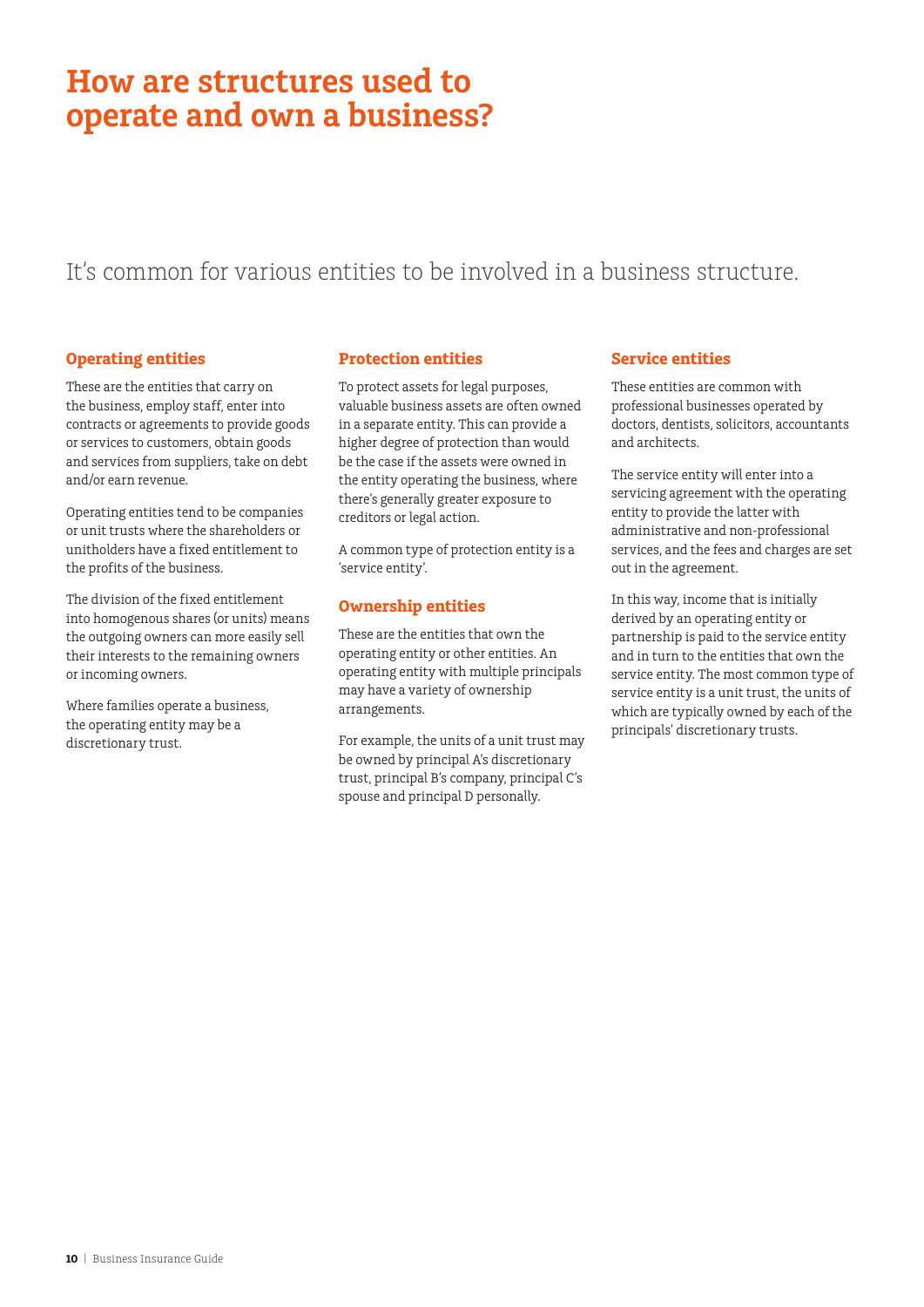<span id="page-10-0"></span>This arrangement means that a lower overall rate of tax may be paid than if the income were simply paid or distributed from the operating entity to the principals.

Additionally, the service entity will tend to own (and lease to the operating entity) the assets or property used to carry on the business. So there's a greater chance the assets will be protected in the event, for example, that a person brought a successful legal action against the operating entity.

It's important for succession planning that the plan captures each relevant entity and takes into account the entities or persons that own these entities.

### **Self-managed super funds**

A common strategy is for the property on which the business is conducted to be owned by the principals' self-managed super fund (SMSF).

The SMSF charges the business a market rent for use of the property. This can enable the principals to build their retirement savings in a tax-effective manner.

There are, however, important obligations contained in SIS that the trustees must satisfy when a business property is owned by the SMSF. Advice should therefore be sought from a specialist in superannuation before entering into such an arrangement.

**Note**: Due to the 'sole purpose test' in s62 of the SIS legislation, it's not feasible to operate a business through an SMSF.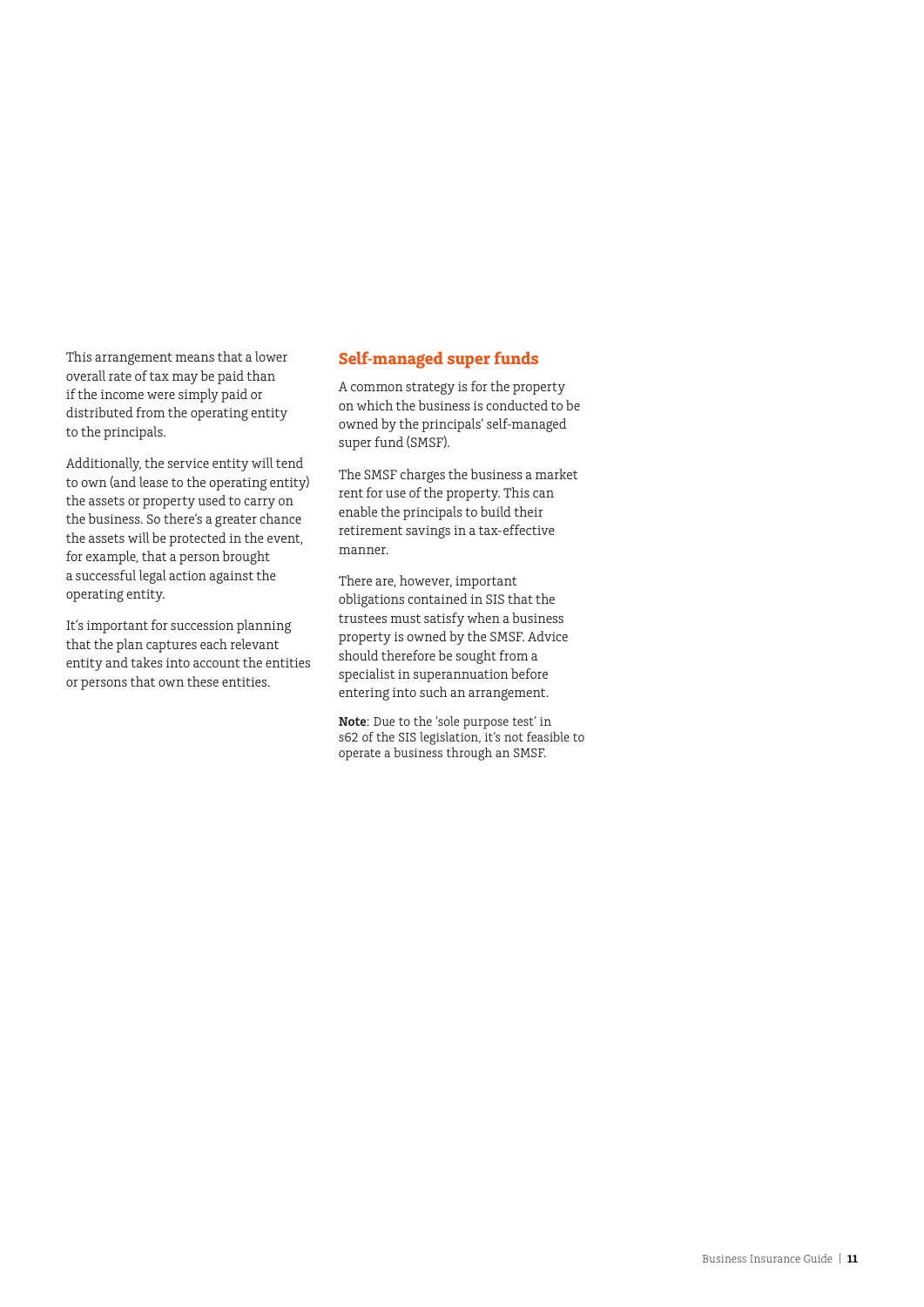![](_page_11_Picture_0.jpeg)

# **Asset (Debt) Protection**

<span id="page-11-0"></span>In this section, we explain how insurance can protect assets used to secure business debts if a principal becomes totally and permanently disabled, suffers a critical illness or dies.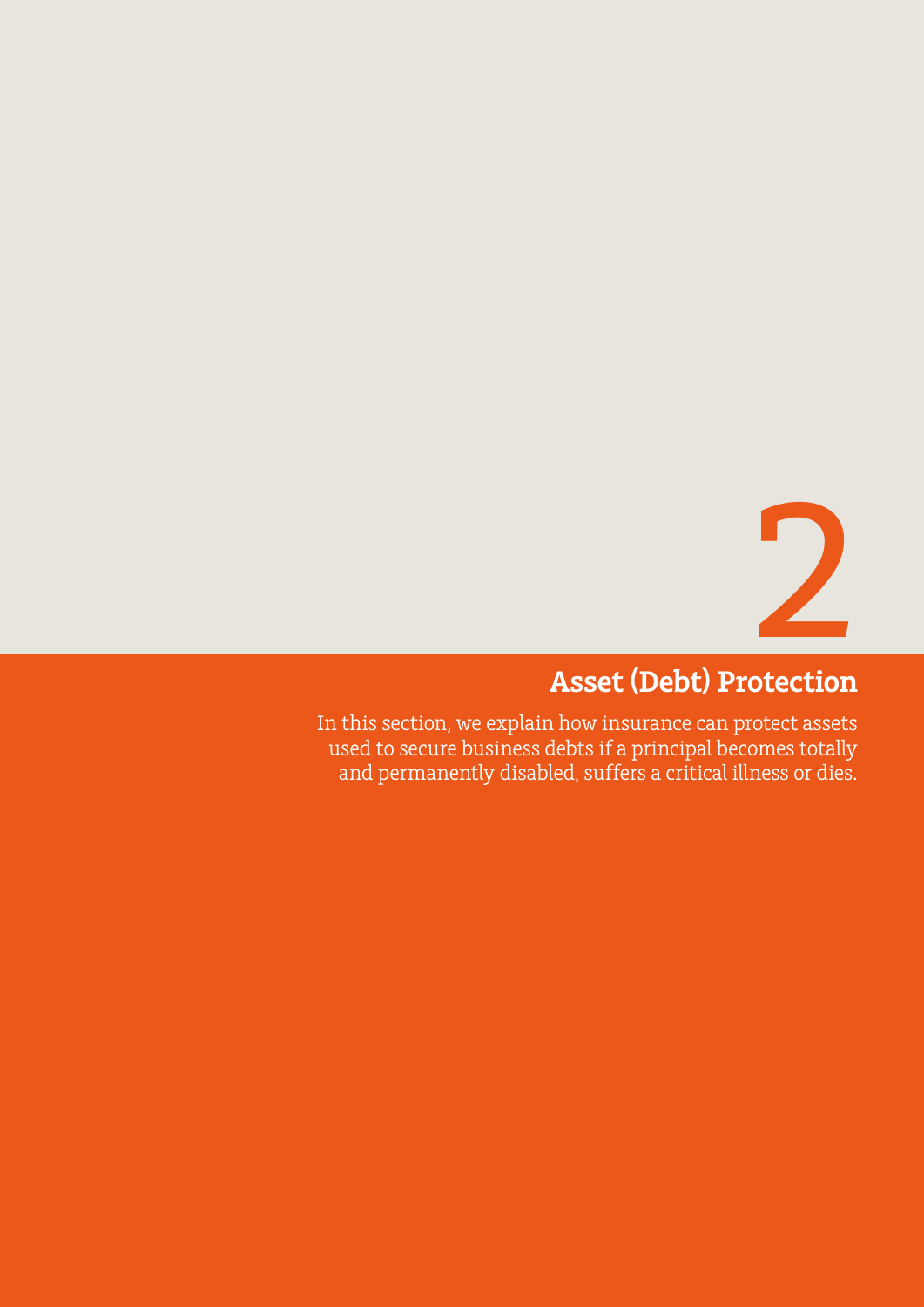# **Contents**

| <b>Overview of asset (debt) protection</b>                                           | 14 |
|--------------------------------------------------------------------------------------|----|
| Which debts need to be protected?                                                    | 14 |
| <b>Funding alternatives</b>                                                          | 14 |
| Who can be insured?                                                                  | 14 |
| <b>Overview of policy ownership options</b>                                          | 15 |
| When a lending institution requires an interest in the policy                        | 15 |
| If a lending institution doesn't require an interest in the policy                   | 15 |
| Policy ownership options where business has sourced<br>loan from lending institution | 16 |
| <b>Business ownership</b>                                                            | 16 |
| Self-ownership                                                                       | 16 |
| Super fund trustee ownership                                                         | 17 |
| Policy ownership options where principal has<br>loan account with business           | 18 |
| <b>Business ownership</b>                                                            | 18 |
| Cross-ownership                                                                      | 18 |
| How do you determine the sum insured?                                                | 19 |
| Debt cancellation method                                                             | 19 |
| Proportionate method                                                                 | 19 |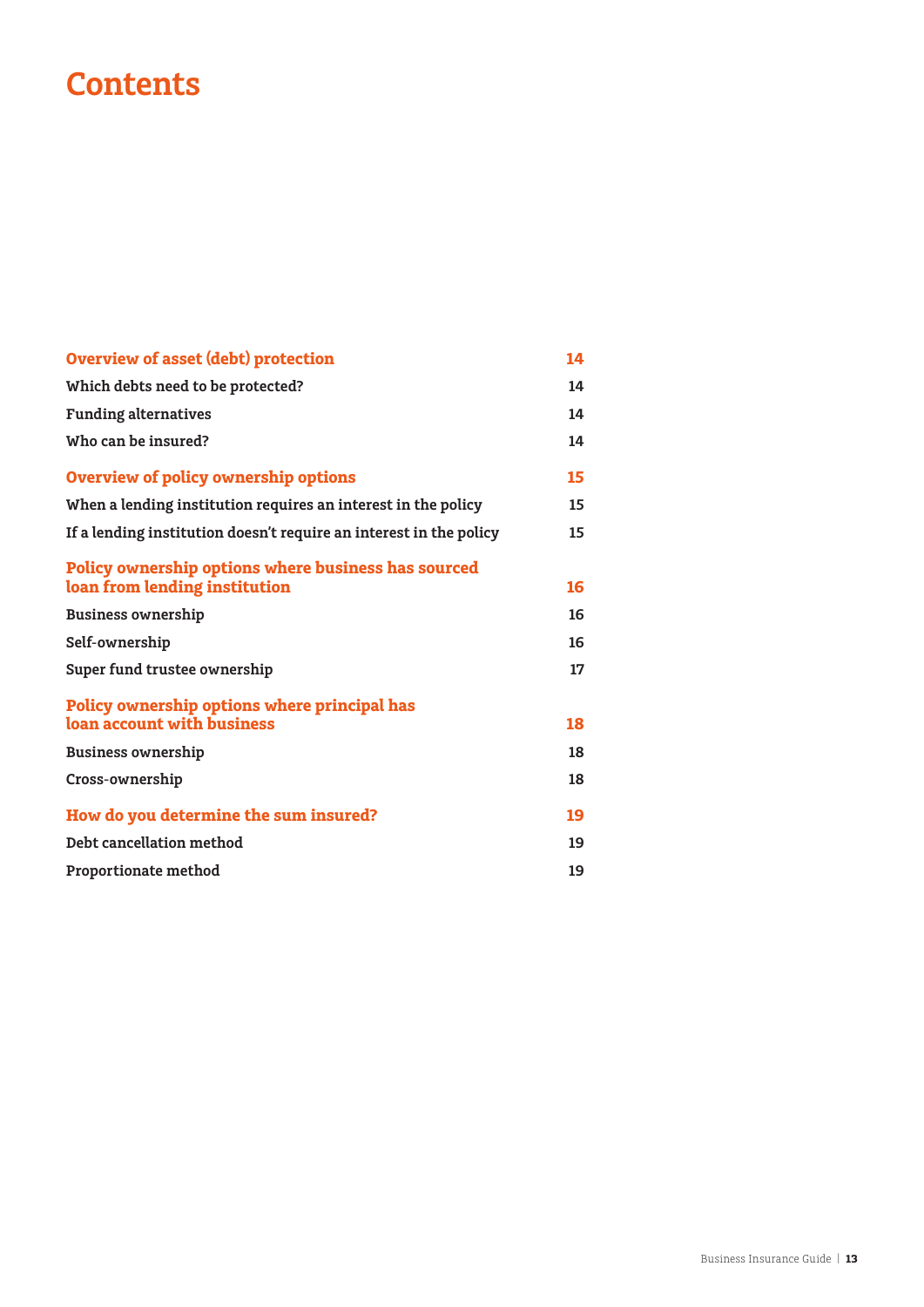# <span id="page-13-0"></span>**Overview of asset (debt) protection**

When advising business principals, it's important to understand which debts need to be protected and the role of insurance.

#### **Which debts need to be protected?**

Key situations where it's important to protect debts (and the underlying assets) are where:

- There's a risk the lending institution will recall the loan if a principal departs the business and/or the remaining principals breach one or more of the loan conditions (referred to as covenants). Where the remaining principals cannot meet this demand, the institution may need to sell the personal or business assets held as security, including those of the departing principal.
- There's a risk the business won't be able to repay amounts owing to a departing principal (or their estate/associated entity). Because the terms of these loans are often not documented and are therefore at call, these creditors can demand immediate repayment.

### **Funding alternatives**

There are various funding alternatives that could be used to repay debts if a principal (or another key person) becomes TPD, suffers a critical illness or dies.

For example, the business could sell assets to repay the debts. However, the business may not get fair value for these assets if it's a forced seller. Also, offloading assets such as plant and equipment could adversely impact the business' ability to continue as a viable operation.

The business may instead be able to raise alternative finance. But the problem with this approach is that lending institutions may be reluctant to loan money to a business that's experiencing financial problems or has just lost a key person.

When it comes to providing an injection of cash, insurance is usually considered the most cost-effective funding solution.

All the principals have a vested interest in ensuring that suitably funded asset protection strategies are implemented. Benefits for the departing principals include:

- releasing any loan guarantee or security they have provided
- ensuring the lending institution won't need to sell any personal or business assets, and/or
- enabling any proprietor loan accounts (see **page 56**) to be repaid.

Benefits for remaining principals are maintaining or improving the cashflow and credit standing of the business and possibly release personal loan guarantees they have provided.

**Note**: Insurance proceeds could also be used to cover the interest costs (rather than repay the loan principal). However, this would be regarded as having a revenue protection purpose (see **page 20**).

### **Who can be insured?**

When using insurance for asset (debt) protection purposes, the policy will usually be taken out on the life of:

- a principal who has provided a guarantee or security for a loan sourced by the business from a lending institution, or
- a principal who has a proprietor loan account.

### Case study

Kerry and Jill are pharmacists who own and operate three pharmacies, collectively valued at \$3.2 million. In expanding their business from their original pharmacy, they have borrowed a total \$1.8 million from the bank to acquire their second and third pharmacies over the past year.

In addition to the pharmacies, their personal guarantees have been used to secure the loans. This means if either was lost to the business due to death, illness or injury and revenue and loan servicing ability were adversely impacted, personal assets such as their family homes may have to be sold if the bank required immediate loan repayment.

After assessing Kerry and Jill's business risks and goals, their adviser gives them the choice of:

- insuring them for their share of the loans (\$900,000 each), or
- insuring each of them for the entire amount of the loans (\$1.8 million each).

Their adviser explains the trade-off between affordability (if they take the first approach) and the security of knowing they can both be released from their personal guarantees in the event either of them is lost to the business (if they take the second approach). See **page 19** for an explanation of the two approaches used in determining the sum insured.

Release from the personal guarantee is particularly important if either exits the business due to death or disability and do not want to be exposed to the ongoing fortunes of a business they no longer participate in.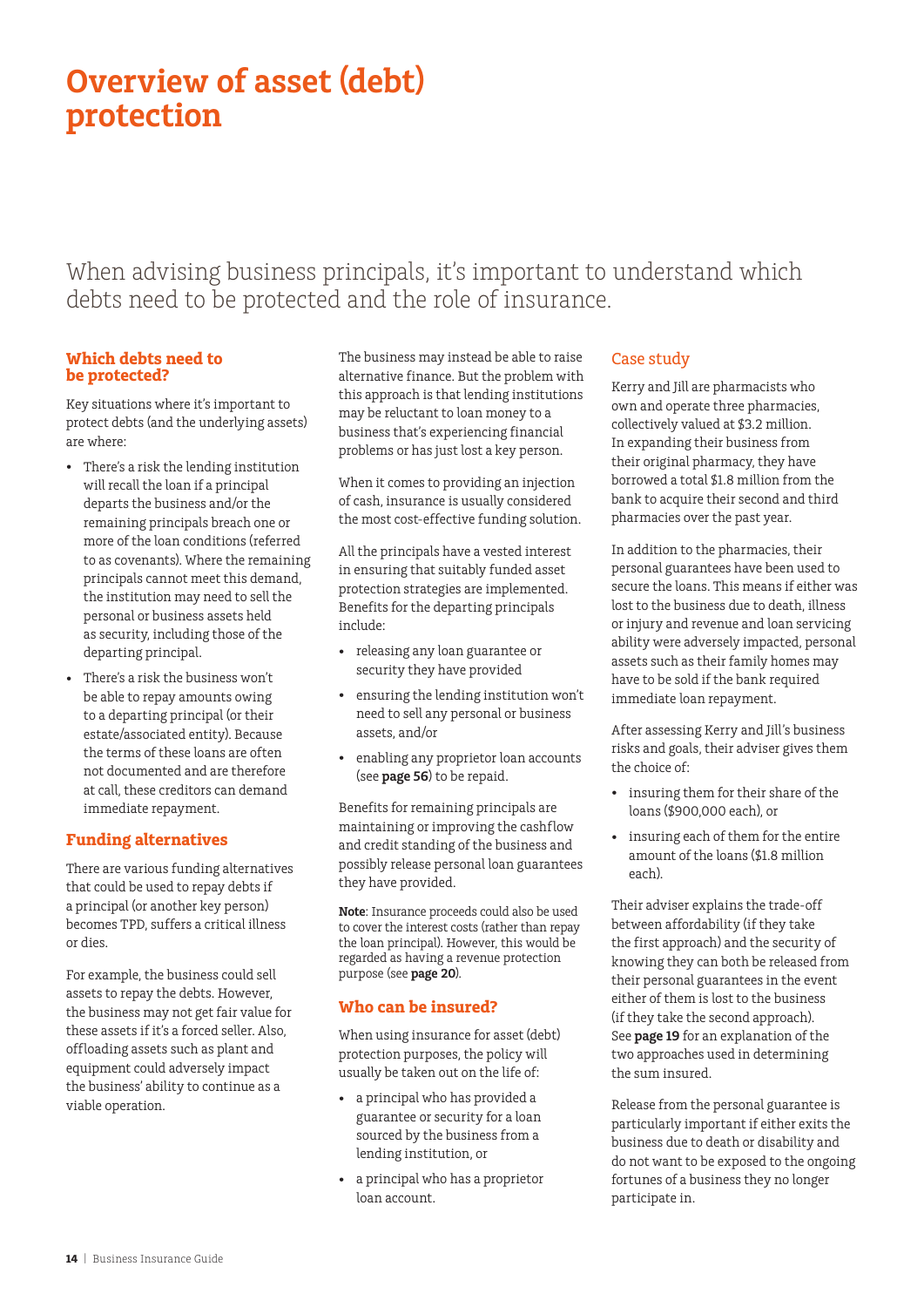# <span id="page-14-0"></span>**Overview of policy ownership options**

## When lending money to a business, a lending institution may require the principals to take out insurance on their lives.

This is to ensure sufficient funds become available to repay some (or all) of the debt if a principal becomes TPD, suffers a critical illness or dies.

#### **When a lending institution requires an interest in the policy**

Occasionally, the lender will require an interest in the policy (ie they will hold the policy as security for the loan).

Most lenders may, however, be prepared to approve a loan or facility if they are provided with evidence the policy has been established and ongoing evidence the policy remains in force.

This approach is generally preferable, as it gives the principals the flexibility to choose a policy ownership option that suits their circumstances and enables them to use a range of strategies if an insured event occurs.

**Note**: In some cases, the lender may require outright ownership of the insurance policy, however, this is rare. Additionally, a policy held in super may not be used as security for a loan.

#### **If a lending institution doesn't require an interest in the policy**

The policy could be owned by:

- the entity through which the business is run
- an individual (on their own or another person's life), or
- the trustee of a super fund.

With each of the alternatives, the most appropriate ownership option will depend on a number of factors.

These could include, for example:

- who the insured person is and the scenario in which the insurance is required (eg to release a loan guarantee or security or to pay out a proprietor loan account - see **page 56**)
- the relationship between the principals (if there's more than one), and
- the specific business and personal objectives the departing and remaining principals want to achieve if an insured event occurs.

The following pages outline the ownership options commonly used by different business structures and explain the tax implications.

Given the potential complexities involved, the principals should seek legal and taxation advice when selecting which ownership option best suits their situation.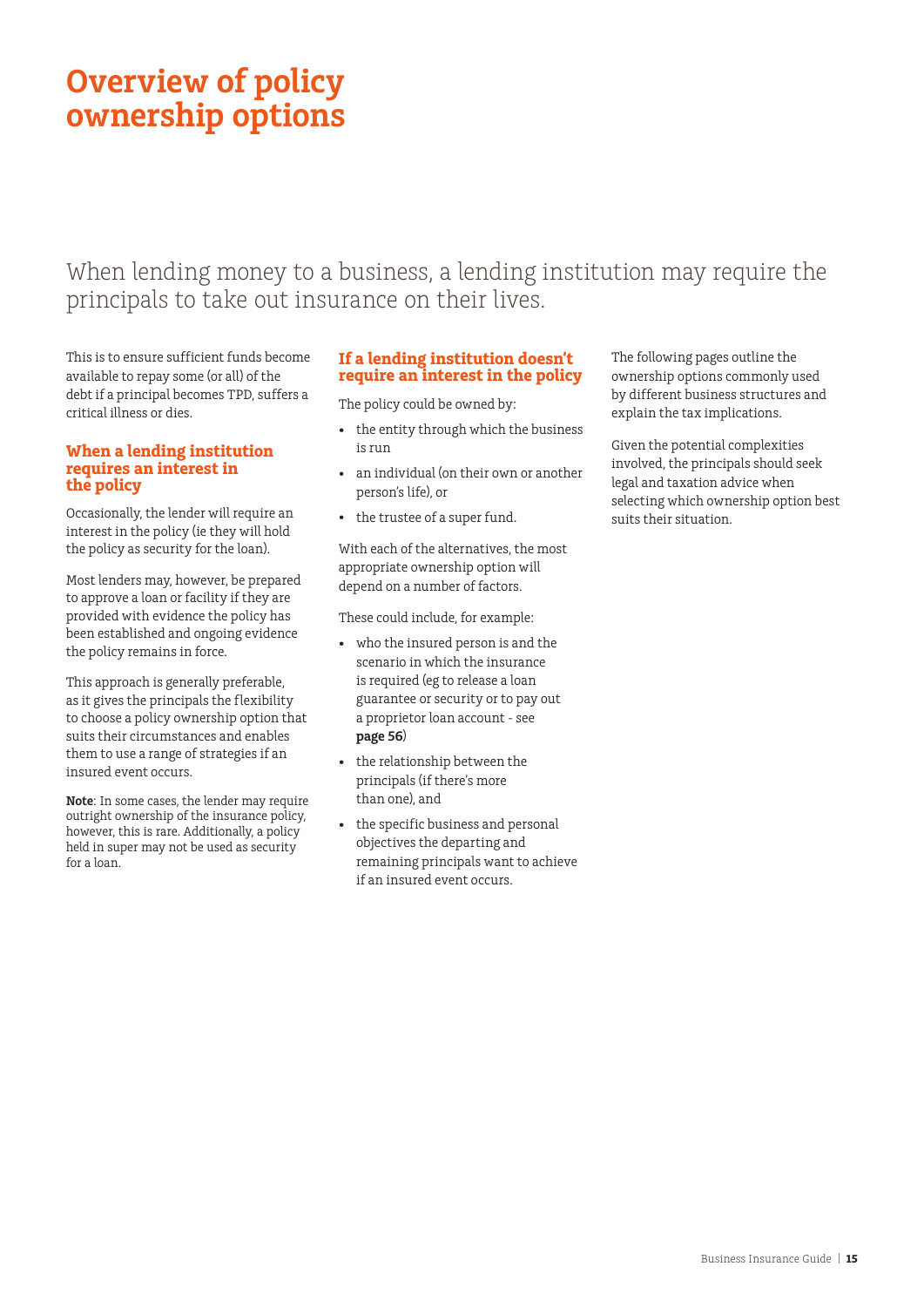# <span id="page-15-0"></span>**Policy ownership options where business has sourced loan from lending institution**

Three policy ownership options are often considered when a business run through a partnership, company or trust has borrowed from a lending institution and the principals have provided a guarantee or security.

These are business ownership, self-ownership and super fund trustee ownership. While each option has distinct pros and cons, business ownership is the most commonly used approach.

#### **Business ownership**

The business can own the TPD, Critical Illness and/or Life insurance policy on the lives of its principals. If an insured event occurs, the business can use the money to:

- pay off or significantly reduce its debt
- release any loan guarantee or security provided by the principal, and
- improve the cashflow position and credit standing of the business.

With this option:

- CGT will not be payable on Life insurance proceeds
- CGT will be payable on the portion of any TPD or Critical Illness proceeds that are paid to the business (see **page 53**), except:
	- in partnerships, to the extent that the recipients are partners who are the life insured or a defined relative of the life insured), and
	- for trustees of a trust, where the policy is held for beneficiaries who are the insured or relatives of the insured, and
- the premiums aren't tax deductible.

The business could, however, make a provision for CGT by grossing up the amount of TPD or Critical Illness cover taken out. To find out how this should be done, see **page 54**.

Another issue to consider is that when the business receives the TPD, Critical Illness or Life insurance proceeds, its working capital and net value will increase. While this, in isolation, can be a good result, it can lead to financial outcomes that are less optimal than the other policy ownership options.

For example, if a company sells the asset securing the debt and the principals want to distribute some of the increased value to themselves as a dividend**<sup>1</sup>** , tax will be payable in their hands at the relevant marginal rate less any franking offset available in respect of tax paid by the company.

Alternatively, if the principals want to sell their interest in the business (rather than the assets securing the debt) they could receive a higher price due to the improved net asset position. As a result, a higher CGT liability could arise when their interest is sold.

**Note**: To ensure the remaining principals use the insurance proceeds for the intended purpose, the principals should have a legally binding agreement that sets out, among other things, the rights and obligations of the relevant parties. This agreement could be included in, or drafted separately to, the Business Owners' Agreement.

#### **Self-ownership**

Another approach is for the principals to own the TPD, Critical Illness and/or Life insurance policy on their own lives.

If an insured event occurs, the principal, their nominated beneficiary or the executor of their estate will receive the policy proceeds. This can provide a greater degree of control, as the recipient can stipulate that the loan repayment (or reduction in the loan) is conditional on the release of any loan guarantee or security provided.

Like business policy ownership, CGT will not be payable on Life insurance proceeds. However, unlike business ownership:

- CGT won't be payable on TPD or Critical Illness proceeds, as the money will be received by the life insured (see **page 53)**, and
- because the working capital and net value of the business won't increase, certain sub-optimal financial outcomes outlined above can be averted.

Where self-ownership is suitable, the premiums aren't tax deductible if they are paid personally by the insured principals. However, if the business pays the premiums on behalf of principals who are employees for fringe benefits tax (FBT) purposes (see **page 62**):

- the business will have to pay FBT of 47% on 188.68% of the premiums, and
- both the premium and FBT liability will be deductible to the business.

**1** While the company may be able to pay out the money as a partially or fully franked dividend, it will use up franking credits that would otherwise have been available when distributing other proceeds.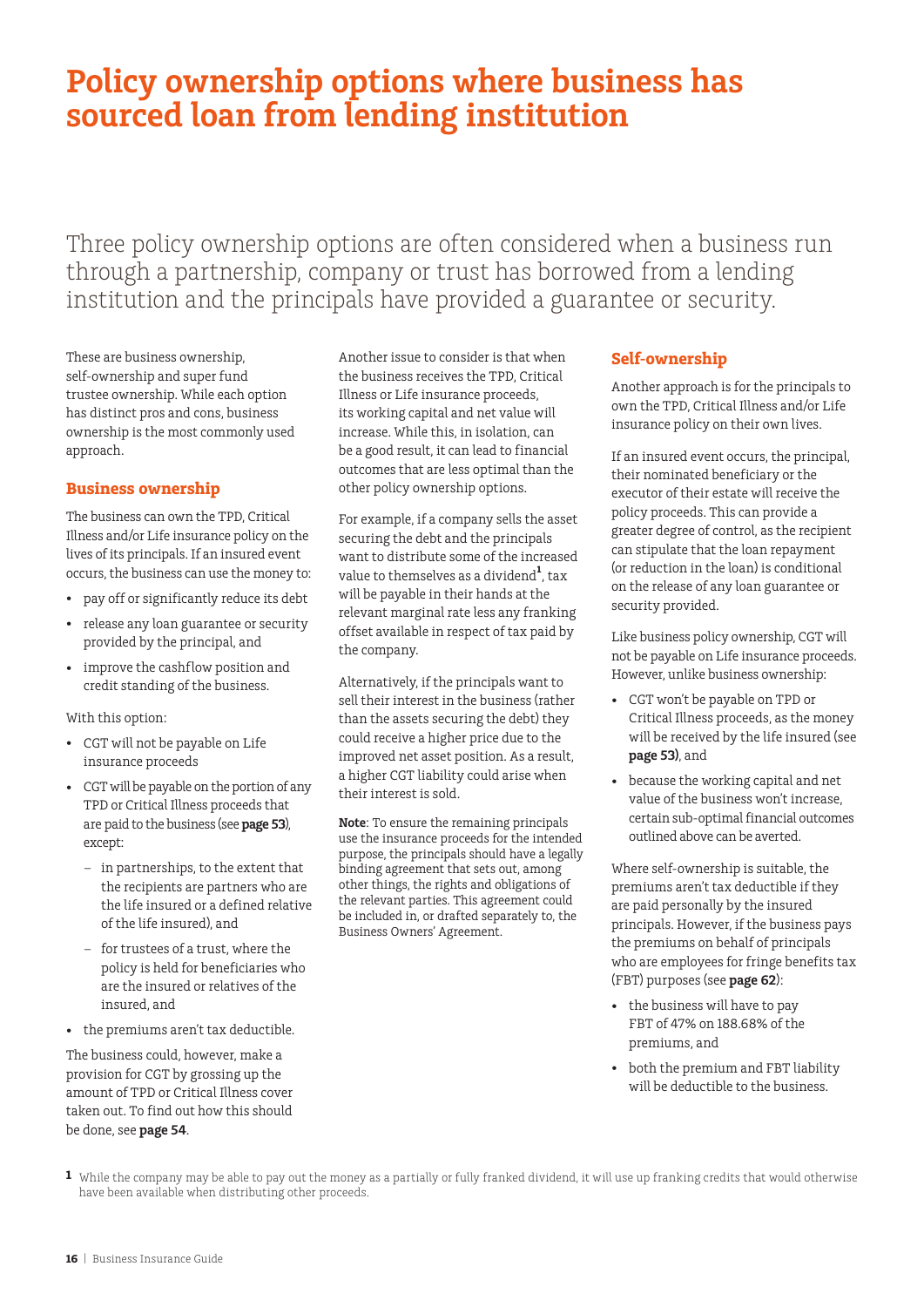<span id="page-16-0"></span>As a result, if the principals pay tax at a marginal rate of 47%, the effective premium costs will be the same where they are paid by the business. However, if the principals pay tax at a marginal rate of 39% (or lower) it can be more cost-effective if they pay the premiums themselves.

But despite the potential benefits, self-ownership won't suit all businesses and before a principal selects this option, they should consider the following issues:

- 1. If the recipient lends the insurance proceeds to the business so the debt can be repaid, they will replace the lending institution as creditor. This outcome may be acceptable in certain situations, such as where a business is run through a company and a husband and wife are the sole directors and shareholders. Where problems are more likely to arise is in businesses where:
	- the principals have more of an arm's length relationship
	- the aim is to exit the insured principals from the business when an insured event occurs (ie not have them or their estate become a creditor), and
	- the remaining principals want the debt to be extinguished so the cashflow and credit standing of the business can be maintained or improved.
- 2. If the recipient lends the insurance proceeds to the business and then forgives the loan, the commercial debt forgiveness (CDF) laws could apply, which may have adverse tax implications (see **page 59**).
- 3. If a business is liable for the debt and the recipient uses the insurance proceeds to repay the lending institution directly, the recipient will generally be deemed to have the same rights against the business that the lending institution had previously due to an equity law concept known as the 'doctrine of subrogation'. Furthermore, the ATO's view (in TD 2004/17) is that if these rights are waived or forgiven, the CDF provisions may be applied to the business.
- 4. If the principals are jointly and severally liable for the debt (eg in partnerships and the recipient uses the insurance proceeds to repay the lending institution directly, the recipient will have the right to seek contribution from the other principals due to an equity law concept known as the 'doctrine of contribution'. If this right is waived or forgiven, it's also likely the CDF provisions may be applied to the business.
- 5. The principals can establish a documented loan agreement funded by self-owned policies prior to the occurrence of an insured event (see **page 58**). CGT will not apply to the insurance proceeds and the agreement will typically require the departing principal to pay the insurance proceeds over to the continuing principals on the condition that the departing principal's personal guarantee is no longer held by the lending institution. Once the continuing principals receive the insurance proceeds, they would loan the proceeds to the business, so it can repay the lending institution.

In summary, self-ownership will generally only suit businesses where:

- it will be acceptable for the recipient of the insurance proceeds to remain as a creditor to the business (eg a company whose shareholders are spouses)
- the business is operated by a sole trader, or
- there's the capacity to implement a documented loan agreement.

In other circumstances, the business may be better off owning the policy and grossing up the sum insured to make a provision for any CGT on the TPD and/or Critical Illness proceeds that may arise.

### **Super fund trustee ownership**

A third option is for the principals to take out TPD and/or Life insurance in a super fund, where the policy is owned by the super fund trustee.

This option is similar in many respects to self-ownership (see above) and therefore may appeal to single principal businesses and businesses where the principals are spouses. However, unlike selfownership, super ownership is usually not recommended in other scenarios because documented loan agreements are generally not available for super owned policies.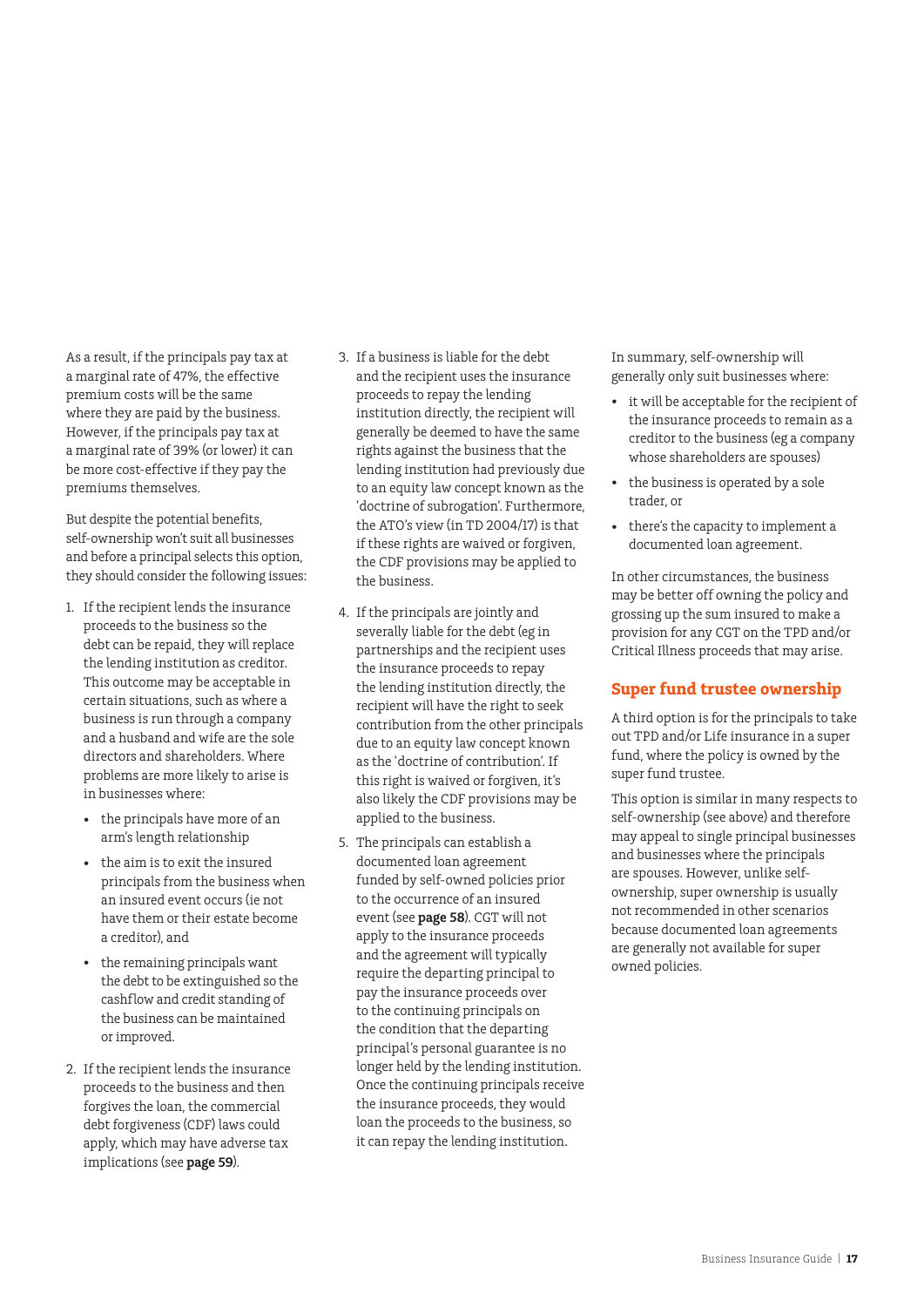# <span id="page-17-0"></span>**Policy ownership options where principal has loan account with business**

### Two policy ownership options may be used when a principal has a loan account with a company, discretionary trust or unit trust.

These are business ownership and crossownership. For more information on proprietor loan accounts (and how they may arise), see **page 56**.

#### **Business ownership**

The business can own the TPD, Critical Illness and/or Life insurance policy on the life of the principal. If an insured event occurs, the business can use the proceeds to repay the loan account.

With this option, CGT will not be payable on Life insurance proceeds. CGT will, however, be payable on TPD and Critical Illness proceeds, as a business isn't a defined relative of the life insured (see **page 53**), except:

- in partnerships, to the extent that the recipients are partners who are the life insured or a defined relative of the life insured), and
- for trustees of a trust, where the policy is held for beneficiaries who are the insured or relatives of the insured.

The business will therefore need to grossup the amount of TPD and Critical Illness cover if it wants to ensure enough funds are available to repay the loan account (see **page 54**). Also, the business cannot claim the premiums as a tax deduction.

### **Cross-ownership**

In situations where the principals are defined relatives, a potentially better approach is for each of the principals to own the policies taken out on the lives of the other principals that have loan accounts, except for themselves.

If an insured event occurs, the remaining principals can lend the proceeds to the business, so it will have sufficient cash with which to pay out the loan account of the departing principal.

As a result, the remaining principals will replace the departing principal as creditor.

With this option, like business ownership:

- CGT will not be payable on Life insurance proceeds, and
- the principals cannot claim the premiums as a tax deduction.

However, when compared to business ownership, the key benefit is that CGT won't be payable on TPD and Critical Illness proceeds if the life insured is a defined relative of the policy owners – see **page 53**. As a result, there's no need to gross-up the sum insured.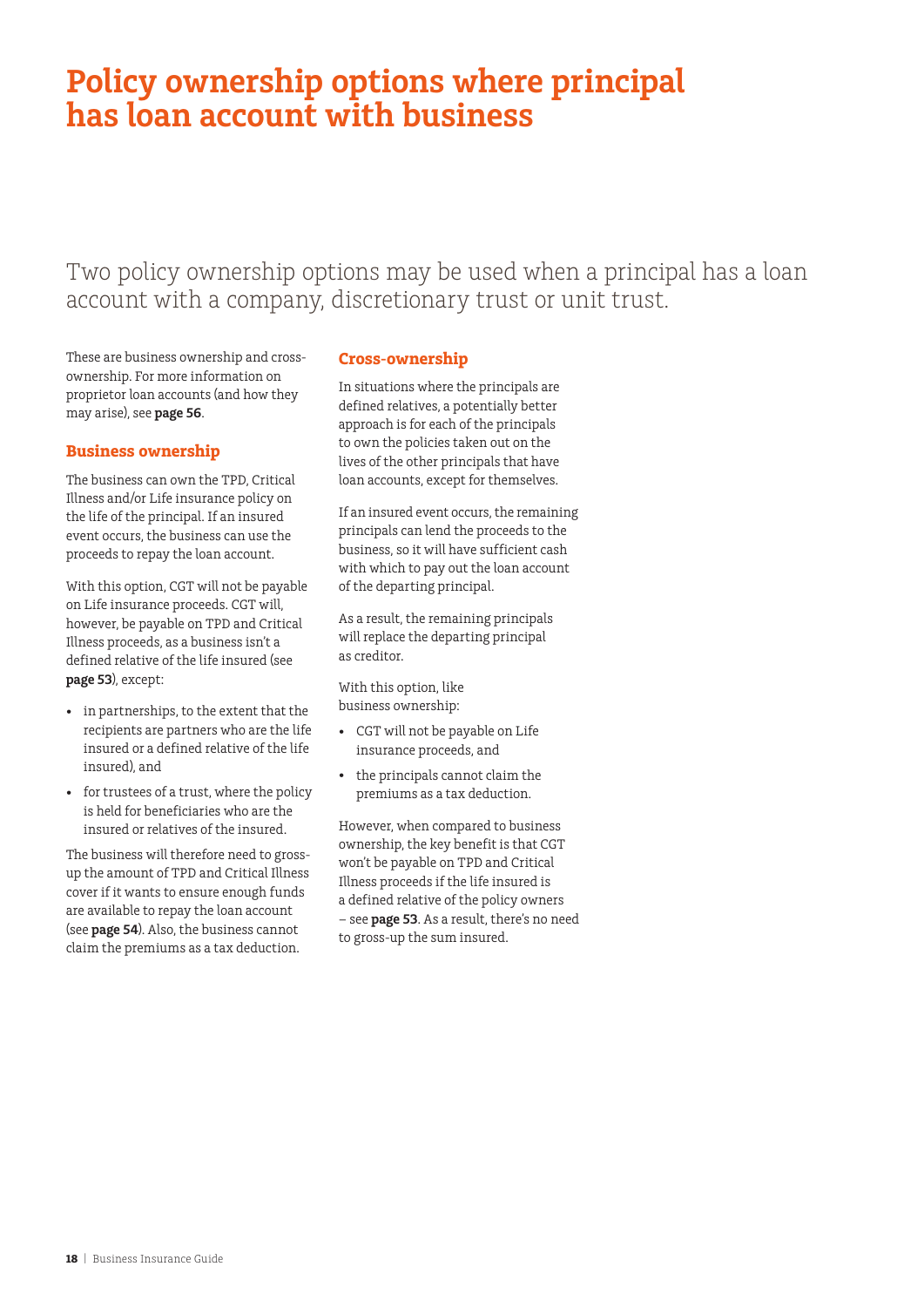# <span id="page-18-0"></span>**How do you determine the sum insured?**

## Two approaches are often used to calculate the sum insured required for asset (debt) protection purposes.

These are the debt cancellation and the proportionate method. With both these approaches, the principals should consider grossing up the sum insured to make a provision for any:

- CGT that may be payable on TPD or Critical Illness proceeds (see **page 54**), and
- lump sum tax that may be payable on death or TPD benefits if the policy is owned by the trustee of a super fund.

It's also important to take into account any underwriting rules that could limit the amount of insurance that can be taken out in certain circumstances (see below).

Finally, once determined, the sum insured should be reviewed at least annually and adjusted accordingly.

### **Debt cancellation method**

The debt cancellation method involves calculating the cost of cancelling the entire debt so that all personal guarantees can be terminated and/or all loan accounts can be repaid to the relevant principal.

The basis of this method is that the business principals are each jointly liable for the debt of the business.

This method may be appropriate where there are only a small number of principals (eg two or three) and each of them plays a crucial and distinct key person role in the business.

In this scenario, the death, disability or illness of one of these principals is likely to have a significant impact on the business' ability to meet its loan commitments.

As a result, there's a high risk that all of the principals could lose (or be forced to sell) any personal or business assets used as loan security.

The debt cancellation method may, however, not be available for businesses with several principals.

This is because the insurer's underwriters may determine that the impact on the business' ability to service its debts will generally be satisfactory if several principals remain in the business.

### **Proportionate method**

With the proportionate method, you need to work out the interest each principal has in a debt and insure that principal for that specific amount.

The basis of this method is that the business principals are severally liable for the debt of the business. You should be aware, however, that the proportions for each principal may not necessarily be aligned with their equity in the business or security they have provided.

For example, one principal may have provided a significantly greater amount of their personal assets as security than the other principal if the latter's assets are already highly encumbered with debt.

#### **Insurers' underwriting approaches**

The underwriting approach varies from insurer to insurer when assessing lending institution business debt. It generally depends on the number of principals in the business and the size of the debt.

Insurers will either underwrite on the basis of:

- the proportionate method only, or
- a hybrid of the proportionate and debt cancellation method.

An example of the latter approach that some insurers use for debts up to \$10,000,000 where business ownership is equal or close to equal is shown in the table below.

**Note:** the standard maximum cover limits for TPD and Critical Illness apply.

| Number of<br>business principals | % of debt covered                                                                 |
|----------------------------------|-----------------------------------------------------------------------------------|
| Two                              | 100% of the first \$2 million + 75% of the excess                                 |
| Three                            | 100% of the first \$1 million + 75% of the next \$1 million<br>+50% of the excess |
| Four                             | 100% of the first \$1 million + 75% of the next \$1 million<br>+25% of the excess |
| More than four                   | % of debt equal to % of business ownership                                        |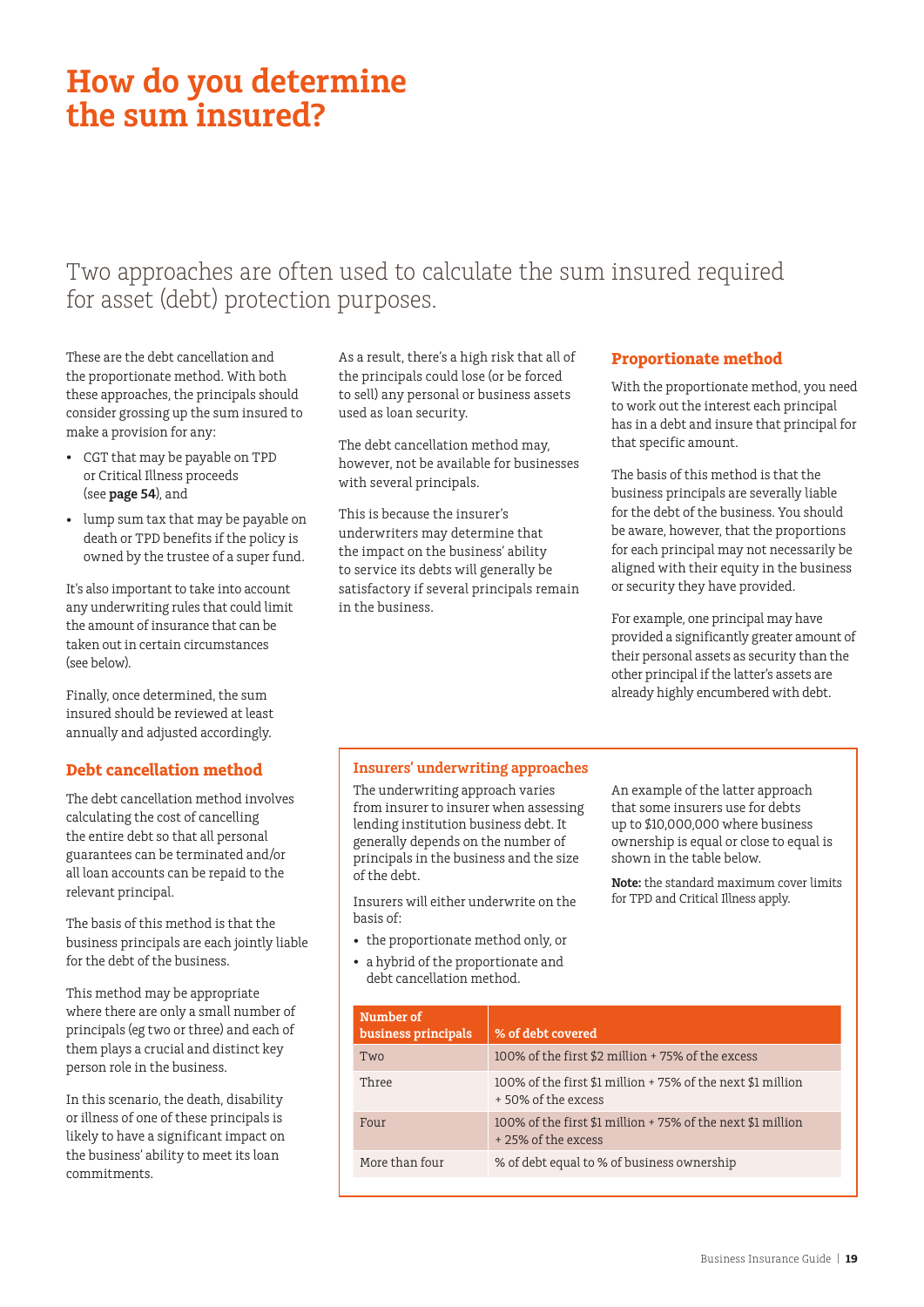![](_page_19_Picture_0.jpeg)

# **Revenue Protection**

<span id="page-19-0"></span>In this section, we explain how insurance can offset a reduction in revenue if a principal or other key person becomes totally and permanently disabled, suffers a critical illness or dies.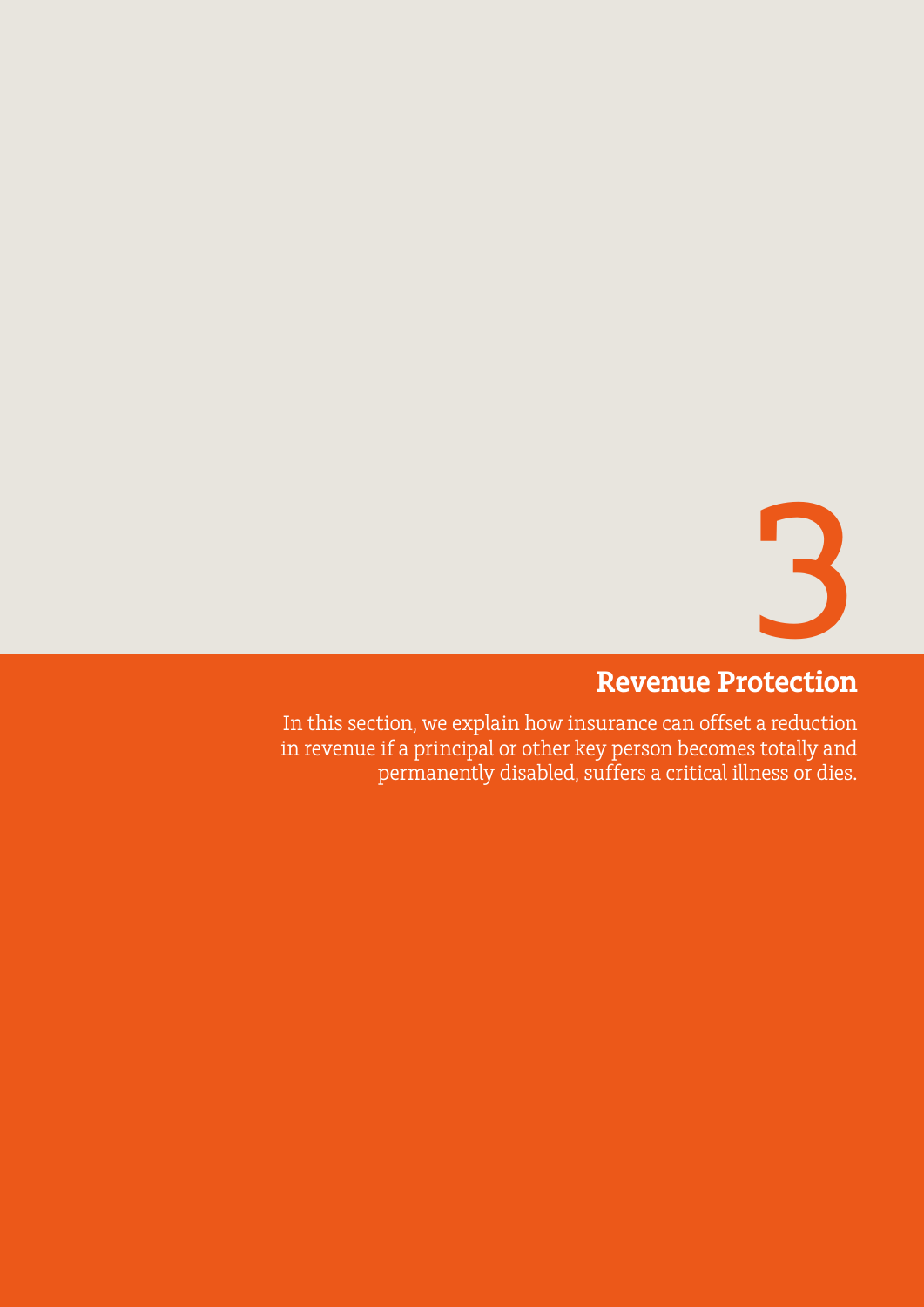# **Contents**

| <b>Overview of revenue protection</b>                        | 22 |
|--------------------------------------------------------------|----|
| Sources of revenue that should be protected                  | 22 |
| <b>Alternatives to insurance</b>                             | 22 |
| Why use insurance?                                           | 22 |
| Who can be insured?                                          | 22 |
| <b>Implications of IT 2434</b>                               | 22 |
| Who would normally own the insurance policy?                 | 23 |
| Tax implications of revenue protection                       | 24 |
| How do you determine the sum insured?                        | 25 |
| Overview of commonly used methods                            | 25 |
| <b>Present value method</b>                                  | 25 |
| Multiples method                                             | 25 |
| Protecting business revenue in event of temporary disability | 26 |
| <b>Income Protection insurance</b>                           | 26 |
| <b>Business Expenses insurance</b>                           | 26 |
| <b>Tax implications of Income Protection and</b>             |    |
| <b>Business Expenses insurance</b>                           | 27 |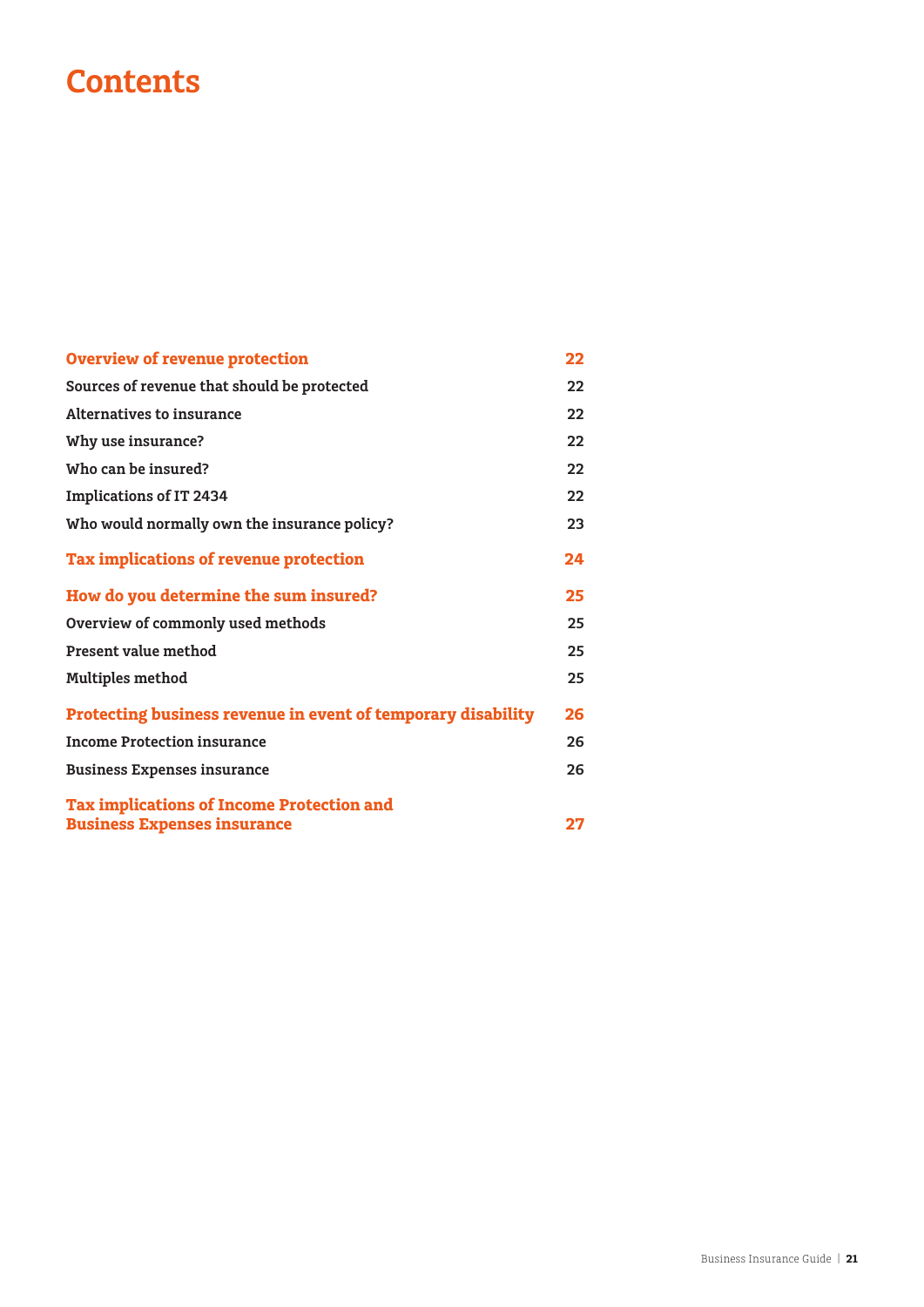# <span id="page-21-0"></span>**Overview of revenue protection**

When advising business principals, it's important to understand the sources of revenue that should be protected and the role of insurance.

#### **Sources of revenue that should be protected**

The principals should protect sources of revenue that would be adversely impacted if they or a valuable employee were to become totally and permanently disabled, suffer a critical illness or die.

### **Alternatives to insurance**

There are various alternatives that could be used if a person who is directly responsible for generating revenue is lost to the business.

For example, the business could absorb the reduction in revenue into the current year profits. But this would generally reduce the income the principals could receive and may result in the business running at a loss. Significant drops in revenue may also lead to a lending institution recalling credit it has extended to the business, in part or in full, as a deterioration of revenue may cause the business to breach a loan covenant.

Alternatively, the business could accumulate a reserve. However, it could take many years to build up enough funds and, because the money needs to be readily available, it would need to be invested conservatively in liquid assets that typically yield a lower return.

Most businesses generally prefer to put capital to a more efficient use, earning higher returns and generating greater value for stakeholders.

### **Why use insurance?**

When it comes to providing an injection of cash to protect business revenue, insurance is usually considered the most cost-effective funding solution.

In the event of TPD, critical illness or death, the insurance proceeds could be used to offset a reduction in revenue and cover the costs associated with finding and training a suitable replacement.

**Note**: It's also important to protect the business principals in the event that they suffer an illness or injury that renders them unable to work for a temporary period (see page 26).

### **Who can be insured?**

When using insurance for revenue protection purposes, the policy will usually be taken out on the life of the principals and any key employees of the business.

Examples of key employees include a sales manager, supervisor or technical adviser who may have a significant contribution to the revenue, decision making powers or a unique talent.

As the premiums are generally tax deductible to the business, or less commonly, to sole traders, the ATO has provided guidance in IT 2434**<sup>1</sup>** on who can be insured for revenue protection purposes.

### **Implications of IT 2434**

The core provision contained in IT 2434 is that to be eligible to claim an expense as a tax deduction when running a business, the expense needs to have been 'incurred in gaining or producing of assessable income'.

IT 2434 confirms that an employee may be accepted as a key person for revenue purposes where the loss of that employee would result in a 'significant' drop in profits being derived by the employer during the continuation of business operations subsequent to that loss.

This would be a situation where there's a continuing business and the resulting loss of profits is a matter that would be expected to be overcome as another employee or a new employee is trained to replace the expertise lost with the former employee.

A key person isn't seen to exist in a situation where the loss of an employee, such as the owner/manager of a oneperson incorporated business, could be expected to result in the termination of the business.

In other words, the ATO doesn't consider that an employee or principal is a key person for revenue purposes if their death or disablement would most likely result in a closure of the business.

**1** IT 2434 deals with 'Split dollar arrangements' where an employee (key person) and employer agree to split policy benefits between them. The aspects of the Ruling dealing with revenue protection are based on an earlier ruling (IT 155), which in turn was based on a High Court judgment Carapark Holdings Ltd v FC of T(1966) 115 CLR 653.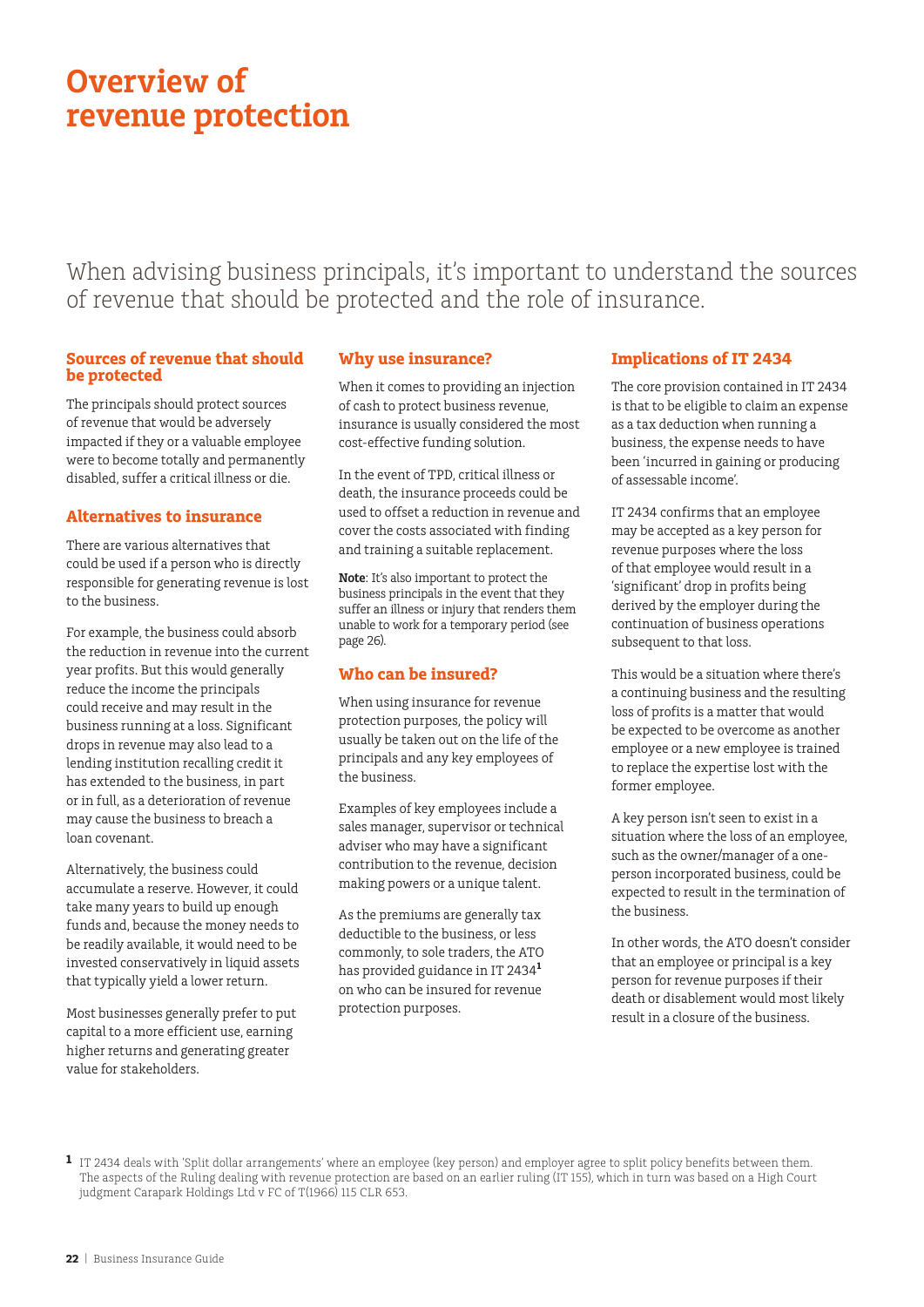<span id="page-22-0"></span>This is because any policy proceeds would most likely be put to capital purposes such as the repayment of debt, wind-up costs or simply taken as a lump sum by the principal or their beneficiaries, rather than be used to continue the business.

The key exceptions are where it's intended the business will be continued by, for example, a family member or be sold to a third party (such as an employee or competitor). In these scenarios, there may be sufficient continuity to satisfy IT 2434.

Finally, it's difficult to generalise what would be considered a significant impact on revenue, given that profit margins can vary between businesses.

Also, measuring the impact a key sales person has on a business' revenue may be simpler than measuring the impact a principal has on relationships with clients, suppliers or other stakeholders.

The cost of replacing principals or employees with complex intellectual property or highly specialised skills or capabilities needs to be factored in, as these costs will adversely impact revenue if these people are lost to the business.

By definition, it's unlikely a business will have numerous key people (for example, ten) as in the event of a loss of one of them, the business should have sufficient remaining key people to either absorb the loss or take on the departed key person's duties.

One could argue that a decline in profit of 20% or more would be sufficient to satisfy IT 2434. This is because in Division 152 of ITAA 1997, 20% and above is seen as a sufficiently 'significant' equity participation to access the small business CGT concessions (see **page 61**).

### **Who would normally own the insurance policy?**

When an insurance policy is taken out for revenue protection purposes, the policy will normally be owned by the operating entity, person or persons (in a partnership) that carries on the business and employs the key person.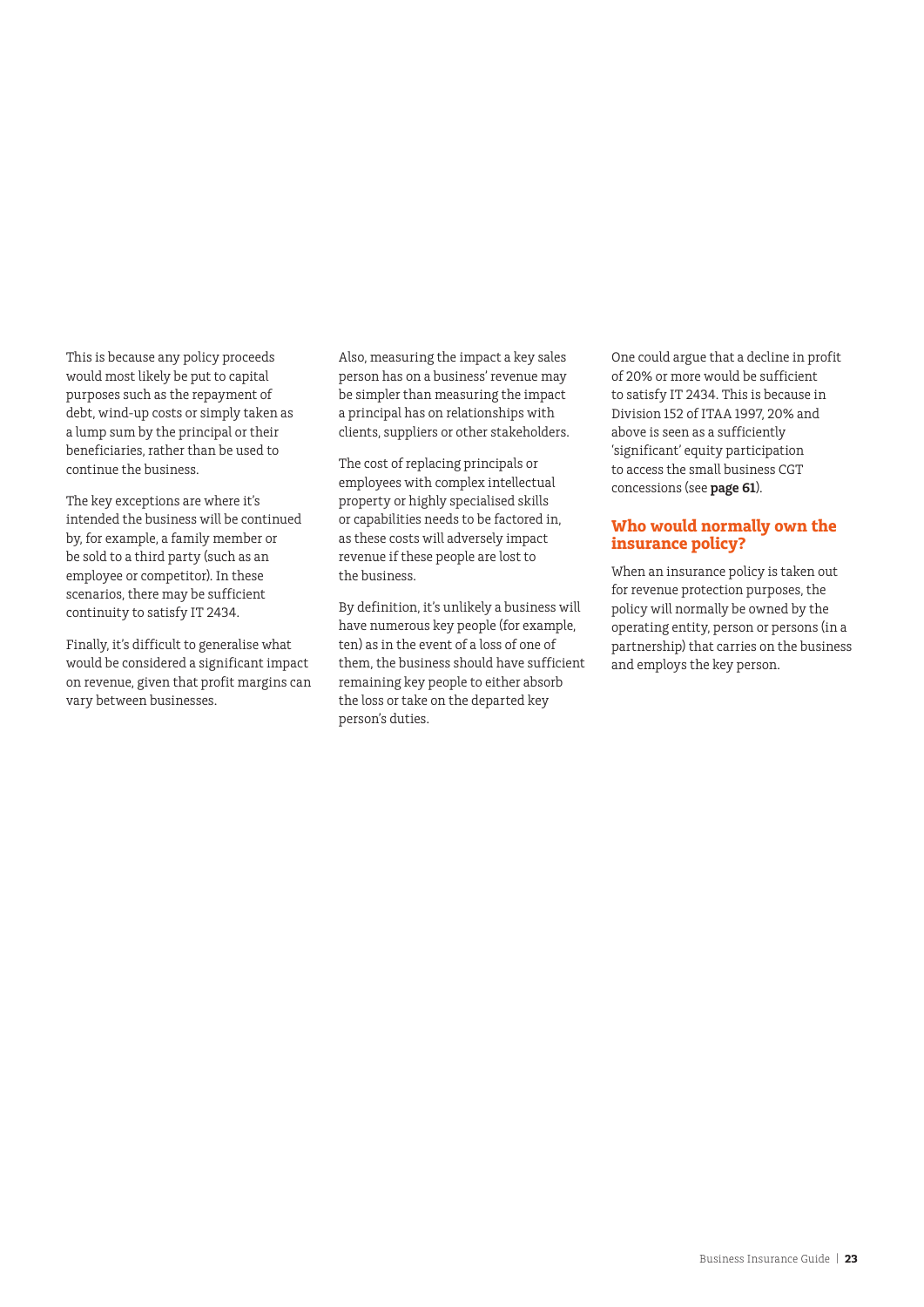# <span id="page-23-0"></span>**Tax implications of revenue protection**

When business principals use insurance for revenue protection purposes, it's important to understand the tax implications and keep appropriate records.

IT 155 states that when a TPD, Critical Illness and/or Life insurance policy is used for revenue protection:

- the premiums are tax deductible to the business operating entity, and
- the insurance proceeds will be assessable income to the business.

Furthermore, with regard to CGT:

- Life insurance proceeds will be exempt
- TPD and Critical Illness proceeds will be exempt if received by the life insured or a defined relative of the life insured (see **page 53**), including:
	- in partnerships, to the extent that the recipients are partners who are the life insured or a defined relative of the life insured, and
	- for trustees of a trust, where the policy is held for beneficiaries who are the insured or relatives of the insured, and
- where the CGT exemption doesn't apply to TPD and Critical Illness proceeds, CGT is unlikely to be payable because the capital gain is reduced by the amount included in assessable income**<sup>2</sup>** (see **page 53** also).

#### **Record keeping requirements**

It's important the principals minute the purpose of the revenue protection policy and the method used to determine the sum insured (see **page 25**) on an annual basis, even if there's no change.

If the business fails to do this, the ATO could deem the policy to have a capital (not revenue) purpose. As a result, the ATO could claw back the tax deductions and apply a penalty.

Also, in the event of a claim, if the policy is deemed to have a capital purpose, CGT will be payable on TPD or Critical Illness proceeds rather than the amount being treated as assessable income.

For more information on record keeping in a business insurance context, see **page 63**.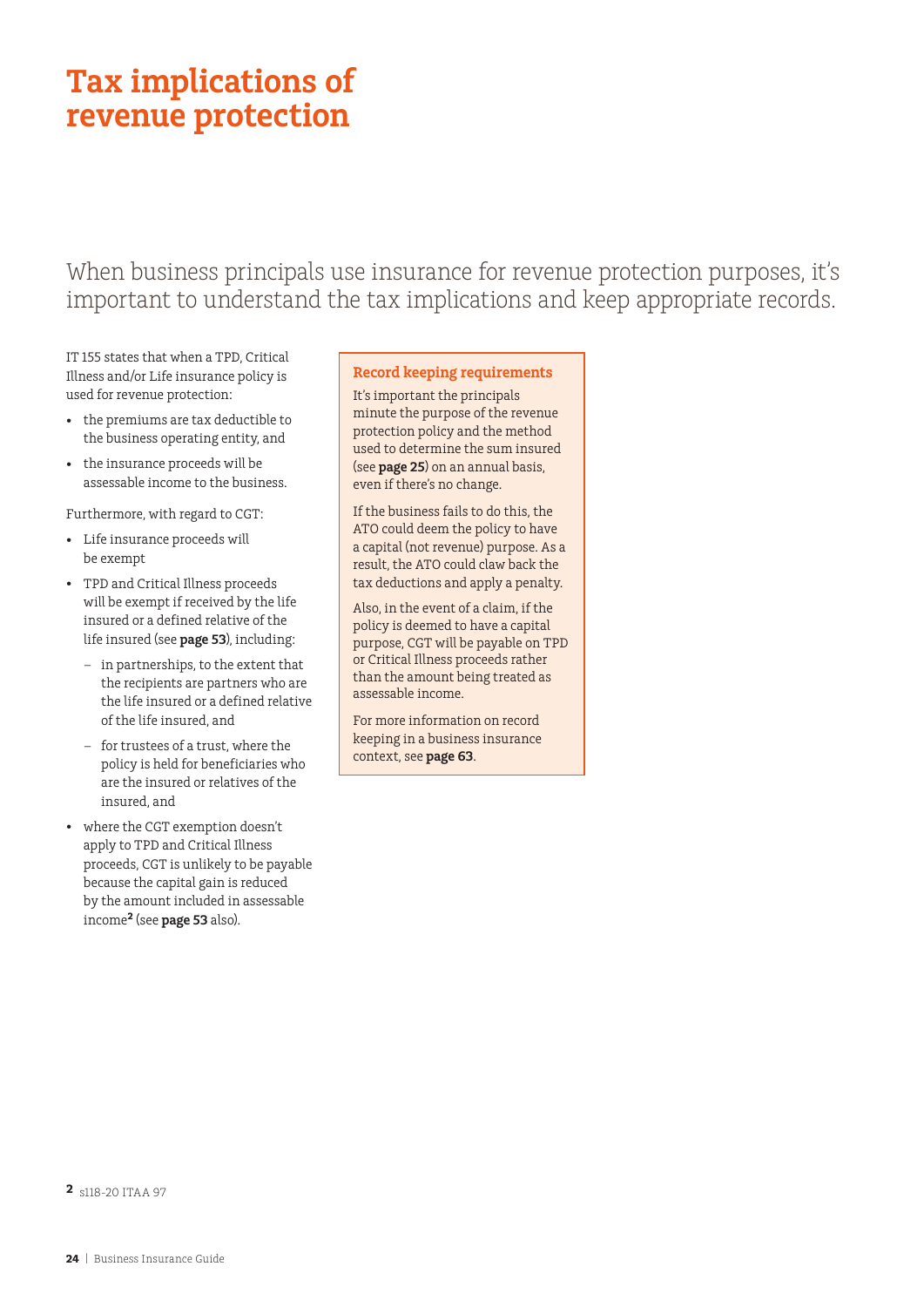# <span id="page-24-0"></span>**How do you determine the sum insured?**

## The sum insured should be a best estimate of the financial cost that would be incurred if a key person is lost to the business.

When determining this, regard should be given to factors particular to the business.

#### **Overview of commonly used methods**

Two approaches are often used to calculate the sum insured for revenue protection purposes. These are the present value method and the multiples method.

With both these approaches, it's important to take into account any underwriting rules that could limit the amount of insurance that can be taken out in certain circumstances and keep appropriate records (see **page 24**).

Once determined, the sum insured should be reviewed at least annually and adjusted accordingly.

### **Present value method**

This method involves estimating the costs that would be incurred if a key person needed to be replaced.

These would normally include recruitment, relocation and training costs, as well as the salary that would need to be paid up to the point where the new person is of an economic value to the business equivalent to the departed key person.

### **Multiples method**

This method uses a key person factor (or multiple) to assess the impact a key person has on the business' revenue.

For example, in a business with two key people and a small number of employees, each key person may be regarded as having a key person factor of 50%, as they are responsible for 50% of the success of the business.

If, on the other hand, there were a larger number of employees with specialist skills contributing towards the success of the company, the key person factor may be reduced to say 33% or 25%.

There are four basic rules of thumb which can be used as a starting point when using the multiples method.

- 1. **Revenue:** Sales Revenue x Key Person Factor.
- 2. **Gross Profit:** 2 to 3 x Gross Profit x Key Person Factor.
- 3. **Net Profit:** 5 to 8 x Net Profit x Key Person Factor.
- 4. **Remuneration:** 3 to 10 x Total Remuneration x Key Person Factor.

Where the key person is an employee and not a principal of the business, a multiple of remuneration may be an appropriate method.

Where the key person is a principal, the appropriate rule of thumb will depend on their contribution to the business.

For example, the sales revenue multiple is probably more appropriate if the principal is responsible for sales and a gross profit or net profit multiple may be more suitable if they are a general manager.

#### **Insurers' underwriting requirements**

When assessing a revenue protection application, insurers will consider a range of factors, including:

- whether the level of insurance proposed reflects the value of the key person
- that the method used to value the key person is reasonable
- the business structure, turnover, net profit
- the key person's financial interest/share in the business
- the key person's remuneration package
- any other insurance that is in force on the key person, and
- that for an arm's length employee (a key person who does not have a financial interest/share in the business) insurance will usually be restricted to 10 times the remuneration package.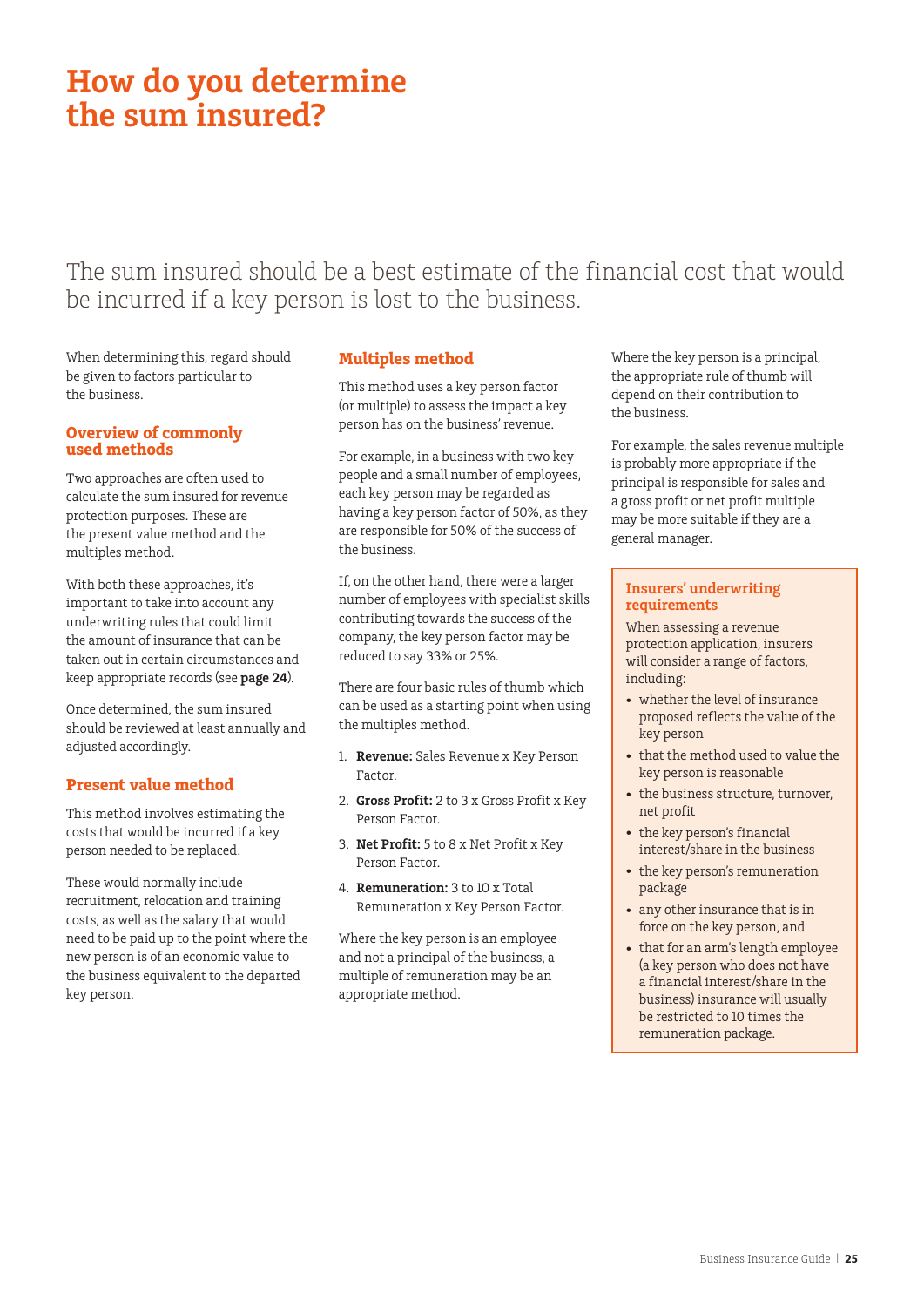# <span id="page-25-0"></span>**Protecting business revenue in event of temporary disability**

## It's also important to protect the business principals in the event they suffer an illness or injury that renders them unable to work for a temporary period.

To do this, they should consider purchasing Income Protection and Business Expenses insurance.

#### **Income Protection insurance**

If a principal is unable to work due to illness or injury, Income Protection insurance can:

- provide a monthly benefit of up to 75% of their income to replace lost earnings, and
- ensure the business doesn't have to use its own resources to pay a sick or injured principal who isn't contributing to revenue.

Where a principal works for a company or trust, rather than base the sum insured on the principal's actual salary or wage, the insurer's underwriters will generally 'look through' the entity and base the sum insured on the income of the business the principal generates by personal effort.

The policy can be owned (and the premiums paid) by the insured principal(s) or the business. The tax implications for each of these scenarios are outlined on **page 27**.

While self-ownership is relatively straightforward, when assessing whether the business should own the policies, it's important to keep in mind that:

• Underwriting may require the principals own a minimum percentage of the equity (eg 25%). This is to ensure the principal has sufficient influence to require the benefit to be on-paid from the business to them in the event of a claim. Alternatively, the Business Owners' Agreement could stipulate the claim proceeds will be on-paid.

- Where a principal is on a long term Income Protection claim, the business will have to continue as policy owner, even though the principal may have effectively departed the business permanently.
- If the business goes into liquidation, policy payments could cease.

For these reasons, having the principals self-own their policies is often the preferred approach.

### **Business Expenses insurance**

If a small business principal**<sup>3</sup>** suffers an illness or injury that prevents them from working, the income the business derives from their personal exertion or the provision of their personal services is lost, but fixed expenses and overheads remain the same.

Business Expenses insurance can cover up to 100% of their share of eligible business expenses (see below).

This can enable them to keep their business afloat and ensure that, in the worst case scenario, there's still a business to sell should the need arise.

Typically, Business Expenses insurance will be most appropriate for small professional practices such as accounting and legal firms, medical and dental practices.

Insurers' eligible business expenses will usually include:

- rent or mortgage payments including principal and interest
- property rates and taxes
- equipment or vehicle lease costs
- electricity, heating and water costs
- cleaning and laundry costs
- depreciation on office equipment and premises the business owns
- salaries of employees not generating business income
- costs of accounting services
- fees for membership of professional associations
- business insurance premiums, and
- the net cost of a locum.

The maximum benefit payment period for Business Expenses insurance is usually one year. Some insurers also restrict the number of principals of a small business that can be insured (eg up to six).

Additionally, sole traders with fixed expenses that will continue when they are unable to work may apply.

To find out about the tax implications of Business Expenses insurance, see **page 27**.

**<sup>3</sup>** In this context, small business principal refers to a sole trader, the partners in a small partnership or a person who operates a small business through a company or a trust.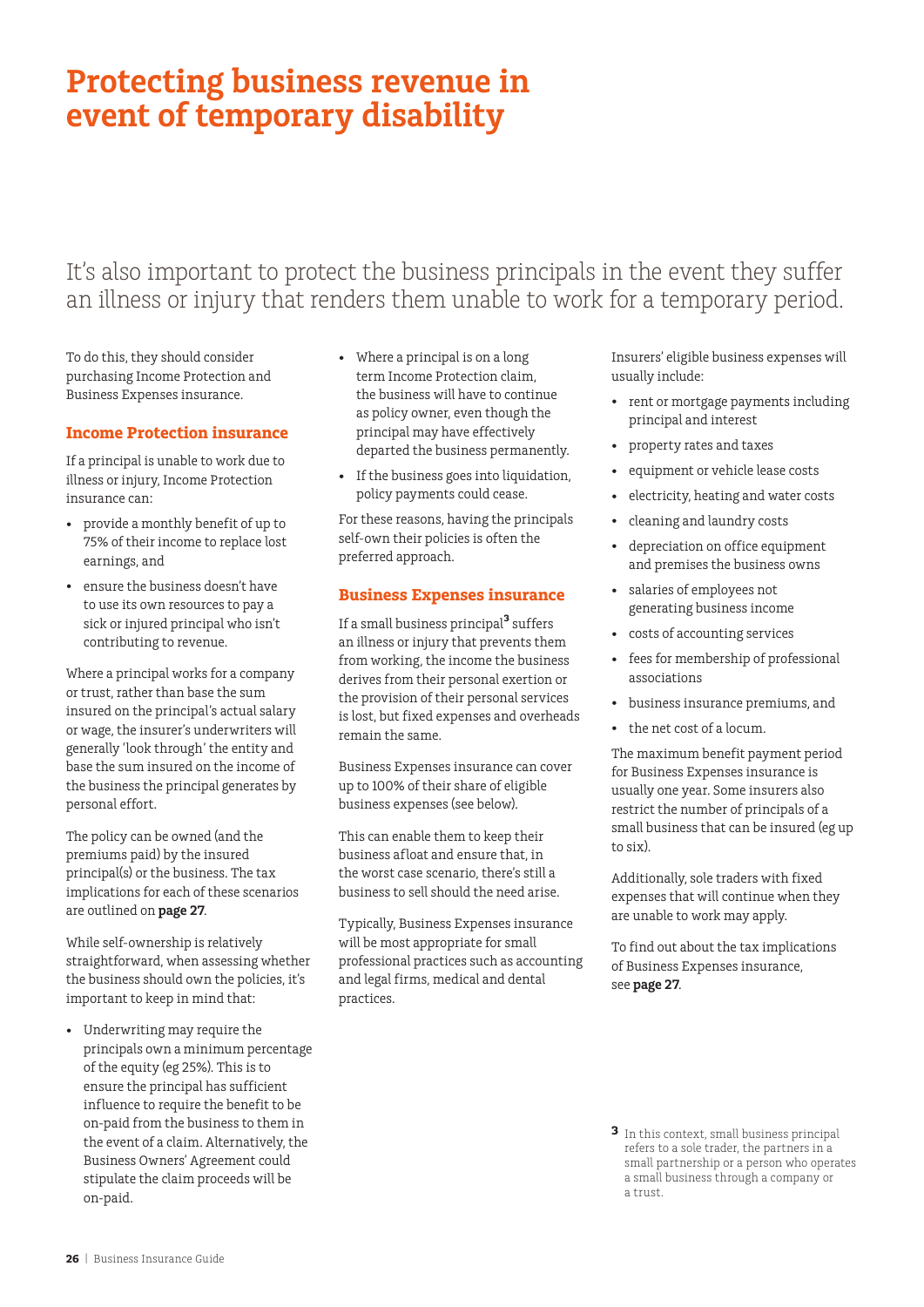# <span id="page-26-0"></span>**Tax implications of Income Protection and Business Expenses insurance**

The tables below summarise the tax implications relating to Income Protection insurance and Business Expenses insurance.

| <b>Income Protection</b>                                                                                                                 | What upfront tax concessions may<br>be available?                                                                                                                                                                                                                                     | Are the insurance benefits assessable<br>as income?                                                                   |
|------------------------------------------------------------------------------------------------------------------------------------------|---------------------------------------------------------------------------------------------------------------------------------------------------------------------------------------------------------------------------------------------------------------------------------------|-----------------------------------------------------------------------------------------------------------------------|
| Where a principal or employee owns the<br>policy and the premiums are paid by<br>that person                                             | The principal or employee can claim the<br>premiums as a tax deduction.                                                                                                                                                                                                               | The benefits are assessable to the principal<br>or employee                                                           |
| Where a principal (who may or may not<br>be an employee - see page 62) owns the<br>policy and the premiums are paid by<br>their employer | The employer can claim the premiums<br>as a tax deduction. As the premiums are<br>'otherwise deductible' to the principal<br>or employee (ie the premiums would<br>be deductible to the principal or employee<br>if they paid them personally), the employer<br>isn't liable for FBT. | As above                                                                                                              |
| Where the employer owns the policy on the<br>life of the principal or employee                                                           | The employer can claim the premiums as a<br>tax deduction.                                                                                                                                                                                                                            | The benefits are ultimately assessable to the<br>principal or employee to the extent they are<br>paid to that person. |
| Where the trustee of a super fund owns the<br>policy on the life of a fund member                                                        | The super fund trustee can claim the<br>premiums as a tax deduction. At the fund<br>member level, the principal or the business<br>employing the principal can claim the super<br>contributions funding the premiums as a<br>tax deduction. <sup>4</sup>                              | When the policy proceeds are paid out<br>they will be assessable to the fund member.                                  |
|                                                                                                                                          |                                                                                                                                                                                                                                                                                       |                                                                                                                       |
| <b>Business Expenses</b>                                                                                                                 | What upfront tax concessions may<br>be available?                                                                                                                                                                                                                                     | Are the insurance benefits assessable as<br>income?                                                                   |
| Where a business owns the policy and the                                                                                                 | The business can claim the premiums as                                                                                                                                                                                                                                                | The benefits are assessable to the business.                                                                          |

This information is based on our understanding of current legislation and ATO practice as at 1 July 2020.

a tax deduction.

premiums are paid by the business

**4** A cap of \$25,000 pa applies to concessional contributions. Additionally, where the principal's adjusted taxable income is above \$250,000 pa, an additional 15% tax is payable on concessional contributions. Both the cap and the income threshold apply in 2020/21.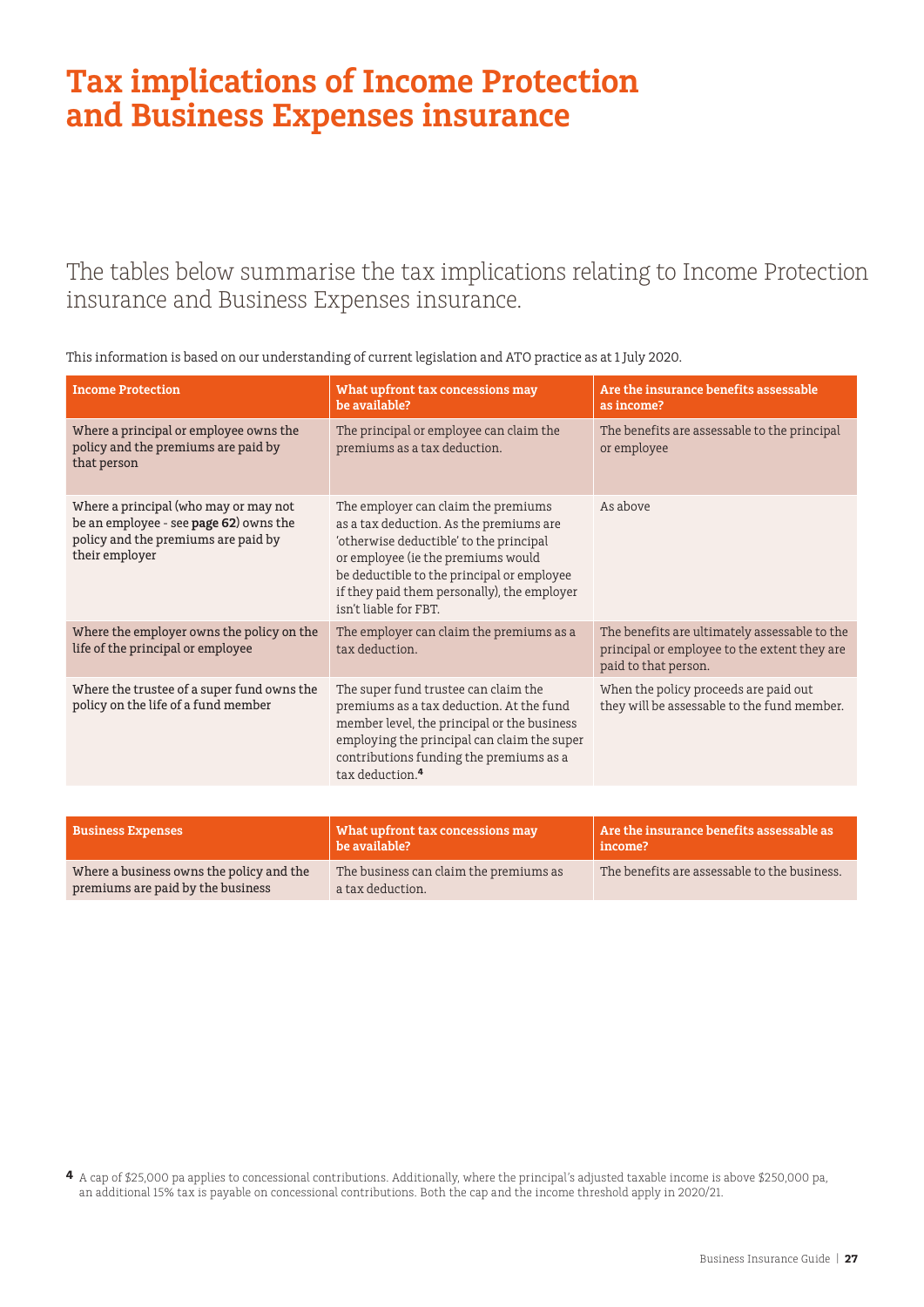![](_page_27_Picture_0.jpeg)

# **Ownership Protection**

<span id="page-27-0"></span>In this section, we explain how a Buy Sell Agreement funded by insurance can facilitate the orderly transfer of business ownership if a principal becomes totally and permanently disabled, suffers a critical illness or dies.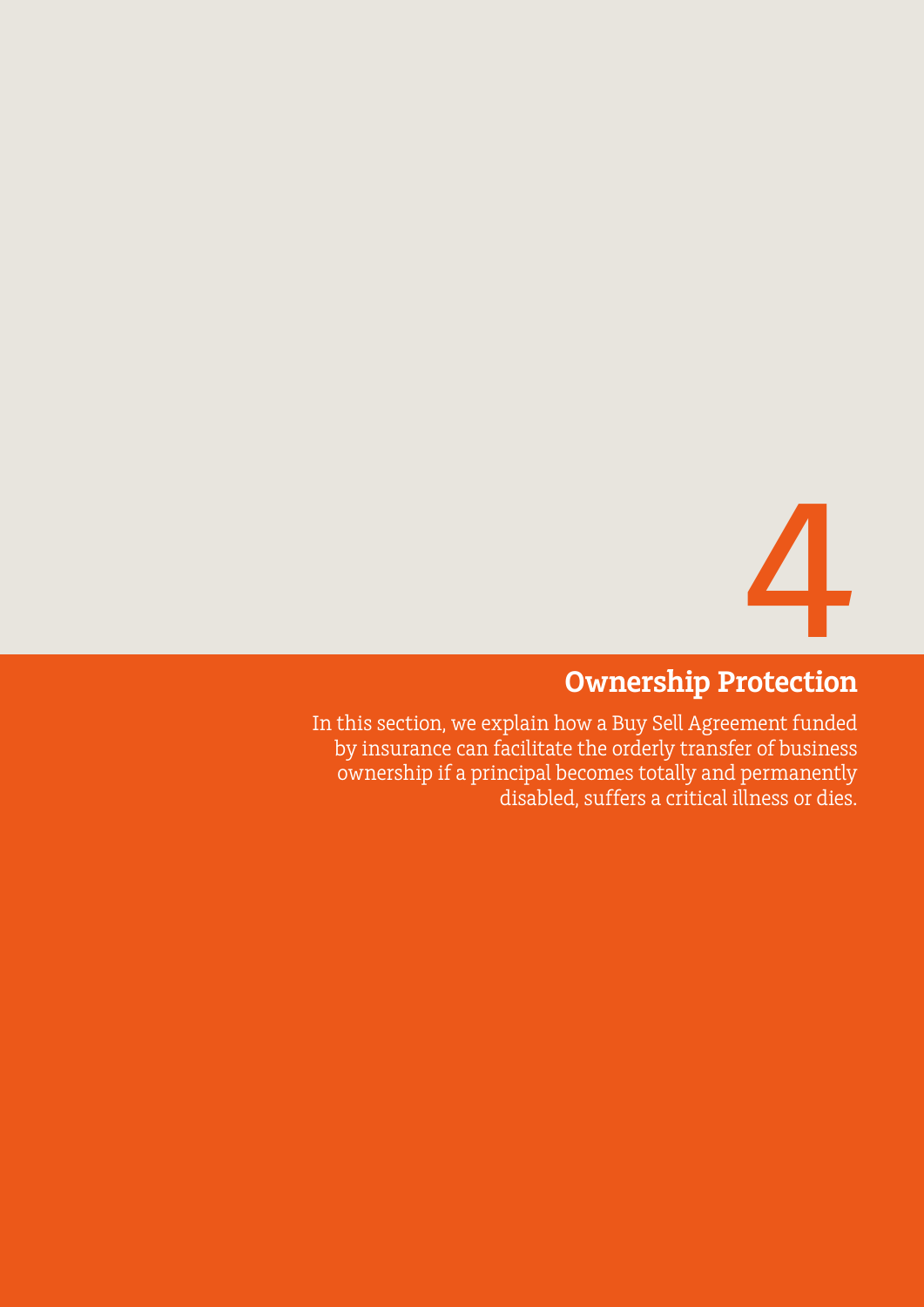# **Contents**

| <b>Overview of succession planning</b>                         | 30 |
|----------------------------------------------------------------|----|
| When could a transfer of ownership occur?                      | 30 |
| Why is succession planning important?                          | 30 |
| Issues faced by multi-principal businesses                     | 31 |
| Issues faced by single principal businesses                    | 31 |
| <b>Business succession and Buy Sell Agreements</b>             | 31 |
| <b>Overview of Buy Sell Agreements</b>                         | 32 |
| <b>What is a Buy Sell Agreement?</b>                           | 32 |
| What are the benefits?                                         | 32 |
| What are the key components?                                   | 32 |
| Why fund a Buy Sell Agreement with insurance?                  | 32 |
| Alternatives available to the remaining principals             | 33 |
| Which business structures can establish a Buy Sell Agreement?  | 33 |
| How can a Buy Sell Agreement be established?                   | 34 |
| What's in a Buy Sell Agreement                                 | 35 |
| Who can be insured?                                            | 35 |
| Policy ownership options for multi-principal businesses        | 36 |
| Cross-ownership                                                | 36 |
| Self-ownership                                                 | 38 |
| Trustee of discretionary trust ownership                       | 40 |
| Super fund trustee ownership                                   | 41 |
| How do you determine the sum insured?                          | 44 |
| Overview of commonly used valuation methods                    | 44 |
| Formula method                                                 | 44 |
| <b>Independent valuation method</b>                            | 44 |
| Agreed dollar value method                                     | 44 |
| <b>Dealing with funding shortfalls</b>                         | 44 |
| Should the sum insured be grossed-up for CGT on sale proceeds? | 45 |
| <b>Uninsurable and under-insured principals</b>                | 46 |
| <b>Vendor finance</b>                                          | 46 |
| CGT implications when business ownership is transferred        | 47 |
| Market value substitution rule                                 | 47 |
| <b>Critical Illness and Buy Sell Agreements</b>                | 48 |
| <b>Succession planning for discretionary trusts</b>            | 49 |
|                                                                |    |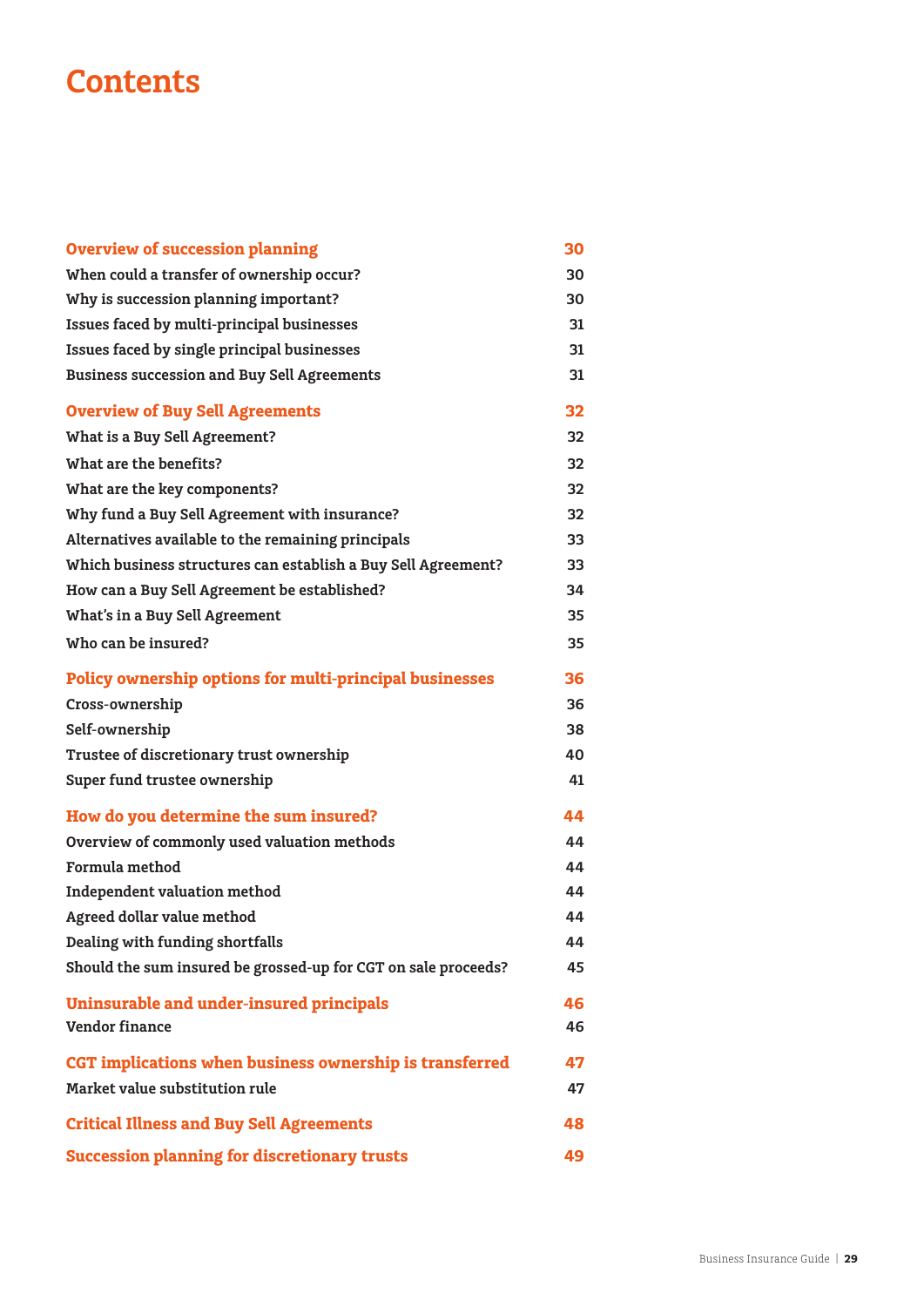# <span id="page-29-0"></span>**Overview of succession planning**

## When protecting a principal's interest in a business, it's important to understand some key succession planning concepts.

#### **When could a transfer of ownership occur?**

There are a number of events that could trigger the need to partially (or completely) transfer the ownership of a business.

These could include:

- planned events that arise on amicable terms (eg when a principal sells their equity to the remaining owners or an incoming owner upon retirement)
- events that aren't amicable (eg when a principal decides to exit the business to establish a competing operation or resigns as a result of a dispute with the other owners)
- unplanned events that can potentially be insured against (eg when a principal is lost to the business due to death, disability or illness), and
- unplanned events that aren't insurable (eg if a principal is convicted of a criminal act or becomes bankrupt).

### **Why is succession planning important?**

Business principals tend to be too preoccupied with the day-to-day running of their business to think about succession planning. However, they will appreciate forward-looking, proactive advice that will ultimately secure them the best return for what is often their major asset.

Comprehensive advice should consider a range of succession possibilities and scenarios. It should also recognise that succession can not only be planned, but unplanned and occur at any time.

People often go into business with each other because they are friends and consequently don't see the need for succession planning. But if, for example, one of the principals in a two-person business dies, the surviving principal will no longer be in business with their friend. Instead, they may have to deal with the friend's spouse, or the executor of their estate.

If it's the spouse, for example, the spouse may seek independent advice regarding the business and whether they should retain the interest they have inherited, or sell it to a third party. They might also have a view on what the interest is worth, try to influence dividend or distribution policy or remarry and seek to have their new spouse placed in the business.

Unfortunately, the best case scenario is the beneficiary becoming a 'silent' partner and participating in the growth and dividends or distributions from the business for no effort.

Without appropriate succession planning, the number of possible scenarios is infinite. However, the issues faced by a business with two or more principals will often be different to those faced by a business with only one principal.

### **Issues faced by multi-principal businesses**

With businesses that have two or more principals, at some stage in the business' life they may develop differing views on:

- how the business should be run
- the actions or performance levels that should force the exit of a principal
- the obligations of principals departing the business and any restraints relevant to protecting the value of the business
- what the business is worth
- what the dividend or distribution policy of the business should be
- whether certain events should trigger a transfer of ownership, and
- who their interests should be transferred to upon their departure.

In a situation where a principal departs, the remaining principals may not have (or be able to arrange) sufficient funding to buy out the departing owner's interest – particularly if the departing principal wants to be paid for their interest quickly. As a result, a situation could arise where the business continues to be partly owned by the departing principal, or a related person or entity over a long period of time.

This outcome is likely to be unsatisfactory for all parties concerned and could destabilise the business and create a range of other problems.

### **Issues faced by single**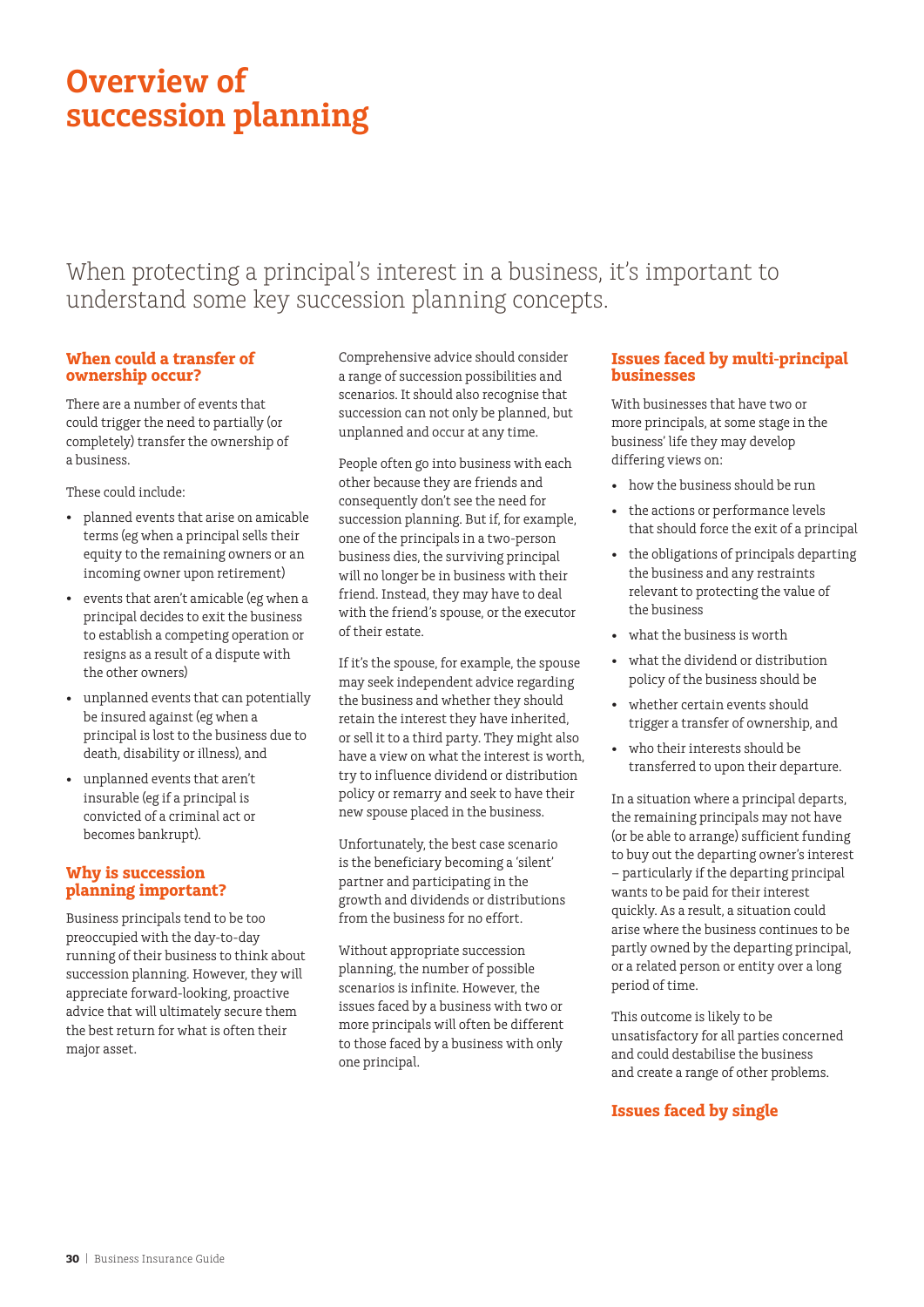#### <span id="page-30-0"></span>**principal businesses**

Businesses with one principal will need to consider, among other things:

- whether the business will be able to continue as a viable concern (ie to what degree the business depends on the presence of the principal)
- what the value of the business assets are, including client goodwill
- who will take ownership and control of the business if there are no obvious successors such as family members
- how to maximise the sale price if the business is to be sold to a third party
- how they would structure the sale, and
- whether they can arrange succession for unplanned insurable events?

#### **Business succession and Buy Sell Agreements**

To minimise disruptions and ensure an orderly transfer of ownership in single or multi-principal businesses, the principals should consider establishing a:

- **Business Owners' Agreement** that deals with planned and unplanned events that can't be funded by insurance**<sup>1</sup>** , as well as a range of matters concerning the rights and conduct of the principals in relation to each other, and
- **Buy Sell Agreement**, where the exit of a principal due to death, total and permanent disablement and (in some cases) critical illness is funded or part-funded by ownership protection insurance.

Ideally, the Buy Sell Agreement should be established separately from the broader Business Owners' Agreement (eg the Partnership, Shareholders' or Unitholders' Agreement). This is because Business Owners' Agreements are often highly customised, can be costly and usually cover a broad range of issues and it can often take a long time for the principals to reach consensus.

As a result, including a Buy Sell Agreement in the broader Business Owners' Agreement can slow down the implementation of the Buy Sell Agreement (which is generally a simple and quick process). This could have an adverse impact on the business (and the principals' interest in the business) if a principal dies or suffers a serious illness or injury prior to the agreement being finalised.

**Note**: The Business Owners' Agreement or Buy Sell Agreement could also deal with any loan accounts the principals may have with the business (see **page 56**).

**1** These Agreements may sometimes deal with temporary absences of the principals by having clauses that require the business to pay sick leave (funded by Income Protection) or to hold Revenue Protection.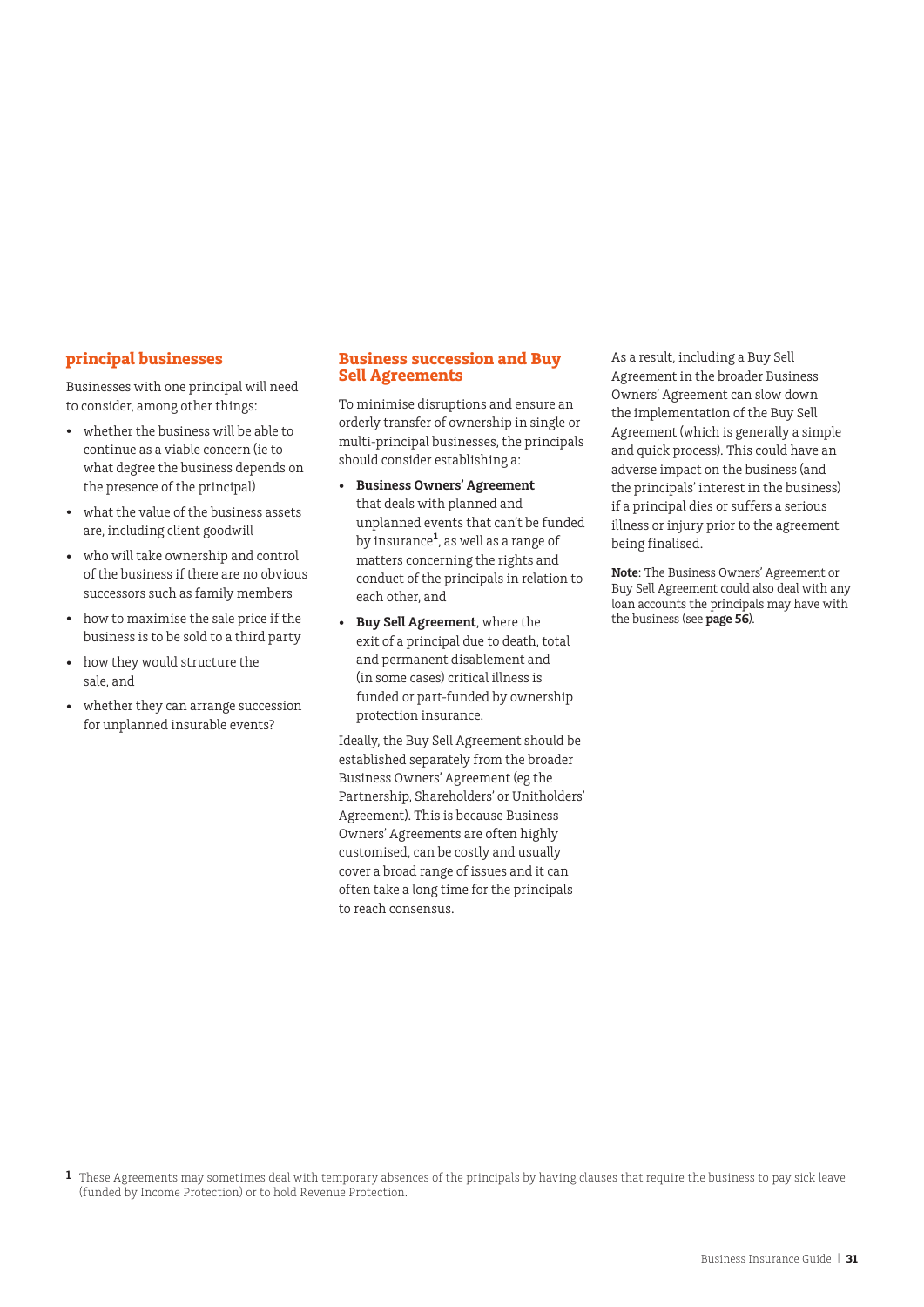# <span id="page-31-0"></span>**Overview of Buy Sell Agreements**

## A Buy Sell Agreement can help business principals achieve certain succession planning objectives.

### **What is a Buy Sell Agreement?**

A Buy Sell Agreement (or Deed) is a legal contract established by two or more parties that can facilitate an orderly and equitable transfer of ownership if a principal is lost to the business due to death, disability or illness.

### **What are the benefits?**

A suitably structured and adequately funded agreement can:

- enable the remaining principals or another person or entity to acquire the departing principal's interest in the business, and
- ensure the departing principal (or their estate/dependants) receive adequate financial compensation.

### **What are the key components?**

Buy Sell Agreements usually contain two components.

The first, which is known as a 'transfer agreement', outlines the trigger events that will result in a transfer of ownership. Most Buy Sell Agreements include death and total and permanent disability as a trigger event. It's also possible to include critical illness, however, some specific issues need to be considered (see **page 48**).

The transfer agreement should also outline how the business will be valued and the interest owned by (or associated with) each principal.

The second component, which is known as a 'funding agreement', outlines how the money will be raised to finance the ownership transfer and who will receive it.

#### **Why fund a Buy Sell Agreement with insurance?**

There are a number of ways the money could be raised to fund a Buy Sell Agreement. For example, with a business that has two or more principals, the remaining principals could borrow money, sell personal or business assets or find a replacement.

But, as the table on the opposite page outlines, the problem with each of these alternatives is that they may not be feasible (or viable) following the departure of a key person. To ensure enough capital is available in the event of death or serious disability, insurance is usually considered the most costeffective and efficient funding solution.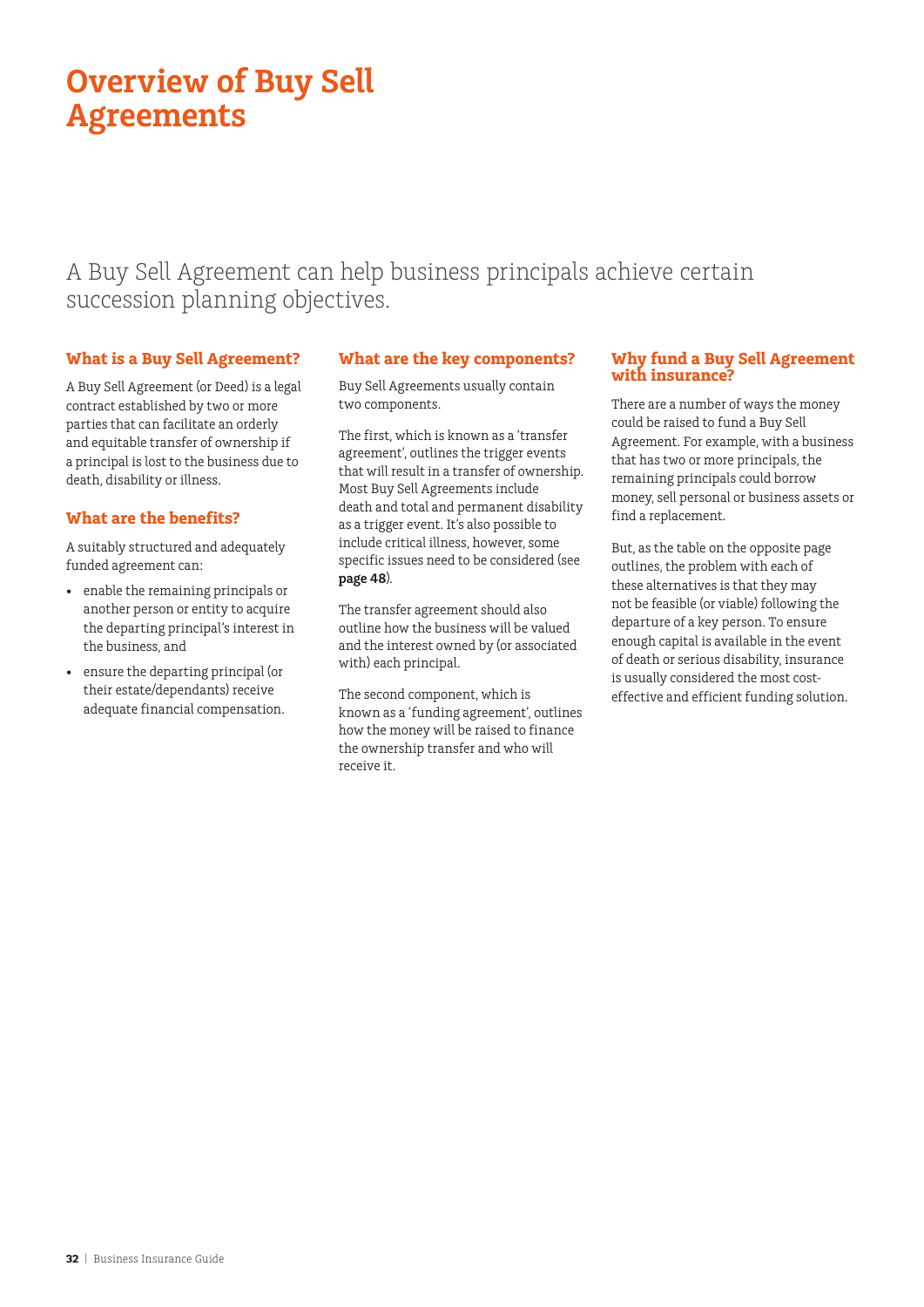### <span id="page-32-0"></span>**Alternatives available to the remaining principals**

| <b>Alternatives to insurance</b> | <b>Issues that may arise</b>                                                                                                                                                                                                              |
|----------------------------------|-------------------------------------------------------------------------------------------------------------------------------------------------------------------------------------------------------------------------------------------|
| Borrow money                     | Many lending institutions may be reluctant to provide credit<br>to the remaining owners when a business has just lost the<br>services of one of its principals and for a purpose that is not<br>related to the expansion of the business. |
| Sell personal assets             | This may not be possible if these assets have already been<br>used to secure loans. Also, the remaining owners may not get<br>the price they want if they are forced sellers.                                                             |
| Sell business assets             | Stripping the business of valuable assets at such a critical<br>time may make matters worse if these assets are required to<br>generate business revenue.                                                                                 |
| Find a replacement               | This may be difficult or even not possible. At best, this could<br>take a while and, in the meantime, problems may arise if the<br>departing principal or their estate/dependants need<br>the proceeds.                                   |
| Vendor finance                   | Paying the departing principal in instalments over an agreed<br>period (usually with an agreed additional interest charge) can<br>place a strain on the cashflow of the remaining principals.                                             |
|                                  | Additionally, the departing principal remains exposed to<br>the fortunes of a business in which they no longer have<br>an interest.                                                                                                       |
|                                  | However, vendor finance will often be the most viable<br>alternative where insurance for a principal is not available<br>(see page 46).                                                                                                   |

#### **Which business structures can establish a Buy Sell Agreement?**

Buy Sell Agreements have an important role to play with businesses that are run through a partnership, multi-shareholder company, unit trust or joint venture. On **pages 36–43**, we outline the policy ownership options commonly used by these business structures.

Buy Sell Agreements can also sometimes be used by businesses with a single principal where they enter into an agreement with another similar business ('Horizontal Buy Sell') or another business in their supply chain ('Vertical Buy Sell'). An example of the former is two sole principal accountancy businesses entering into an agreement with each other and an example of the latter is an importer and wholesaler entering into an agreement with each other.

A Buy Sell Agreement cannot, however, be used by businesses that are run through a discretionary trust, as the beneficiaries don't have a present entitlement to the assets or business equity of the trust. As a result, they don't have an interest in the business to buy or sell.

This shouldn't be confused with the scenario where two or more discretionary trusts (or a discretionary trust and other persons or entities) own an interest in a common operating entity (eg a company). In these cases, the trustees of the discretionary trusts can enter into a Buy Sell Agreement with each other to buy and sell the shares or units of the operating entity.

To find out more about succession planning and discretionary trusts, see **page 49**.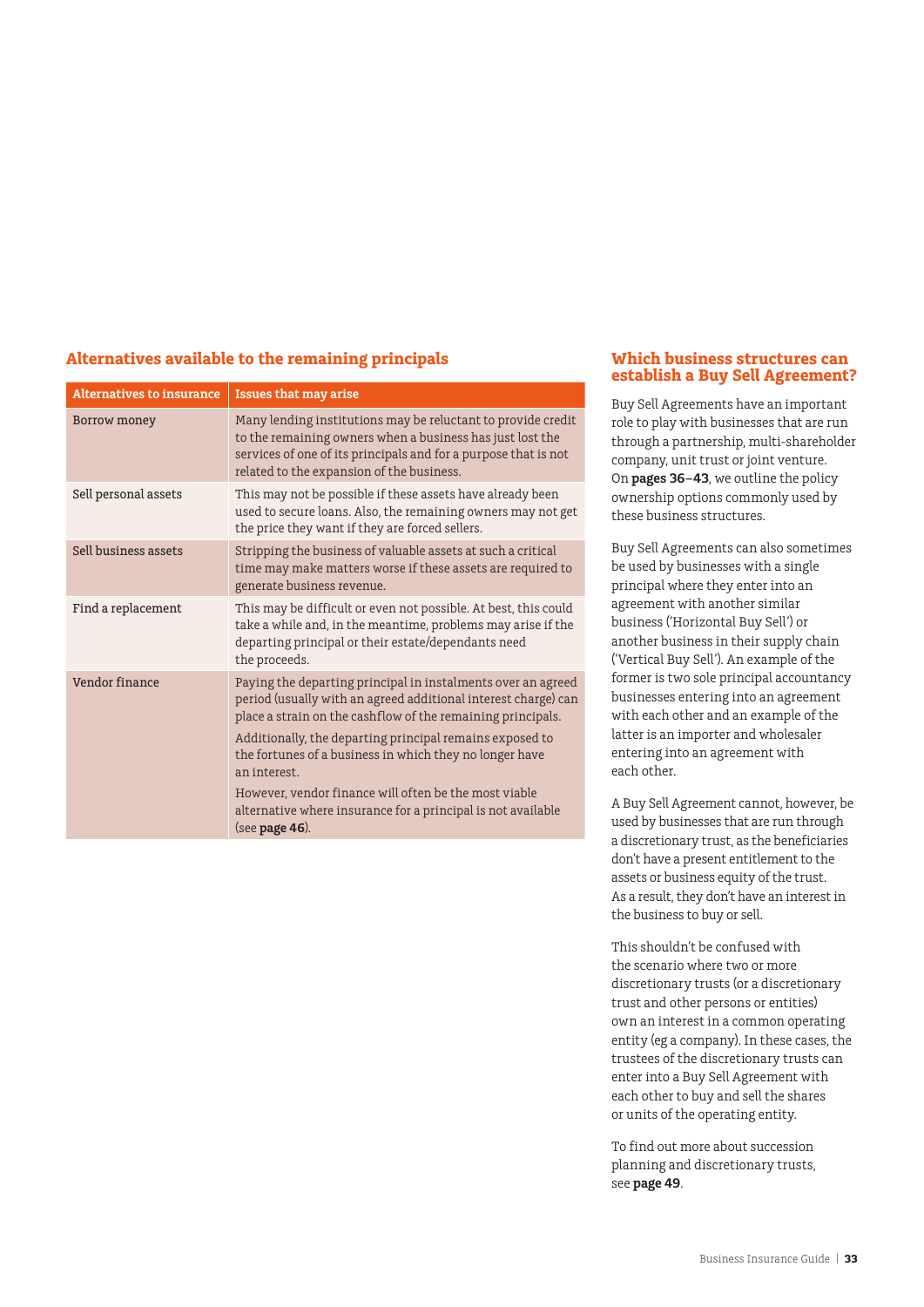## <span id="page-33-0"></span>Overview of Buy Sell Agreements (continued)

#### **How can a Buy Sell Agreement be established?**

#### **Mandatory agreements**

With mandatory (or must buy/must sell) agreements, the parties involved unconditionally agree to buy and sell the business interest if certain trigger events occur.

A commonly held view regarding these types of agreements is that the business interests will be deemed to have been disposed of for CGT purposes when the Buy Sell Agreement is established.

As a result, CGT could be payable when the agreement is signed, even though no trigger event has occurred at that time. However, there is a counter-argument that the execution of such agreements to transfer business interests in the event of death, for example, won't constitute a CGT event as there's no certainty as to which party will be buying and which will be selling.

That is, it's impossible to know whether one or more of the principals will die while participating in the business and, if so, be sure which one will die.

However, to be absolutely certain that CGT won't apply when the agreement is executed, condition precedent agreements and/or put and call options are commonly used.

#### **Condition precedent agreements**

If the agreement makes it clear the trigger events are a condition precedent to the formation of the contract of sale, then there's no disposal for CGT purposes until a trigger event such as the payment of an insurance claim occurs**<sup>2</sup>**.

#### **Put and call options**

With this approach, if a trigger event occurs:

- the remaining principals can exercise the call option (ie their right to buy) so the departing principal must sell their interest in the business, and/or
- the departing principal can exercise the put option (ie their right to sell), so the remaining principals or an associated person or entity must buy the interest in the business.

Put and call options can provide the same level of reassurance as a mandatory agreement. This is because the agreement will proceed if at least one of the parties decides to exercise their option.

However, this approach also provides a degree of flexibility. For example, a business principal could have a family member working in the business. If the other principals agree to allow the principal's son or daughter to simply inherit their equity, then no option need be exercised.

Additionally, where critical illness is a succession event in the Buy Sell Agreement, the remaining principals' call option may have a waiting period (for example, six months) during which time they cannot exercise their option.

This gives all of the principals time to assess whether the principal who has suffered the critical illness can (or will) return to the business. There's the further flexibility that, when the waiting period is over, the remaining principals don't have to exercise their call option to buy the departed principal's equity if they feel it's worthwhile waiting longer to see if the departed principal can return to the business (see **page 48**).

Finally, a contract for sale doesn't arise and, therefore, CGT won't be payable until an option is exercised. So, notwithstanding the counter-argument that CGT is not payable on the execution of mandatory agreements (see above), there's no risk that CGT will be payable when the agreement is entered into**3**.

**2** ATO ID 2004/668 **3** ATO ID 2003/1190

**34** | Business Insurance Guide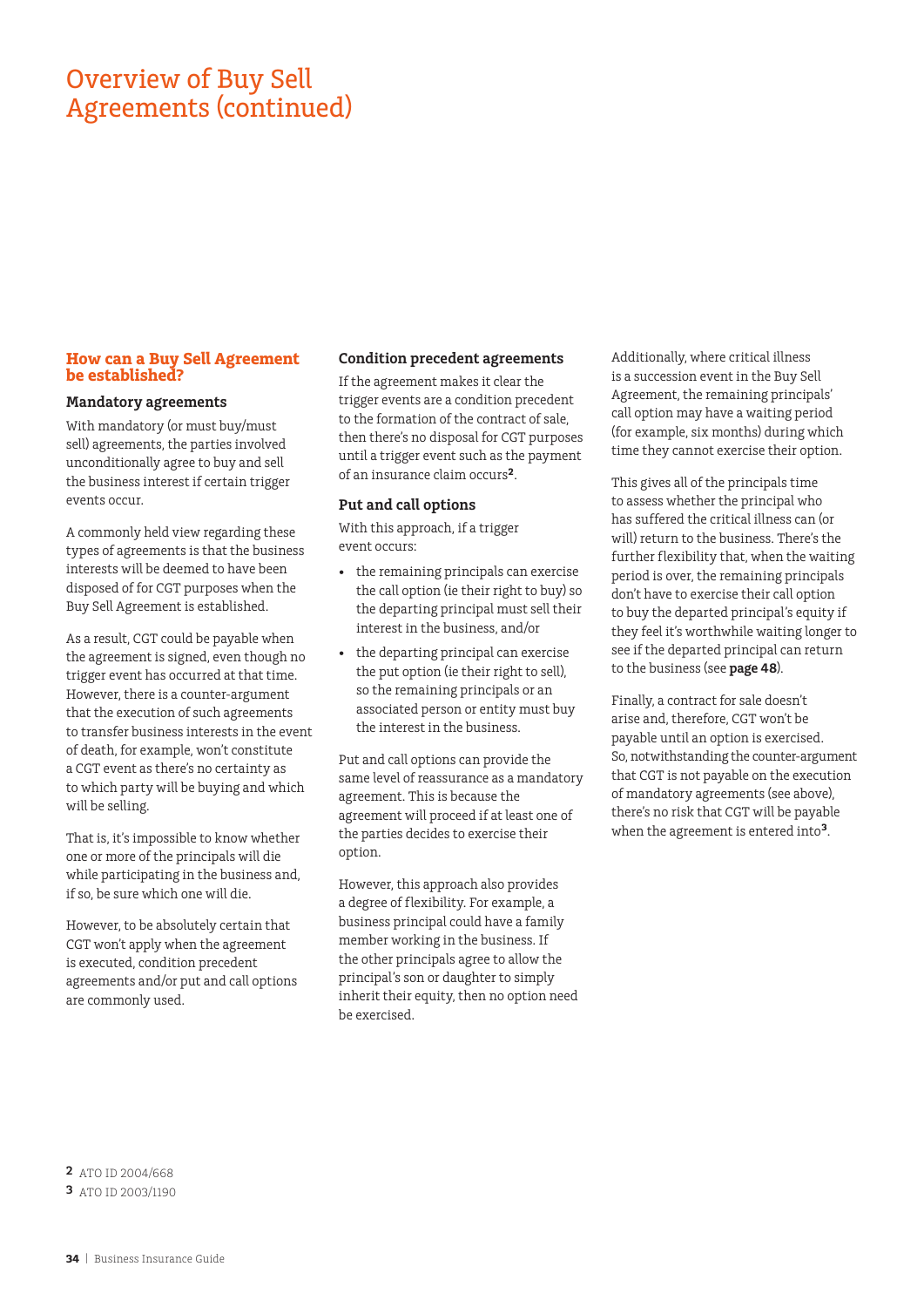#### <span id="page-34-0"></span>**What's in a Buy Sell Agreement?**

Buy Sell Agreements vary from legal firm to legal firm, as each are based on a particular legal precedent.

An Agreement will usually begin by setting out the parties to the Agreement, including the:

- operating entity or entities
- owners of the operating entities often these will be corporate trustees of the discretionary trusts, and
- principals.

There will often be a Background section which explains what the Agreement is about (sometimes called 'Recitals') for the principals' clarification and tells them why they are signing the Agreement.

This is usually followed by definitions of words and terms used in the Agreement.

The body of the Agreement will set out or contain:

- how the put and call options work
- the taking out and maintenance of insurance policies and who proceeds are paid to
- triggering events
- valuation or purchase price of equity
- default clauses, where a party does not perform their obligations in the Agreement, and
- mediation or dispute resolution over clauses in the Agreement.

Towards the back of the Agreement, there will generally be:

- schedules, which contain specific details about the insurance policies and option notices, and
- an attestation clause, where the various parties sign the Agreement.

#### **Who can be insured?**

When using insurance for ownership protection purposes, the policy will always be taken out on the life of the principals, which could generally be any person with a direct or indirect interest in the business.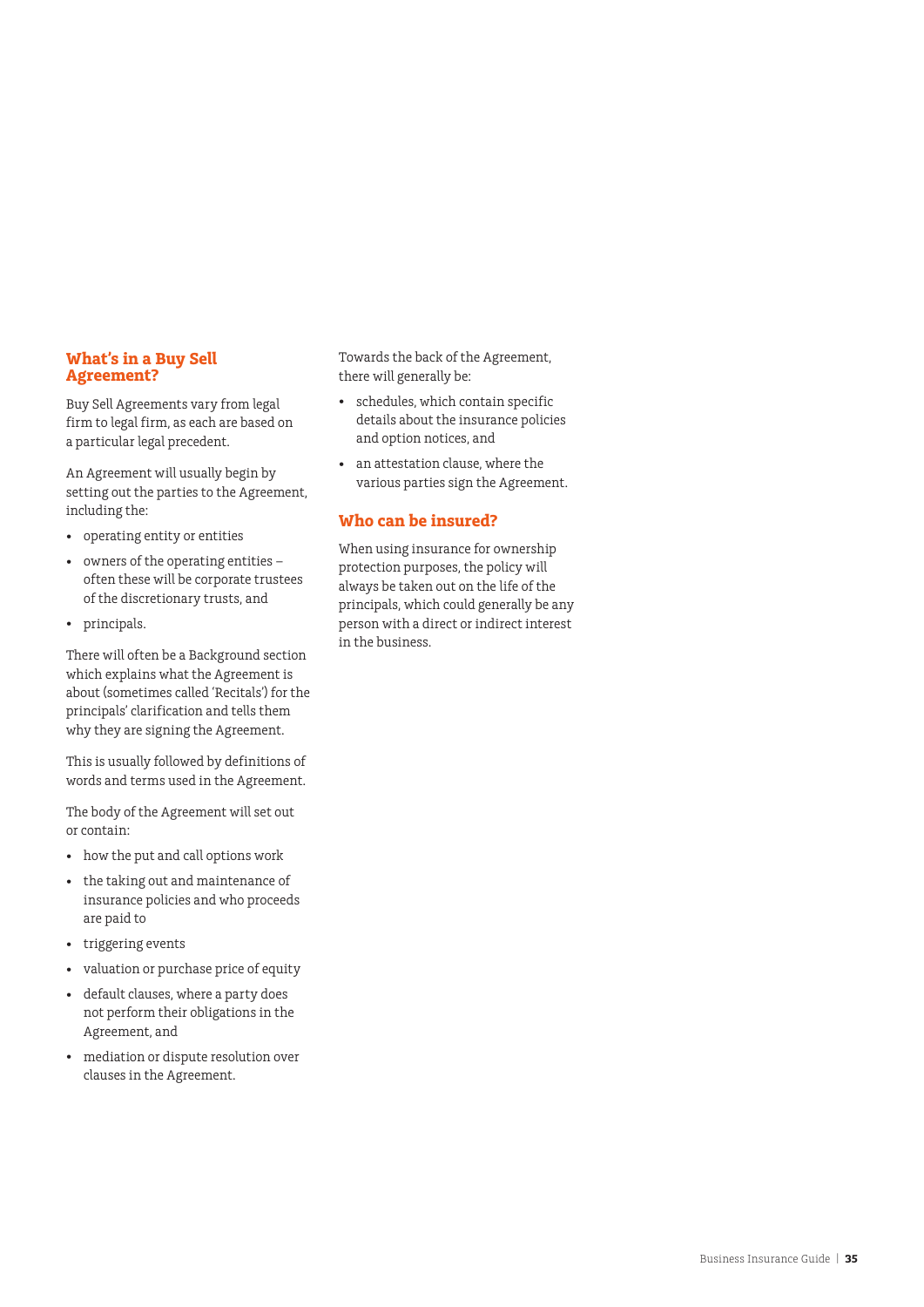# <span id="page-35-0"></span>**Policy ownership options for multiprincipal businesses**

## Four policy ownership options are commonly used by partnerships, multi-shareholder companies and unit trusts.

These are cross-ownership, self-ownership, trustee of discretionary trust ownership and super fund trustee ownership. Each of these options is outlined below, along with the tax implications when insurance is used for ownership protection purposes.

Given the potential complexities involved, the principals should seek legal and taxation advice when selecting which ownership option best suits their situation.

**Note**: At this point, we don't consider company ownership (see **page 55**) because of some specific issues associated with this option. We also don't cover the CGT implications when the business interest is sold or transferred (see **page 47**). For information on the succession planning issues applicable to discretionary trusts, see **page 49**.

#### **Cross-ownership**

With cross-ownership, each principal usually owns the policies taken out on the lives of all the principals except for themselves. If a principal then exits the business due to death, TPD or critical illness:

- the insurance proceeds are paid to the remaining principals
- the remaining principals pay the money to the estate/dependants, the departing principal or an associated entity
- the recipient accepts the insurance proceeds as full (or part) consideration for the interest in the business, and
- the interest in the business is transferred to the remaining principals or their associated entities.

With this option, CGT could be payable on Life insurance proceeds if the recipient isn't the original policy owner and they acquired the interest for consideration.

This may occur, for example, when:

- a new principal joins the business
- the existing policies are assigned to include the new principal (who wouldn't be an original policy owner), and
- the new principal acquires their interest in these policies for consideration (see **page 52**).

While this adverse CGT outcome could be avoided if the cross-owned policies are renewed each time a principal joins or leaves the business, administration problems can arise if:

• there are several principals and ownership changes frequently, and/or • the insurer won't issue a replacement policy without up-to-date health evidence where the current policies are from an old, closed series.

CGT will also be payable on the portion of any TPD or Critical Illness proceeds that are paid to the principals who aren't a defined relative of the life insured (see **page 53**).

This outcome is common in businesses that are run through partnerships, multi-shareholder companies and unit trusts where the principals aren't family members.

Where CGT will be payable in the event of an insurance claim, the principals could gross-up the sum insured to make sure enough money becomes available to fund the ownership transfer. To find out how this should be done, see **page 54**.

![](_page_35_Figure_22.jpeg)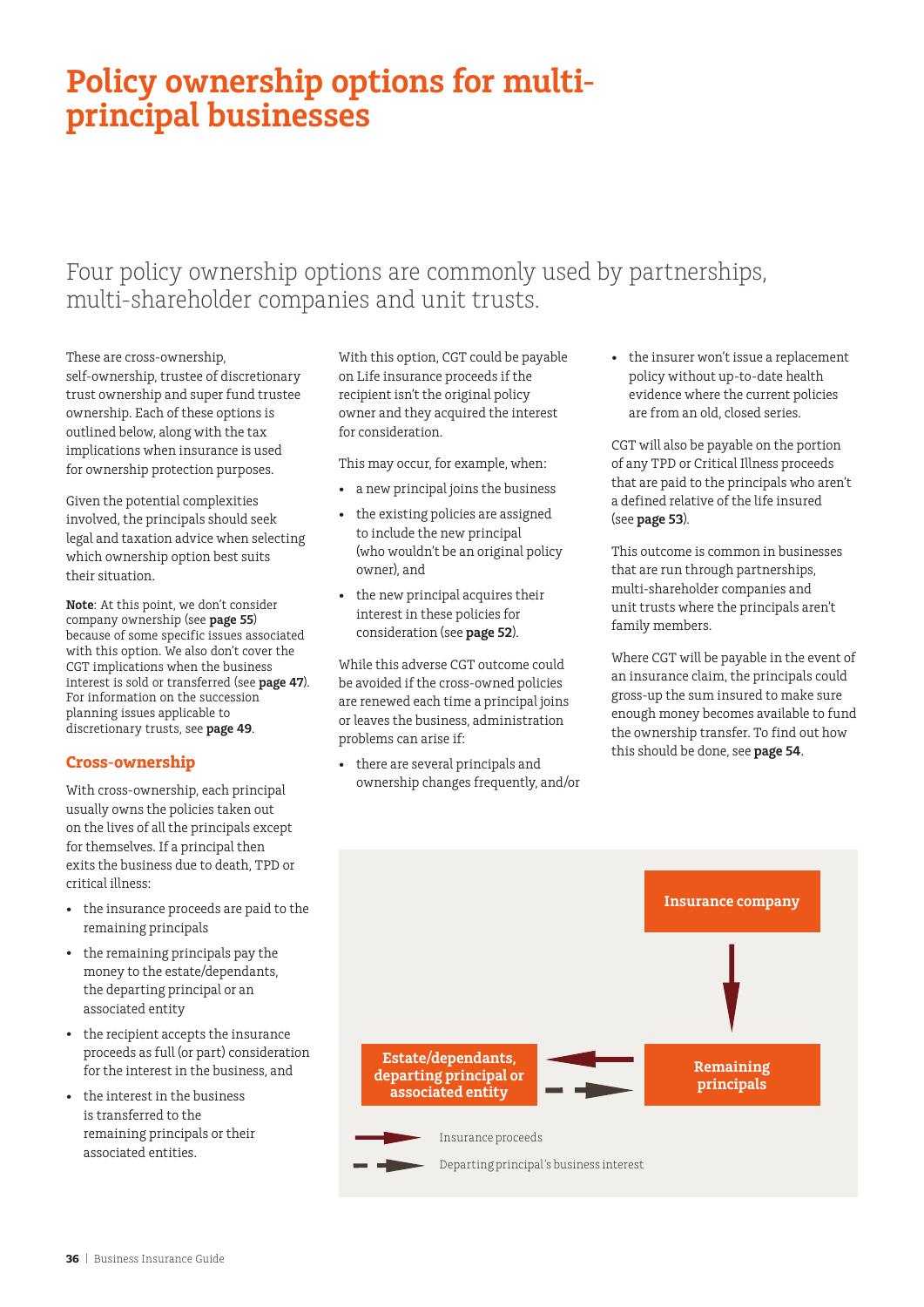If the premiums are paid personally by the principals, a tax deduction cannot be claimed. Conversely, if the company or trustee pays the premiums on behalf of principals who are employees for Fringe Benefits Tax (FBT) purposes (see **page 62**):

- the company or trustee will have to pay FBT of 47% on 188.68% of the premiums, and
- both the premium and FBT liability will be deductible to the company or trustee.

As a result, if the principals pay tax at a marginal rate of 47%, the effective premium costs will be the same where they are paid by the company or the trustee.

However, if the principals pay tax at a marginal rate of 39% (or lower) it can be more cost-effective if they pay the premiums themselves, which could be arranged as an after-tax adjustment to the principals' salary or adjustment to their loan account.

But regardless of who actually makes the payments, the premiums paid on crossowned policies can be more equitable than the other ownership options.

Consider, for example, a situation where:

- there are two principals who each own 50% of a company
- one of the principals is older and/or in poorer health than the other principal
- each principal cross-owns an insurance policy on the other principal's life, and
- the premiums are paid by the principals.

In this scenario, while the younger and/or healthier principal will pay higher premiums than if they owned the policy on their life, it can be argued this is reasonable given it's more likely the older and/or less healthy principal will depart the business due to an insured event.

As a result, there's a greater chance the younger principal will benefit from the Buy Sell Agreement by taking 100% control of the business.

Similar equity benefits can also arise when the ownership split isn't equal. In other words, it's reasonable a principal who has a smaller share in the business (and would be required to pay a premium relating to their fellow principal's bigger share of the business) should pay the higher premium because they stand to gain a greater increase in the share of the business if the other principal departs due to an insured event.

Another benefit of cross-ownership is that it's the simplest approach from a cashflow perspective. This is because, in the event of a claim, the insurance proceeds will flow directly to the remaining principals so they can acquire the departing principal's interests.

This means that if the principals' respective discretionary trusts own their business interests, for example, the remaining principals will receive the policy proceeds on the life of a departing principal and can then buy the departing principal's interest from the latter's discretionary trust.

Approached this way, the entity selling the business interest (ie the discretionary trust) receives the sale proceeds and this can benefit discretionary trusts that:

- have incurred a CGT liability when disposing of the business interest, or
- have loan accounts, particularly to certain beneficiaries such as adult children and other relatives who don't control the trust, or corporate beneficiaries.

If a company's loan account isn't repaid, it could be deemed (and taxed as) an unfranked dividend in accordance with Division 7A of ITAA 1936, as outlined in TR 2010/3.

Finally, if the insured principal leaves the business in hostile circumstances and the remaining principals won't assign the policy to the departing principal, that principal may face problems when applying for new insurance.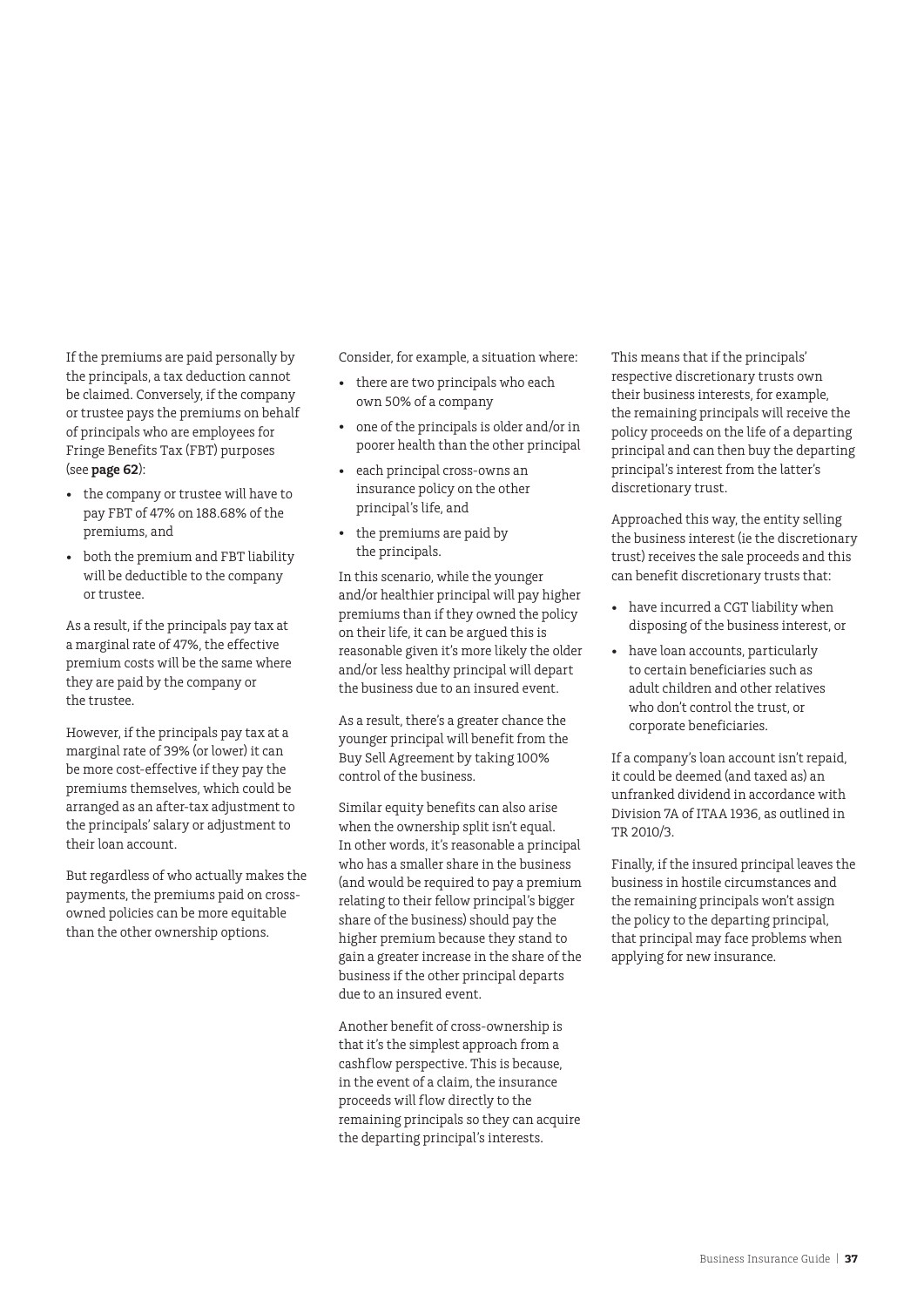## <span id="page-37-0"></span>Policy ownership options for multi-principal businesses (continued)

### **Self-ownership**

Another approach is for each of the principals to own a policy on their own life. If a principal then exits the business due to death, TPD or critical illness, the common approach is that:

- the insurance proceeds are paid to the estate/dependants or the departing principal
- the recipient accepts the insurance proceeds as full (or part) consideration for the interest in the business**4**, and
- the departing principal's interest in the business is transferred to the remaining principals or their associated entities.

With this option, the principals can bring (or take) their policy with them when they join (or leave) the business.

There's no need to assign the existing policies and there's no change in policy ownership.

As a result, CGT will not be payable on Life insurance proceeds and there's no need to renew the existing policies (which will appeal to multi-principal businesses where ownership changes frequently).

Also, CGT won't be payable on TPD or Critical Illness proceeds, as the money will be received by the life insured (see **page 53**).

Self-ownership can therefore be a more tax-effective option than crossownership where CGT could be payable on Life, TPD and Critical Illness proceeds. A downside is that the premium payments may not be as equitable in situations where there's a significant difference in:

- the respective interests owned by each of the principals, or
- the age and/or health of each of the principals.

However, it's important to be aware that if a principal is paying a higher premium due to age or health, having a Buy Sell Agreement funded by insurance is strongly in their interest as they are more likely to experience a succession event under the agreement than their fellow principals.

A valid counter-argument (where the principals have similar equity proportions) is that the principal paying the lower premium is more likely to benefit than the principal who is a higher insurance risk.

![](_page_37_Figure_16.jpeg)

**4** Many Buy Sell Agreements will require the remaining principals to pay some notional consideration. Additionally, if the insurance proceeds are below the agreed value, the remaining principals may have to pay the balance, usually under vendor finance terms set out in an Agreement (see **page 46**). These amounts would typically be paid to the vendor of the business interest, for example, the discretionary trust.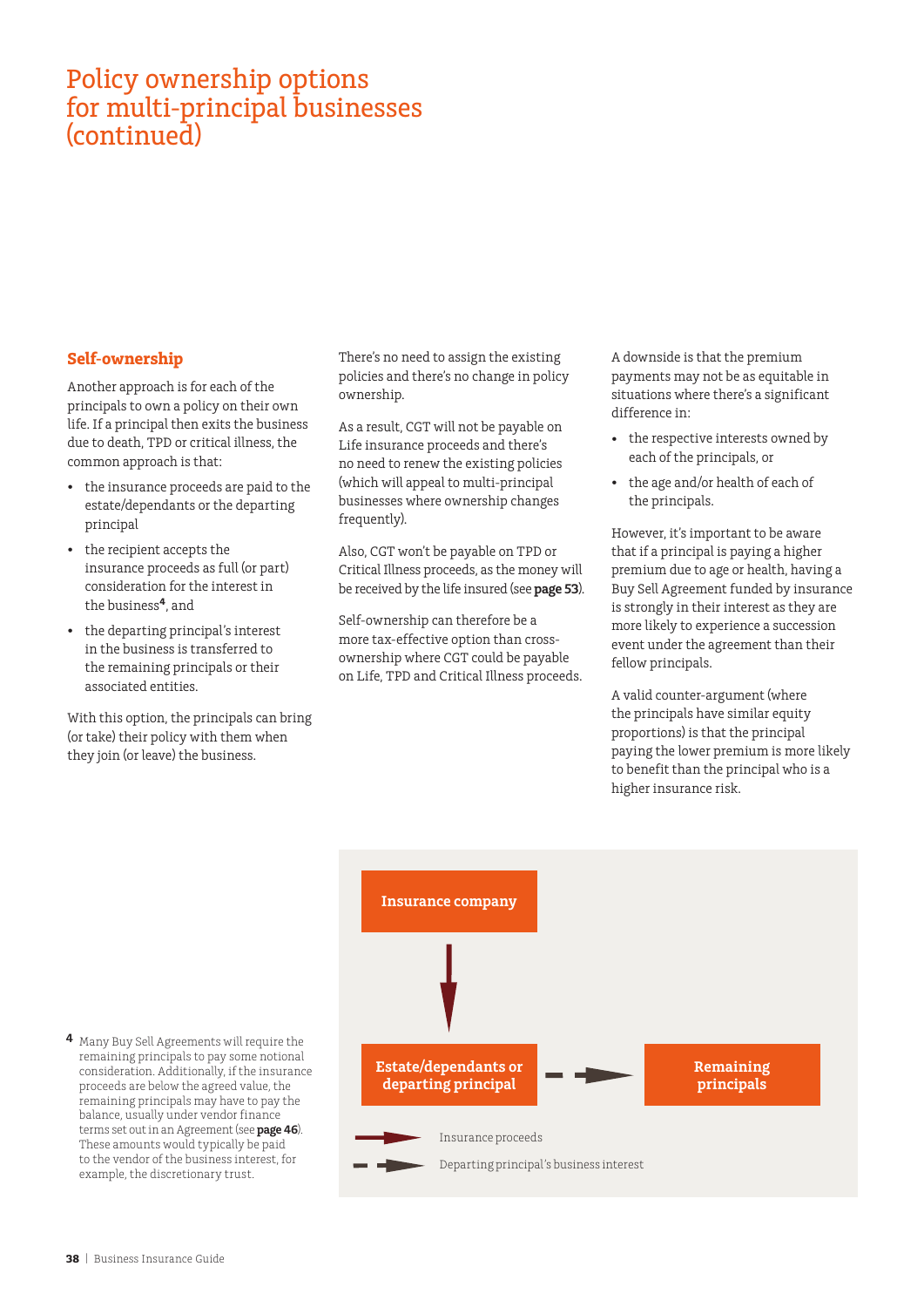To overcome any disagreement that may impede the completion of the Buy Sell Agreement, the premiums can be:

- paid by the business, so the costs are effectively pooled (noting the business will be liable for FBT – see below), or
- equalised by upwardly adjusting the remuneration of principals paying a higher premium and downwardly adjusting the remuneration of the principals paying a lower premium, or
- upwardly adjusting all principals' remuneration packages to reflect the cost of their respective premiums.

Notwithstanding the above options, another way of funding the premiums is for each payment to be treated as part repayment of any loan account owed to a partner, shareholder or trust beneficiary (see **page 56**).

Like cross-ownership, if the premiums are paid personally by the principals, a tax deduction cannot be claimed.

Alternatively, if the company or trustee pays the premiums on behalf of principals who are employees for fringe benefits tax (FBT) purposes (see **page 62**):

- the company or trustee will have to pay FBT of 47% on 188.68% of the premiums, and
- both the premium and FBT liability will be deductible to the company or trustee.

As a result, if the principals pay tax at a marginal rate of 47%, the effective premium costs will be the same where they are paid by the company or the trustee.

However, if the principals pay tax at a marginal rate of 39% (or lower) it can be more cost-effective if they pay the premiums themselves, which could be arranged as an after-tax adjustment to the principals' salary or adjustment to their loan account.

Finally, self-ownership may create certain issues where the business interest being disposed of is held in another entity such as a discretionary trust. This is because, in the event of a claim, the insurance proceeds will flow directly to the departing principals or their beneficiaries rather than the discretionary trust.

This can be disadvantageous for discretionary trusts that have:

- incurred a CGT liability when disposing of the business interest
- loan accounts to certain beneficiaries who don't control the trust (such as adult children and other relatives)
- loan accounts to corporate beneficiaries which, if not repaid in accordance with Division 7A of ITAA 1936, could be taxed as an unfranked dividend (as outlined in TR 2010/3), or
- beneficiaries other than those who are nominated to receive the insurance proceeds.

In these circumstances, legal or tax advice should be sought either at the time of preparing the Buy Sell Agreement or in the event of a claim.

For example, where a claim has occurred in relation to a self-owned policy under this scenario, the appropriate advice may be for the claim recipient to place some or all of the insurance proceeds in the discretionary trust (which typically the recipient will now effectively control) so that the trustee can repay any loans owing to beneficiaries and any CGT payable on the disposal of the business interest.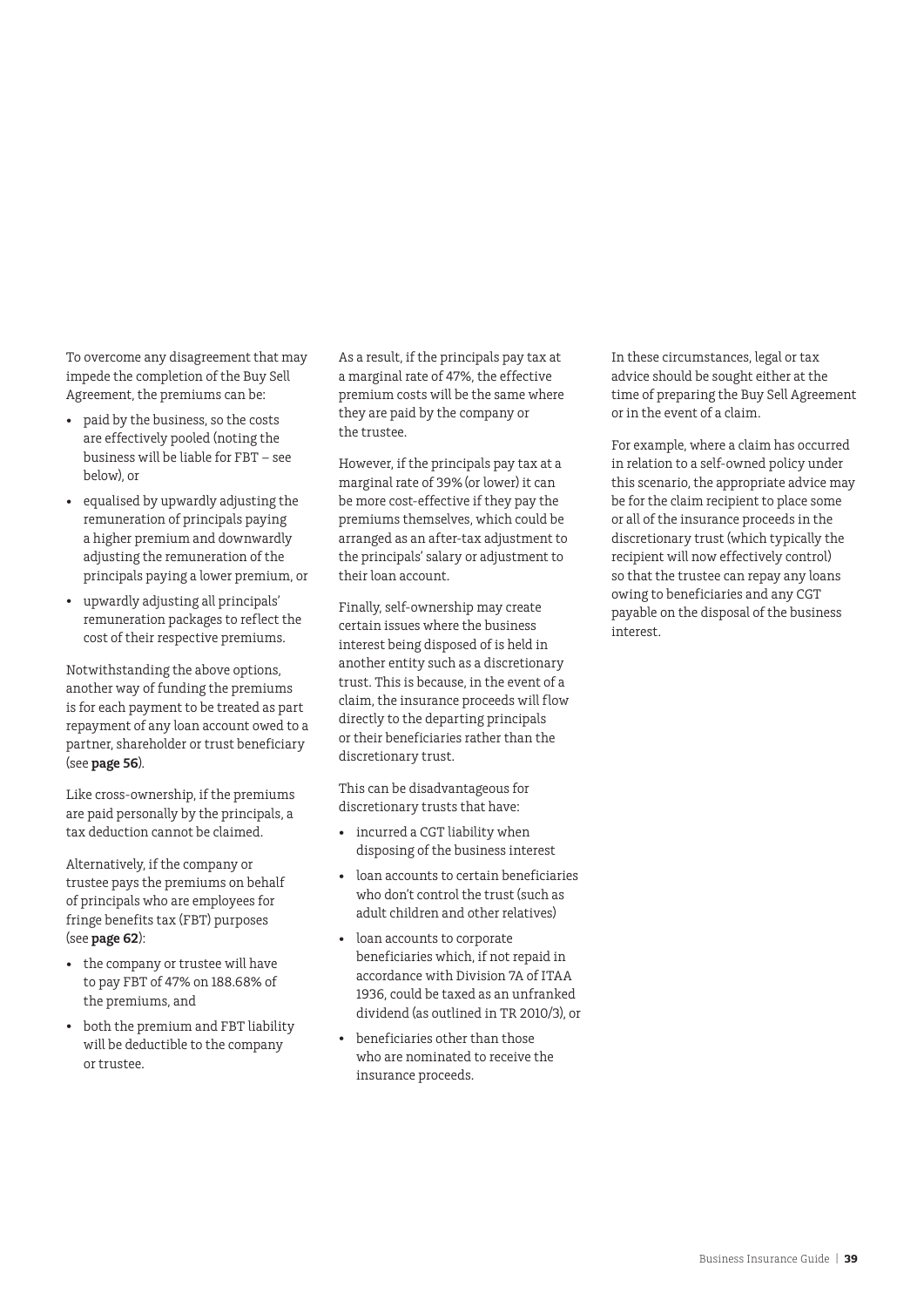## <span id="page-39-0"></span>Policy ownership options for multi-principal businesses (continued)

#### **Trustee of discretionary trust ownership**

An alternative approach to self-ownership, that may be preferable where a principal holds their interest in the business via their discretionary (or family) trust, is for the trustee of the trust to own the policy on the life of the principal.

All the points relating to self-ownership outlined on pages 38 to 39 apply, except that the proceeds will be paid into the discretionary trust (rather than to the departing principal, their legal personal representative or beneficiaries) and the disadvantageous points mentioned can be alleviated.

Furthermore:

- the proceeds can continue to be held in trust for the beneficiaries, which may provide greater flexibility for the timing and direction of future distributions
- this approach may provide greater protection than if the proceeds were personally received by the principal where greater exposure to creditors or legal action may be faced
- on death, proceeds will not form part of the deceased principal's estate, which could be favourable where family provision or maintenance challenges are likely
- the proceeds will be available to pay any CGT liability incurred by the trustee on disposing of its business interests (such as shares or units in the business) as a result of the Buy Sell Agreement, and
- the proceeds will be available to repay any unpaid present entitlements (including proprietor loan accounts, see **page 56**) owed by the trustee to a beneficiary.

As with self-ownership, the proceeds will usually be exempt from CGT, both in the hands of the trustee and when on-distributed to a beneficiary, given the exemption available on life and terminal illness proceeds (see **page 52**) and the exemption available on TPD and Critical Illness proceeds (see **page 53**).

In relation to the latter exemption, personal beneficiaries of a family trust are invariably related to each other as well as the insured beneficiary, as a trustee of a family trust will generally

make a Family Trust Election (FTE) to access certain tax concessions. An FTE means that all beneficiaries, as members of a family group, are related to a 'test individual' (such as the insured principal in this context).

However, one difference to selfownership, may be in relation to corporate beneficiaries who are part of the family group for FTE purposes. Companies are not relatives of the insured, as required for the CGT exemption to be available on TPD or Critical Illness proceeds received by distribution.

Where it may be desirable to distribute the proceeds to a corporate beneficiary, consideration should be given to grossing up the sum insured, to make a provision for any CGT on the TPD and/or Critical Illness proceeds that may arise (see **page 54**).

![](_page_39_Figure_15.jpeg)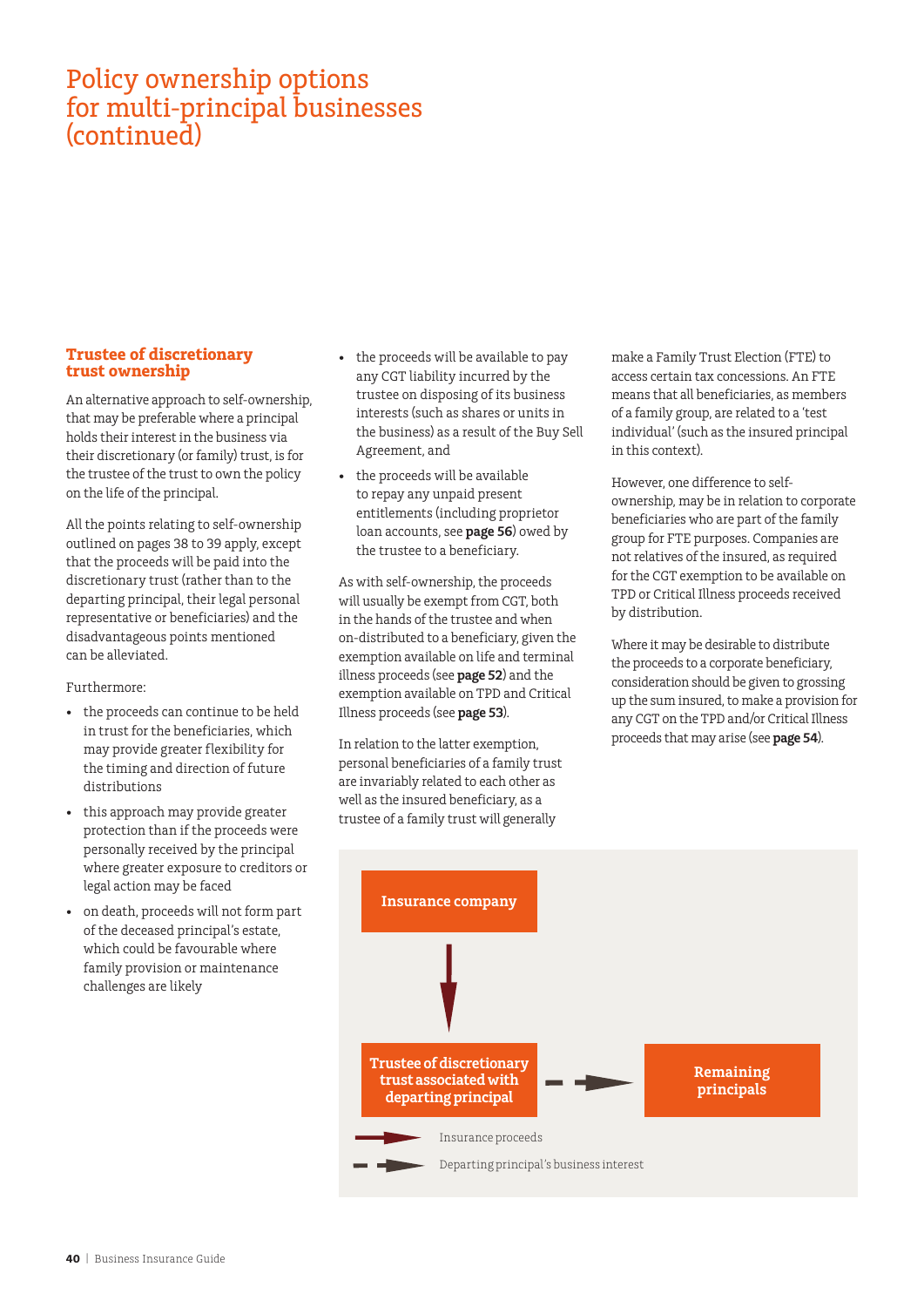#### <span id="page-40-0"></span>**Super fund trustee ownership**

A fourth option is for the principals to take out TPD**<sup>5</sup>** and/or Life insurance in a super fund, where the policy is owned by the super fund trustee.

In the event of death or TPD, the common approach is that:

- the insurance proceeds are paid from the super fund to the estate, directly to a dependant for superannuation purposes or to the disabled principal
- the recipient accepts the insurance proceeds as full (or part) consideration for the interest in the business**<sup>6</sup>** , and
- the departing principal's interest in the business is transferred to the remaining principals.

This option is similar in many respects to self-ownership (see **page 38**), given that:

- CGT will not be payable on Life insurance proceeds
- CGT won't be payable on TPD proceeds (see **page 53**), and
- there's no need to renew any existing policies.

![](_page_40_Figure_10.jpeg)

- **5** From 1 July 2014, only TPD policies with an 'Any occupation' definition may be taken out in super. 'Own occupation' policies taken out in super prior to this may remain in place.
- **6** Many Buy Sell Agreements will require the remaining principals to pay some notional consideration to the departing principal. Additionally, if the insurance proceeds are below the agreed value, the remaining principals may have to be pay the balance, usually under vendor finance terms set out in an Agreement.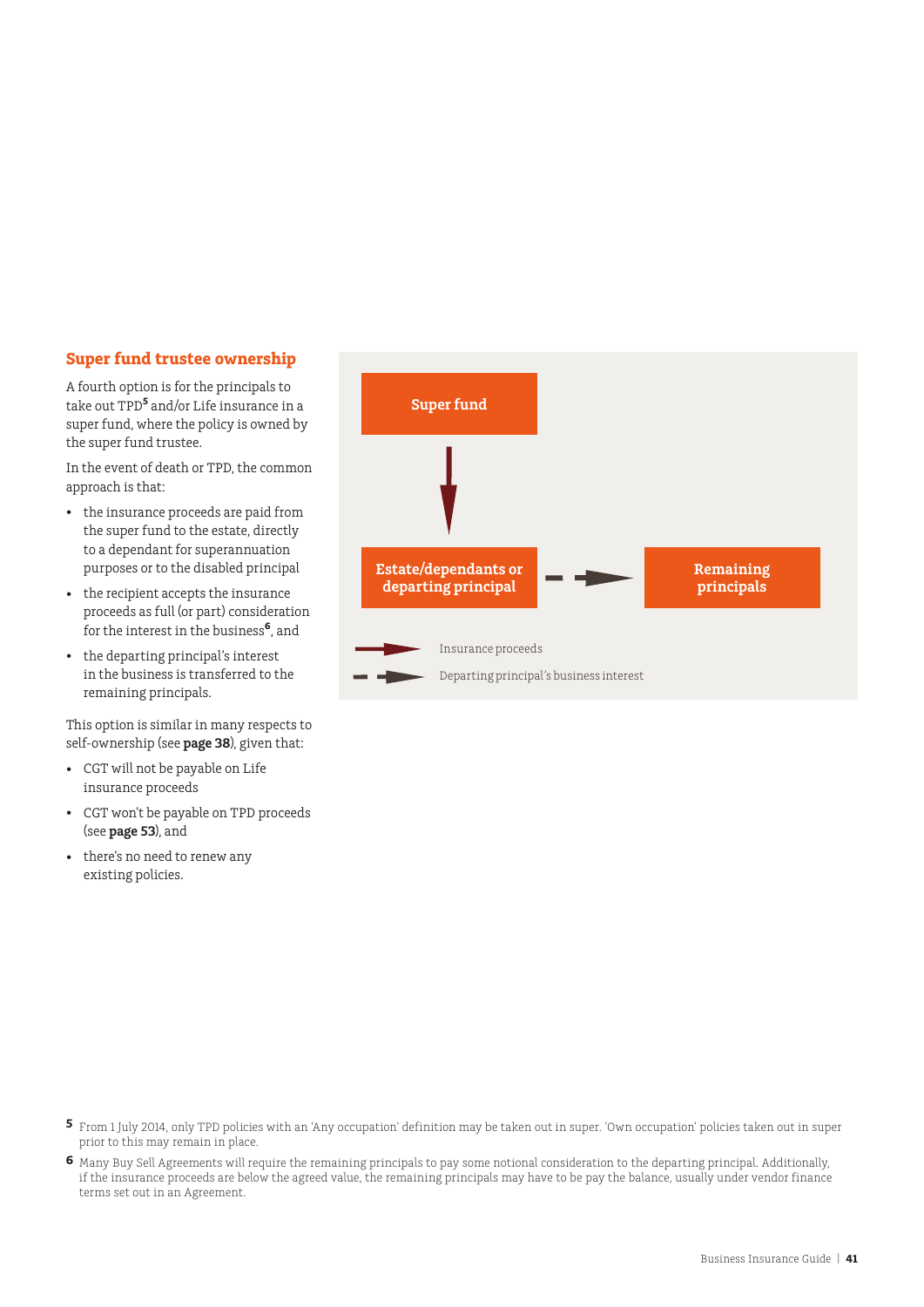## Policy ownership options for multi-principal businesses (continued)

A key difference is that if the insured principal is an employee of the business and they arrange to make salary sacrifice contributions into their super fund, the premiums can be funded with pre-tax dollars**<sup>7</sup>** and no FBT will be payable by the company or trustee of the unit trust.

Alternatively, both employee principals and self-employed principals may be able to claim their personal super contributions as a tax deduction.

As a result, it will generally cost less on an after-tax basis to insure in super than the other ownership options. This will usually also be the case if the sum insured is grossed-up to make a provision for any lump sum tax that's payable when a TPD benefit is received by a departing principal under age 60 or a death benefit is paid to a non-dependant for tax purposes.

However, you should keep in mind that if the principal has taken out sufficient personal insurances to meet certain needs (such as eliminating the mortgage on the family home) there's no need to withdraw the proceeds from a superowned ownership protection policy as a lump sum in all scenarios.

For example, it may be possible for:

- a spouse (or other eligible beneficiary) to receive the death benefit as a pension
- a departing principal to use the TPD benefit to commence a pension, or
- a departing principal to keep the TPD benefit in the accumulation phase of super.

With each of these scenarios:

- the investment earnings and/ or income payments will be concessionally taxed when compared to investing the proceeds from a cross-owned or self-owned policy outside the superannuation system, and
- the recipient could qualify for (or increase their entitlement to) social security benefits.

Since 1 July 2017, in relation to death benefit pensions and TPD pensions, the Transfer Balance Cap (TBC) must be considered. The TBC limits the amounts a person can transfer into a retirement phase income stream to \$1.6 million (periodically indexed).

When insuring in super, you need to remember that salary sacrifice, personal deductible (and certain other) super contributions will count towards the insured principal's concessional contribution cap and penalties could arise if the cap is exceeded (see **page 60**).

Another matter to consider is that super ownership may create certain issues where the business interest being disposed of is held in another entity such as a discretionary trust.

This is because, in the event of a claim, the insurance proceeds will flow directly to the departing principal's super fund (and from there will either remain in the fund or be paid to them, their beneficiaries or their estate) rather than the discretionary trust.

**<sup>7</sup>** This is because the super fund can claim the insurance premiums as a tax deduction. As a result, 15% contributions tax is generally not payable on salary sacrifice (and other concessional) super contributions when made to fund the insurance premiums.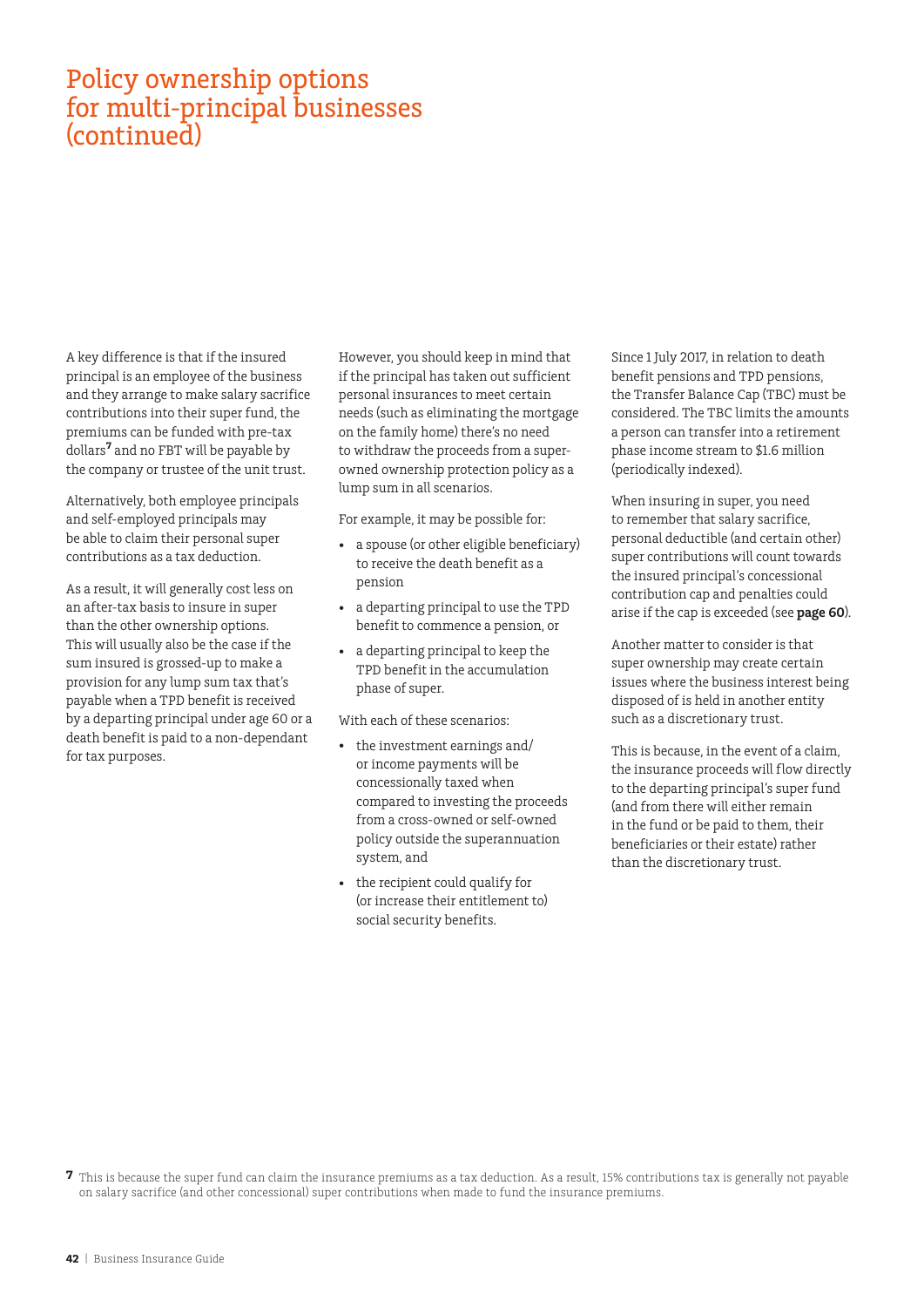As with self-ownership, this can be disadvantageous for discretionary trusts for the same reasons as outlined on **page 39**.

In these circumstances, legal or tax advice should be sought either at the time of preparing the Buy Sell Agreement or in the event of a claim.

For example, where a claim has occurred in relation to a super-owned policy under this scenario, the appropriate advice may be for the claim recipient to place some or all of the insurance proceeds in the discretionary trust (which typically the recipient will now effectively control) so that the trustee can repay any loans owing to beneficiaries and any CGT payable on disposal of the business interest.

In respect of companies, the disposal of a business interest for no consideration may be deemed (and taxed as) an unfranked dividend in accordance with Division 7A of ITAA 1936.

Finally, trustees of self-managed super funds should be aware of ATO ID 2015/10. In relation to the fund in this ID, the ATO considers the trustee has breached the sole purpose test and provided financial assistance to a relative and thus breached the SIS legislation.

However, the ATO later cautioned that "deciding if the trustee has complied with the sole purpose test requires an examination of all the facts and circumstances associated with the maintenance of the SMSF. Generally, the presence of a Buy-Sell Agreement on its own will not result in a breach of the sole purpose test".**<sup>8</sup>**

Given that trustees of APRA funds are at arm's length from their members, these issues are unlikely to apply to these funds.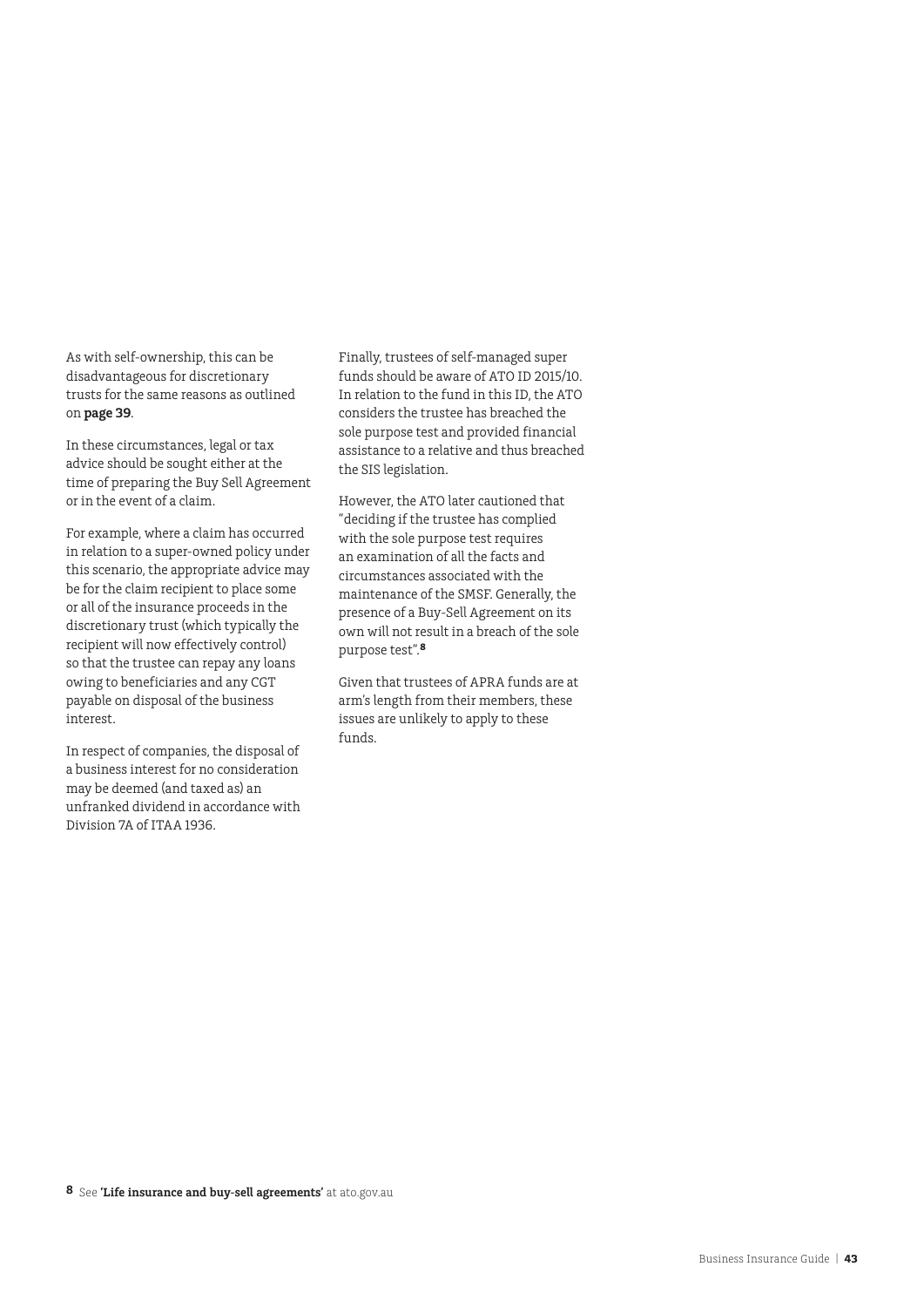# <span id="page-43-0"></span>**How do you determine the sum insured?**

When determining the sum insured, you need to obtain a business valuation and determine each principal's interest in the business.

#### **Overview of commonly used valuation methods**

Three approaches commonly used to determine the business value are the formula, independent valuation and agreed dollar value methods.

With each of these approaches, the calculations are generally provided (or approved) by the principals' accountant or other suitably qualified professional and the agreed valuation method (or value) should be included in the Buy Sell Agreement.

In all cases, the principals should consider grossing up the sum insured to make a provision for any:

- CGT payable on Life, TPD or Critical Illness proceeds (see **page 54**), and
- lump sum tax payable on death or TPD benefits if the policy is held in super.

The valuation should also be reviewed at least annually and the sum insured adjusted accordingly.

### **Formula method**

With this method, the business is valued by applying a multiple to, for example, earnings before interest and tax, revenue or net profit that reflects an industry standard or is tailored to suit the business' needs. While the valuation can be updated simply by inserting the latest earnings or other figure into the formula, it may be necessary to amend the formula as the business moves through different life cycle stages, or due to changes in industry conditions and profitability.

### **Independent valuation method**

With this approach, the business is valued by an independent valuer. In some cases, it may be prudent (or necessary) to obtain two independent valuations and take an average. This method is only viable if the valuations are conducted when the agreement is put in place. If the valuations are only done at succession time, the sum insured may be incorrect.

### **Agreed dollar value method**

With this approach, the principals agree on a dollar value, which may be fixed or indexed. For larger sums insured, the agreed amount should be verified by a professional valuer.

The main issue with this method is that the valuation is generally only done at inception (and on periodic review), and if the value at succession time differs from the most recently agreed value, the latter value (which could be the originally agreed value) prevails.

By contrast, with the formula method, a valuation is generally also obtained at succession time.

### **Dealing with funding shortfalls**

Whatever method is used, the sum insured can differ from the business value at succession time.

One way to minimise this risk is to ensure the valuation (and resulting sum insured) is updated frequently. It's also common to include a 'shortfall provision' when establishing the Buy Sell Agreement.

Such a provision will usually outline how any funding gap will be addressed. This is often done by raising vendor finance (see **page 46**), in which case the Buy Sell Agreement will usually specify the agreed term, interest rate and payment frequency.

A shortfall provision can help ensure the departing principal receives full value for their business interest. The downside is they may be forced to receive the amount above the insured benefit over an extended period, during which they are exposed to the ongoing fortunes of the business.

Conversely, the remaining principals may effectively end up with a debt that needs to be funded from business cashflow. However, if the vendor finance arrangement is agreed (and documented) in advance, the remaining principals have peace of mind the business will not be encumbered with a debt it cannot service. Also, the remaining principals will have a greater stake in the business, which may assist in funding the shortfall.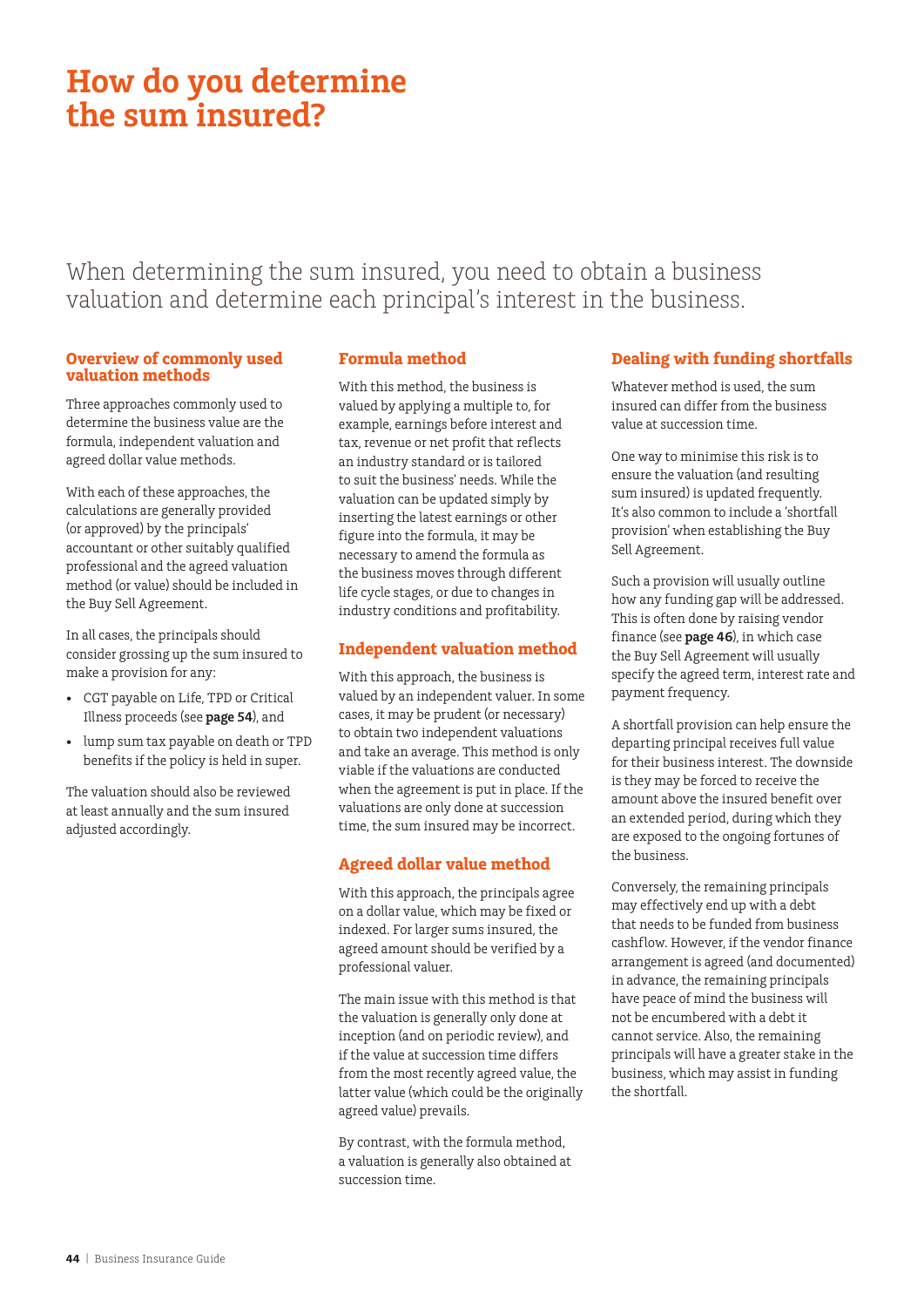#### <span id="page-44-0"></span>**Should the sum insured be grossed-up for CGT on sale proceeds?**

There's a common misconception that the sum insured should be grossedup to allow for the estimated CGT that may be payable on the sale of the business interest (as distinct from the CGT that may be payable on the life insurance proceeds).

Some of the reasons why this practice should generally not be adopted include:

- The sum insured (net of any CGT or lump sum tax that may apply on insurance proceeds) should reflect the acquisition/sale price of the business, otherwise the vendor will receive a greater amount than if they sold their interest. For example, if a third party was acquiring the business interest, the acquirer wouldn't gross-up the purchase price to cover the vendor's CGT.
- Some principals (or their associated ownership entities) may have different CGT liabilities to others when disposing their respective business interests. This could be because some principals are eligible for CGT concessions while others aren't, or because some principals own their interest directly and others indirectly (eg via a company, which would not be eligible for the 50% discount that may otherwise be available if the business interest was owned for over 12 months or the 50% 'active asset' discount that may otherwise be available under the small business CGT concessions).
- If the insurance proceeds were grossed-up for the CGT incurred by the vendor on sale of the business interest, the vendor is effectively receiving more (or deemed to receive more) for the business interest. This could lead to the vendor incurring a greater CGT bill and, therefore, if the logic is followed, warranting a further gross-up of the insurance. In theory, the gross-up process could therefore require endless iterations.

The vendor may be eligible for the small business CGT concessions (see **page 61**) when the CGT estimate is made (and sum insured recommended), but at a later stage become ineligible for the concessions. Alternatively, the vendor may be eligible for certain concessions and upon attaining a particular age (eg 55) be eligible for different concessions.

If the proceeds net of CGT from the sale of a business interest are insufficient for a departing principal's personal purposes, they should consider arranging additional personal insurance.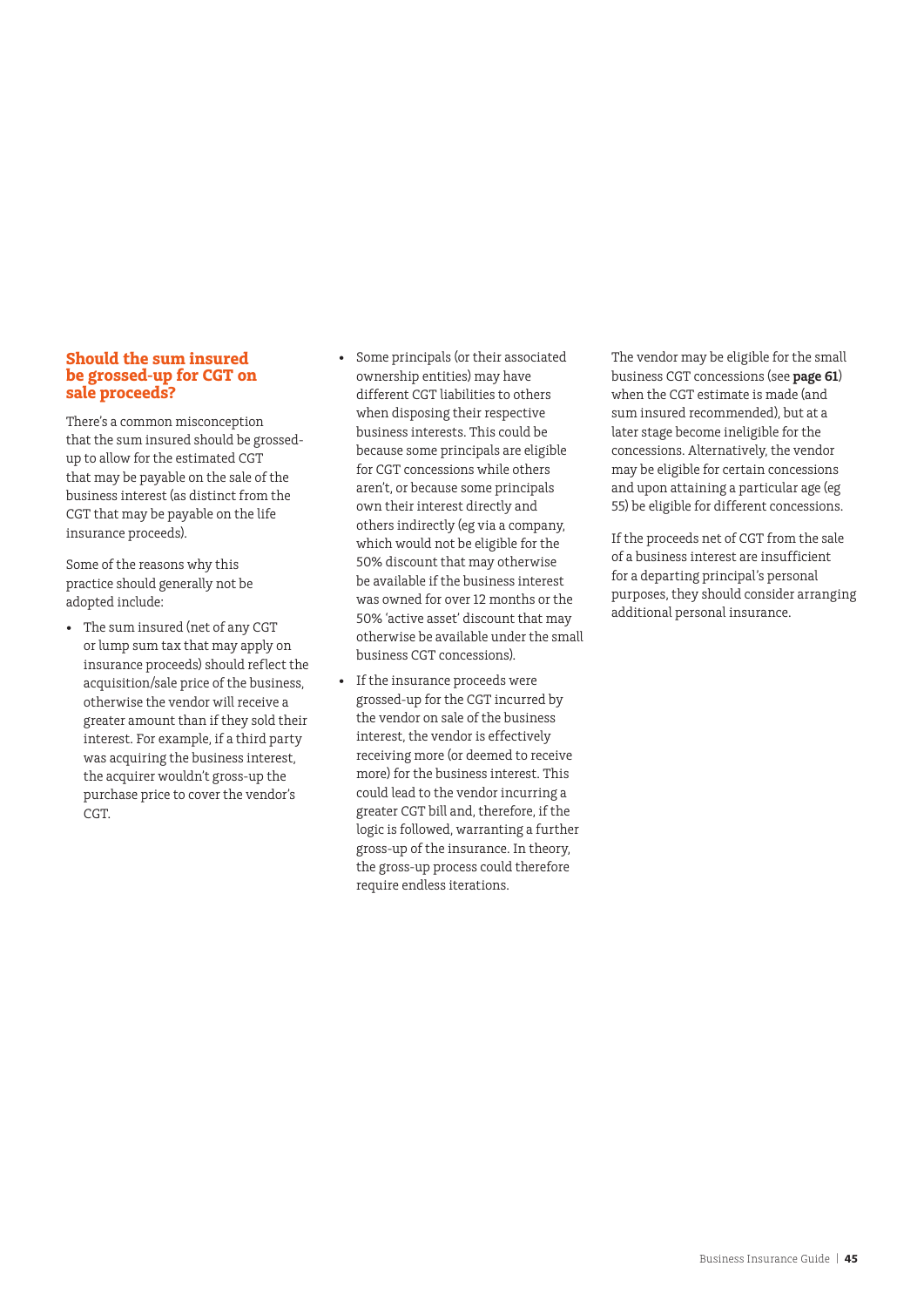# <span id="page-45-0"></span>**Uninsurable and under-insured principals**

## It's not always possible to insure principals (or offer them standard terms) due to age or health issues.

Where this is the case, other options that should be considered during the succession planning process include:

- fixed term insurance
- exclusions for certain risks, or
- using any existing insurance that a principal may have.

Additionally, there may be times when the principals are under-insured due to an increase in the value of the business since the last review was conducted.

Under-insurance may be compounded where one or more of the participants in the business succession planning process hasn't been diligent.

For all these reasons, it's common to include 'shortfall' provisions in Buy Sell Agreements that outline alternative funding methods to insurance.

#### **Vendor finance**

The most common alternative is often referred to as vendor finance. Such an arrangement stipulates an agreed period over which the remaining principals in a business must repay the departing principal or their estate or associated entity.

The relevant clause in the agreement will usually include details regarding the periodic repayments and may specify an interest rate. This is because the business interest is generally transferred at the time of succession.

As a result, the departing principal or their beneficiaries are effectively out of pocket for the proceeds they would normally have received in a timelier manner, had the transfer been entirely insurance funded.

A vendor finance clause gives the remaining principals sufficient breathing space to obtain finance or fund the transfer using alternative methods such as selling personal or business assets.

Importantly, the clause gives the remaining principals control over the entire business at the time the succession is triggered by the Buy Sell Agreement. Access to a greater proportion of the profits of the business may also assist in financing the vendor finance payments.

It's important the implementation of a Buy Sell Agreement not rely on the principals being insurable. In other words, the key objective of a Buy Sell Agreement should be to facilitate an orderly transfer of ownership, regardless of how it's funded.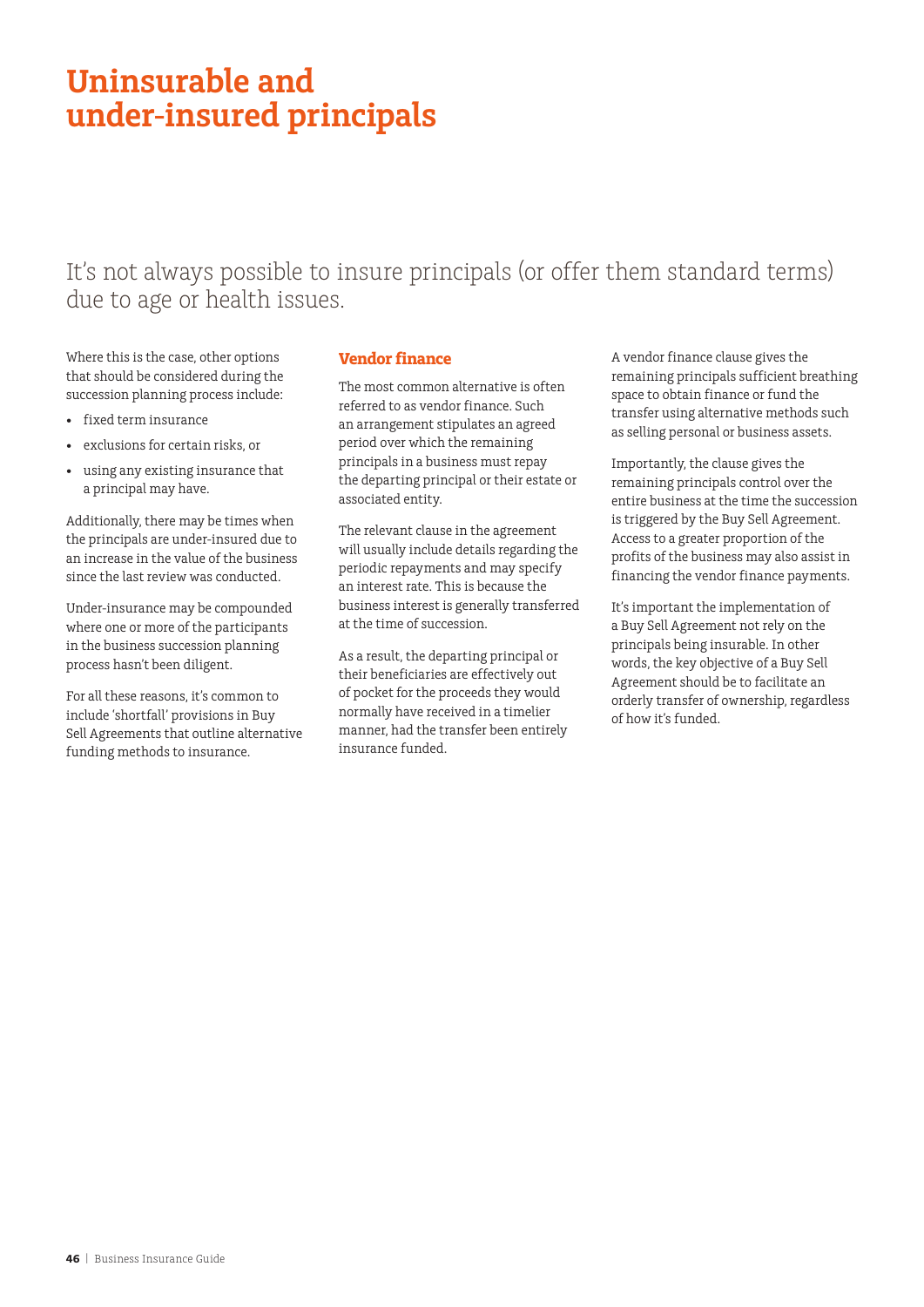# <span id="page-46-0"></span>**CGT implications when business ownership is transferred**

## When an interest in the business is transferred to the remaining principals, you need to consider the CGT implications.

A capital gain or loss may arise for the departing principal if an interest in the business was acquired by the departing principal on, or after, the introduction of CGT on 20 September 1985.

It may, however, be possible to reduce or eliminate CGT by claiming:

- the general 50% concession, which is available to individuals and beneficiaries of trusts when an asset has been held for 12 months or more, and/or
- the small business CGT concessions, which may be available when disposing of business interests and business assets (see **page 61**).

After ownership is transferred, the remaining principals will have more than one cost base for CGT purposes.

For example, where there are two people who own 50% of a business, the remaining principal will retain the original CGT cost base for their original 50% of the business and the market value cost base for the 50% transferred from the departing principal.

### **Market value substitution rule**

When an interest in a business is transferred from one party to another (including as the result of a Buy Sell Agreement) at less than or greater than market value, tax law will deem that the disposal and acquisition occurred at the market value. This is known as the market value substitution rule and is contained in s116-30 (disposal) and s112-20 (acquisition) of ITAA 1997.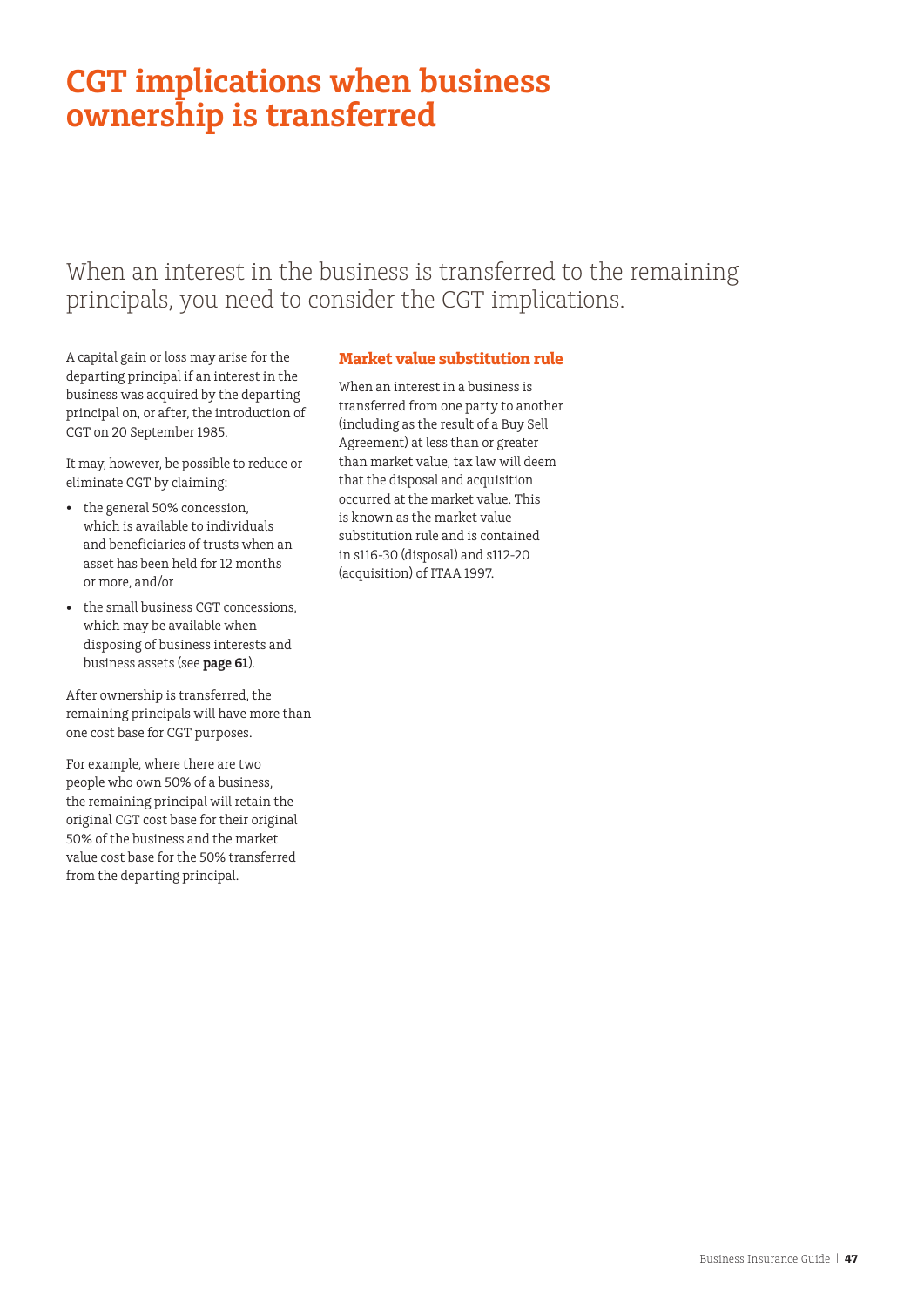# <span id="page-47-0"></span>**Critical Illness and Buy Sell Agreements**

## A number of issues need to be considered before including critical illness as a trigger event.

In the event of death or TPD, the transfer of the relevant business interest is a relatively simple matter if there's a welldrafted Buy Sell Agreement.

However, the transfer is potentially less straightforward if critical illness is included as a trigger event.

This is due to the number of potential scenarios that could occur when a principal suffers a critical illness. For example, the affected principal may:

- have to (or want to) cease working in the business, which is straightforward as the policy proceeds can be used to fund the ownership transfer
- return to work and perform their duties satisfactorily until another succession event occurs, such as a third party sale or retirement
- return to work and suffer another critical illness, or
- return to work and be unable to perform their duties satisfactorily.

One way to cater for these uncertainties is to use put and call options in the Buy Sell Agreement. In the event of a critical illness, the affected principal can exercise the put option so that the remaining principals buy their interest in the business.

By contrast, if the call option has a waiting period that prevents the remaining principals from exercising this option until a particular time period has elapsed (eg six months after the critical illness has occurred) the affected principal will have some time to recover and consider whether they can or will return to work in the business or not.

Importantly, no party actually has to exercise an option should, for example, the remaining principals decide to give the affected principal a longer period of time to recover or decide whether they want to return to the business prior to the expiration of the call option waiting period.

If the affected principal does return to the business and can perform their duties satisfactorily within the agreed timeframe, the ownership transfer won't go ahead and the critical illness proceeds could be:

- treated as deemed consideration for a future succession trigger event, such as retirement or another illness
- lent back to the business in order to, for example, lower the business overdraft so that assets used to secure the loans can be released by the lender, or
- placed in trust for the affected principal until such time as the affected principal's equity is transferred or disposed.

Given this, the most appropriate solution to cover all potential scenarios may be to include provisions in the Buy Sell Agreement for a trust to be established where all the principals would act as a trustee. Where this is done, the principals would agree on:

- what would be an appropriate waiting period before the call option could be exercised by the remaining principals, and
- what constitutes a satisfactory performance of duties should an affected principal return to the business.

If the business (or principal's equity) is ultimately sold, the proceeds can be released from the trust and treated as a windfall for the affected principal or divided amongst the remaining principals.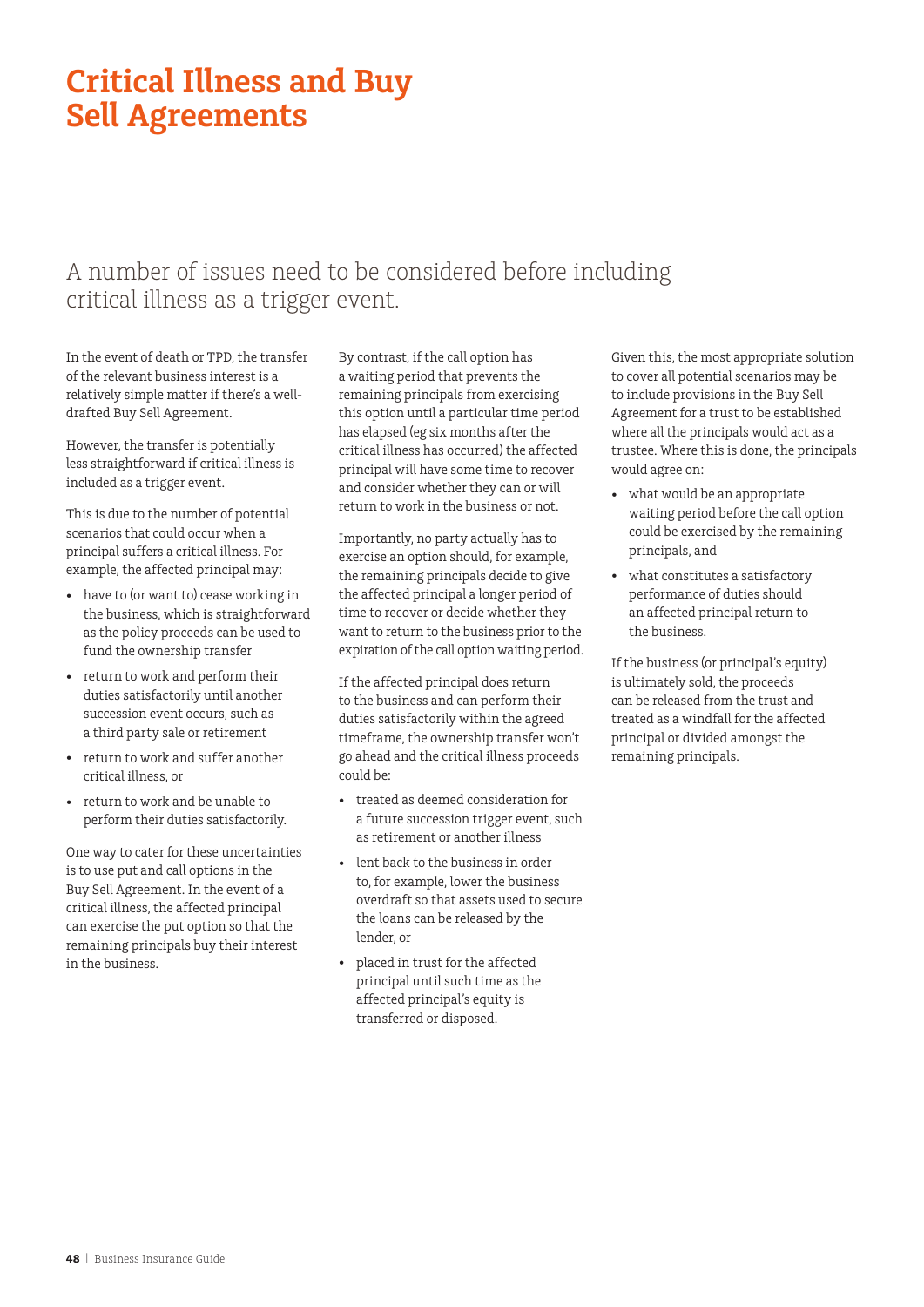# <span id="page-48-0"></span>**Succession planning for discretionary trusts**

If a business is run by a discretionary trust, a Buy Sell Agreement isn't appropriate because no beneficiary has an entitlement to buy and sell.

Day-to-day control of a discretionary trust rests in the hands of the trustee. However, ultimate control of the trust is in the hands of the persons (or directors of a company) named in the trust deed that have the power to appoint or remove the trustee.

Succession can be catered for by ensuring the trust deed names the successor appointer/trustee.

An important point to remember in relation to discretionary trusts is to identify unpaid present entitlements. A departing principal or their beneficiaries (via a deceased principal's executor) can generally call for these entitlements to be repaid (refer to case study on **page 56**).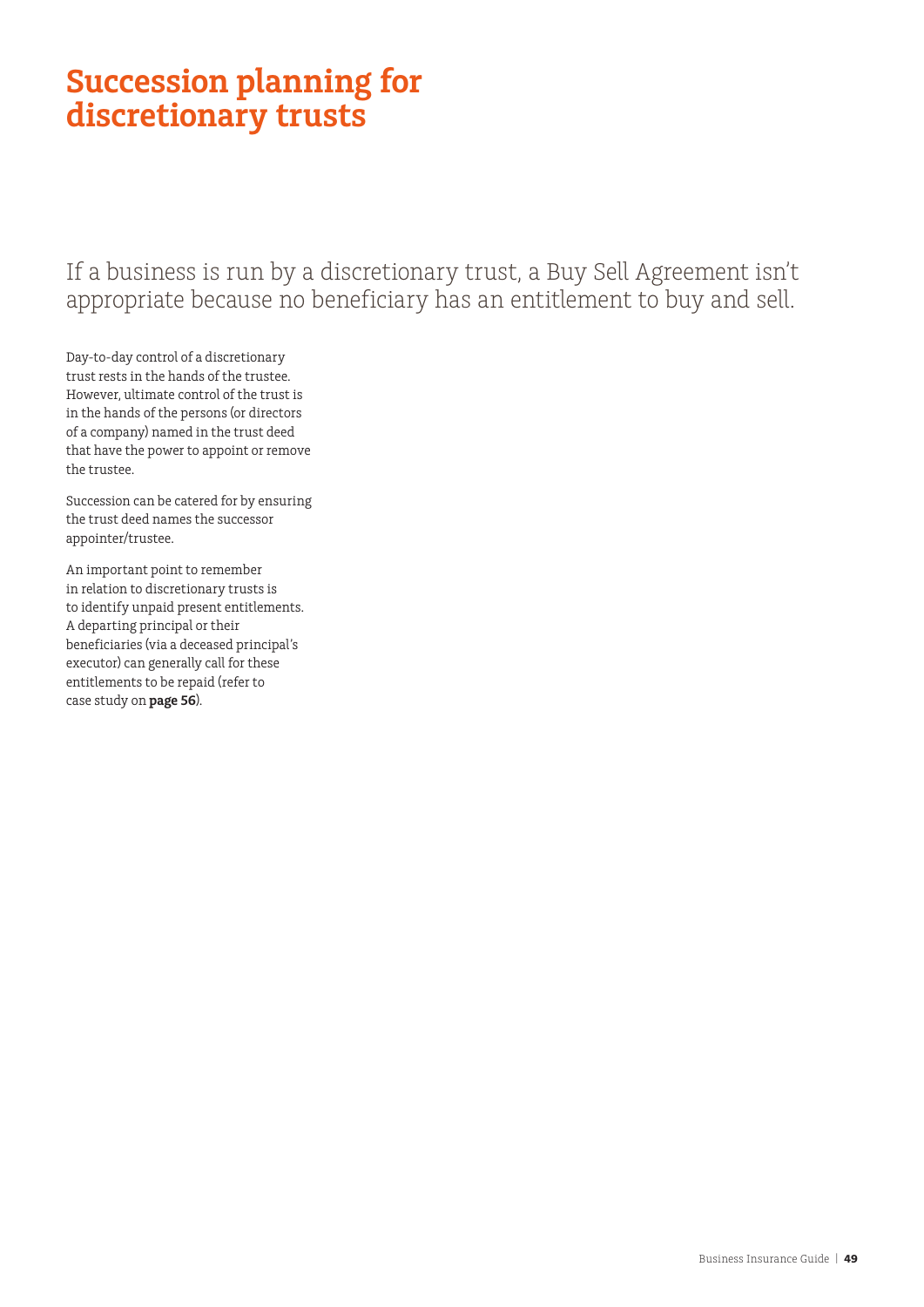5

# **Other Essential Facts**

<span id="page-49-0"></span>In this section, we explain some other important concepts you may need to be aware of when recommending protection solutions for your business clients.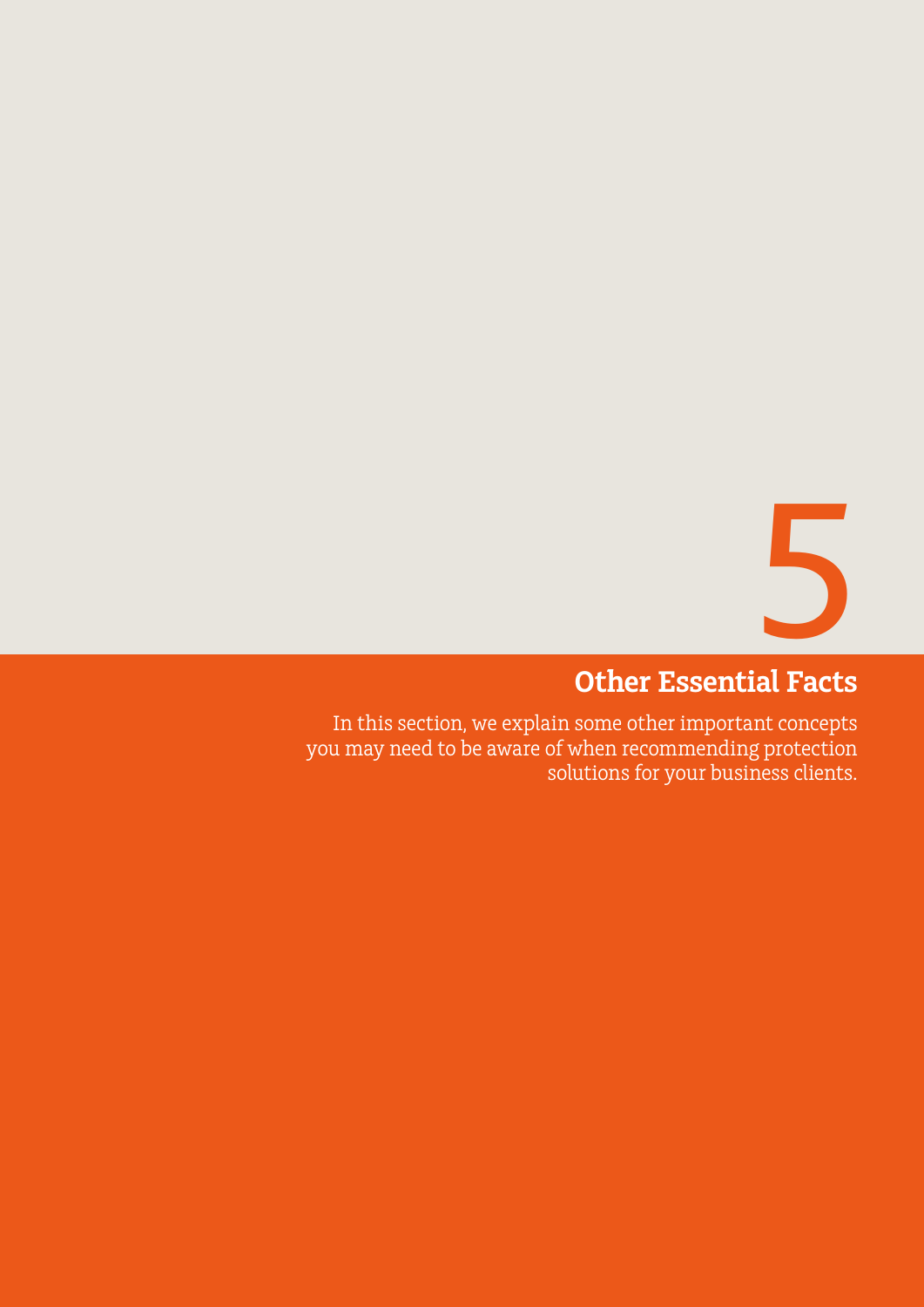# **Contents**

| <b>CGT</b> and insurance policies                                               | 52 |
|---------------------------------------------------------------------------------|----|
| Life and Terminal Illness insurance                                             | 52 |
| TPD and Critical Illness insurance                                              | 53 |
| 50% CGT discount                                                                | 53 |
| Cost base                                                                       | 53 |
| Grossing up the sum insured for CGT                                             | 54 |
| Where CGT is payable by a company                                               | 54 |
| Where CGT is payable by an individual, a trustee<br>or a beneficiary of a trust | 54 |
| Company ownership of ownership protection policies                              | 55 |
| <b>Proprietor loan accounts</b>                                                 | 56 |
| Proprietor loan accounts and trusts                                             | 56 |
| Proprietor loan accounts and companies                                          | 57 |
| Documented loan agreements and asset (debt) protection                          | 58 |
| <b>Commercial debt forgiveness laws</b>                                         | 59 |
| Why were the laws introduced?                                                   | 59 |
| When is a debt considered to be forgiven?                                       | 59 |
| When could the laws apply to asset (debt) protection?                           | 59 |
| What impact do the laws have?                                                   | 59 |
| <b>Super concessional contribution cap</b>                                      | 60 |
| <b>Small business CGT concessions</b>                                           | 61 |
| <b>Basic eligibility conditions</b>                                             | 61 |
| Concessions and specific eligibility conditions                                 | 61 |
| Lifetime CGT cap                                                                | 61 |
| Who may be an employee for FBT purposes                                         | 62 |
| <b>Records principals should keep</b>                                           | 63 |
| <b>Commonly used abbreviations</b>                                              | 64 |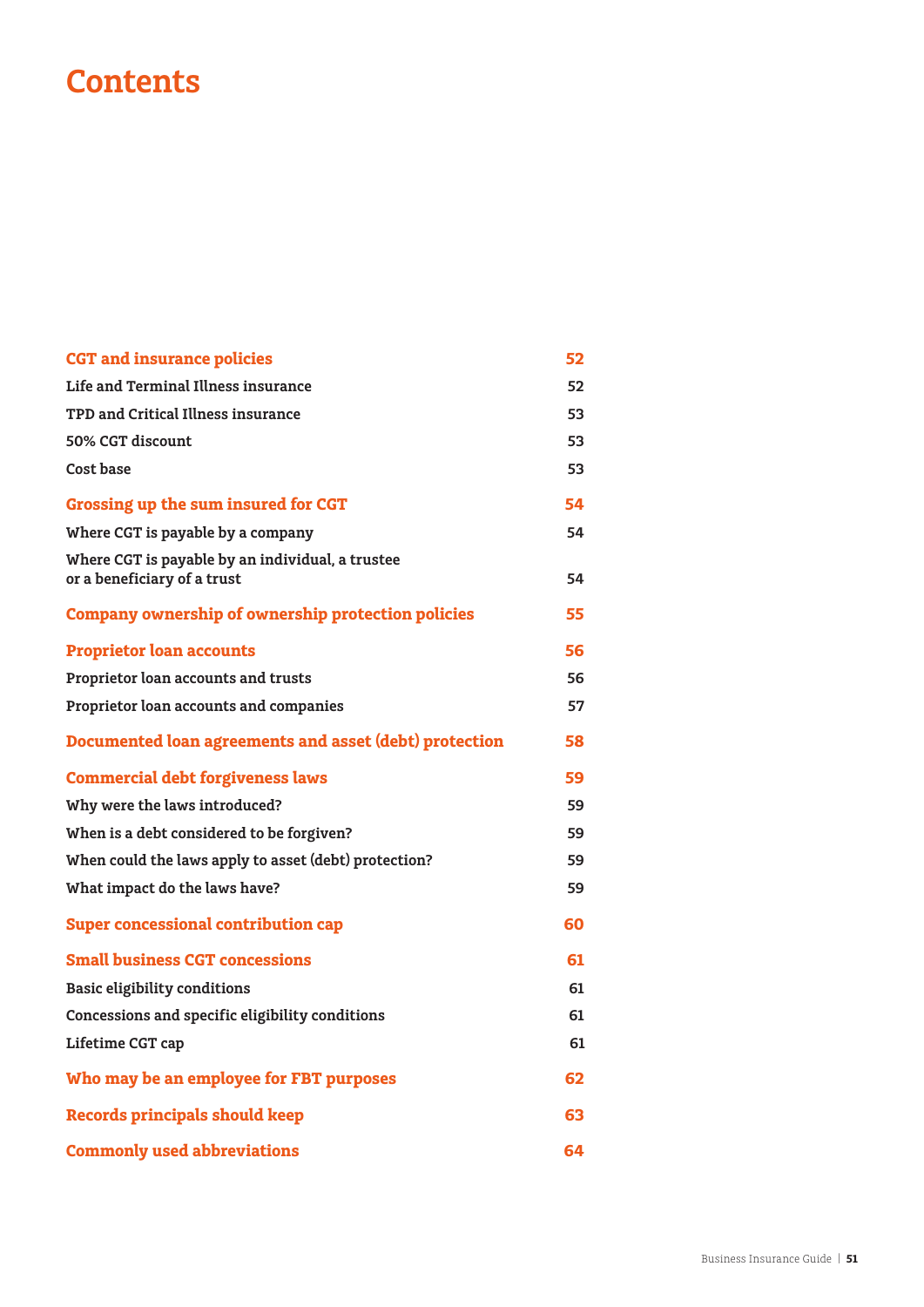# <span id="page-51-0"></span>**CGT and insurance policies**

### Here we outline the CGT rules when a payment is made from an insurance policy in the event of death, terminal illness, TPD and critical illness.

This information is based on our understanding of current legislation and ATO practice as at 1 July 2020.

#### **Life and Terminal Illness insurance**

Under s118-300(1) of ITAA 1997, proceeds received from a Life insurance policy in the event of death are exempt from CGT if received by:

- the original policy owner, or
- a person who isn't the original policy owner, so long as the recipient didn't pay money or provide any other consideration (see below) when acquiring the interest in the policy.

With regard to terminal illness, TD 2007/4 confirms that 'essentially, a Terminal Illness benefit is a prepayment of a death benefit and in determining whether it's covered by (the relevant) items in s118-300(1) it's irrelevant that it's paid before death rather than after death'.

s118-300(1) Item 5 of ITAA 1997 also provides the trustee of a complying super fund with an explicit exemption from CGT when insurance proceeds are received by the fund in the event of the death or terminal illness of a member.

In the context of business insurance, this collectively means that CGT will usually not be payable (and in the case of superannuation trustee ownership, it will definitely not be payable) on the proceeds received from a Life or Terminal Illness insurance policy.

The main exception is where:

- a Life insurance policy is cross-owned for ownership protection purposes
- the existing policies are assigned to include a new principal (who wouldn't be an original policy owner), and
- the new principal acquires their interest in these policies for consideration.

In this context, the ATO has expressed a wide view of the meaning of the word 'consideration'. They have expressed in TD 94/34 that while consideration can be monetary, or otherwise, it doesn't include premiums paid on the policy.

However, in TR95/3, the ATO states that it considers 'mutual promises' (such as those business principals undertake in Buy Sell and Business Owner Agreements) to be consideration. This is particularly true if the agreement includes many promises and commitments beyond insurance-funded succession events.

Furthermore, where a principal leaves a business where cross-insurance is used and the remaining principals agree to assign the policy to the departing principal, the latter won't be the original owner of that policy.

Consideration in this context may be an agreement to a restraint, such as contacting clients of the business or not establishing a competing business within a certain geographical radius.

While this adverse CGT outcome could be avoided if the cross-owned policies are renewed each time a principal joins or leaves the business, administration problems can arise if there are several principals and ownership changes frequently.

Also, some insurance providers may not reissue a policy without additional health evidence, particularly where the original policy is an old one.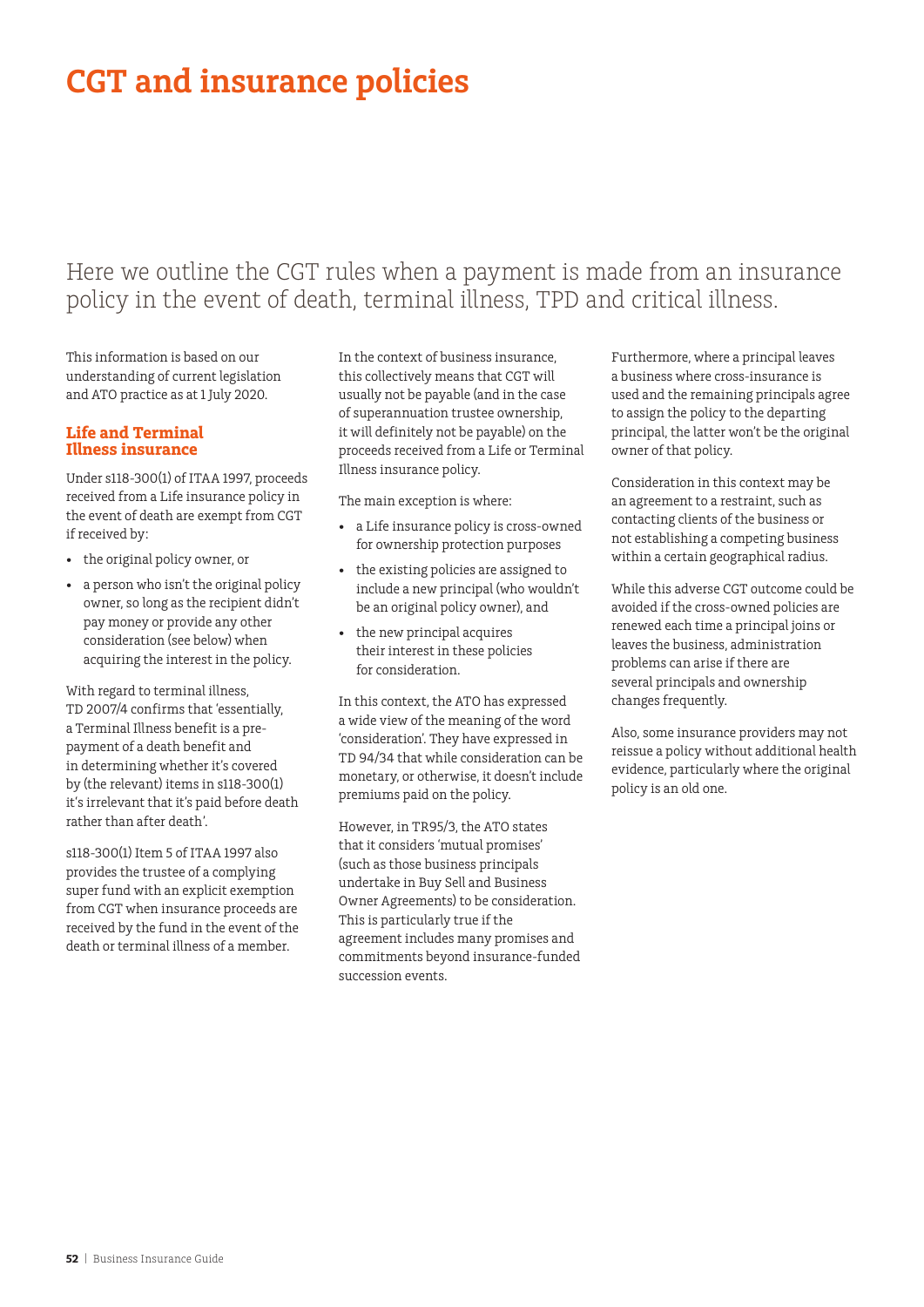#### <span id="page-52-0"></span>**TPD and Critical Illness insurance**

s118-37(1) of ITAA 1997 states that the proceeds received from a TPD or Critical Illness policy are exempt from CGT if paid to the life insured or a defined relative of the life insured.

This exemption extends to trusts where all of the beneficiaries are related (as is typically the case with discretionary trusts).

A relative of a person as defined by s995- 1 of ITAA 97 is:

- a. the person's spouse, or
- b. the parent, grandparent, brother, sister, uncle, aunt, nephew, niece, lineal descendant or adopted child of that person, or of that person's spouse, or
- c. the spouse of a person referred to in paragraph b.

S118-300(1) Item 7 of ITAA 1997 also provides the trustee of a complying super fund with an explicit exemption from CGT when insurance proceeds are received by the fund in the event of TPD or critical illness of a member.

#### **Implications for asset (debt) and ownership protection**

When the insurance is used for asset (debt) and ownership protection, this exemption means CGT won't be payable on TPD or Critical Illness proceeds if the policy is self-owned, owned by a defined relative or a trustee of a trust where the policy is held for the insured or relatives of the insured.

However, if a company owns an asset (debt) protection policy on the life of a director or shareholder, any proceeds will be subject to CGT, as the company isn't a relative of the director or shareholder.

#### **Implications for revenue protection**

The s118-37(1)(b) exemption generally won't apply when TPD or Critical Illness insurance is used for revenue protection purposes. However, because the proceeds are assessable to the partnership, company or trustee of a trust, it's unlikely that CGT will be payable in these circumstances.

This is because the anti-overlap provisions in s118-20 of ITAA 1997 state that the capital gain will be reduced to the extent that an amount is also included as assessable income under another provision of the ITAA 1997.

### **50% CGT discount**

When CGT is likely to be payable on the proceeds from the insurance policy, the ATO's view (as stated in the NTLG Losses and CGT Subcommittee minutes on 7 June 2006) is that the 50% CGT discount is unlikely to be available.

This is because, for CGT purposes, the acquisition and disposal dates are unlikely to be more than 12 months apart, as the ATO considers that:

The CGT asset is acquired when the triggering event occurs that gives the policy owner a right to the policy proceeds. This may occur, for example, on the date the illness or injury occurs, or the date the claim is accepted by the insurance company.

• In accordance with CGT event C2, which deals with intangible assets such as rights and obligations, the policy (and therefore the CGT asset) is considered to be disposed of when the right to the policy proceeds ceases. This usually occurs when the claim is paid.

The ATO's view is not beyond dispute.

### **Cost base**

Where CGT is payable, the ATO's view (as stated in the NTLG Losses and CGT Subcommittee minutes on 7 June 2006) expressed in relation to Critical Illness policies is that the premiums paid don't form part of the cost base.

This ATO opinion is also not beyond dispute and would be clearly incorrect if applied to whole of life or endowment insurance. Additionally, it appears to contradict the view expressed by the ATO in PR 2010/18 in relation to the CGT consequences for a beneficiary of an insurance trust deed where it's stated that 'the cost base or reduced cost base of the rights under the insurance policy to which the beneficiary is absolutely entitled includes the insurance premiums'.

In any event, where CGT is payable in relation to an insurance policy, it will apply to all (or most) of the proceeds received.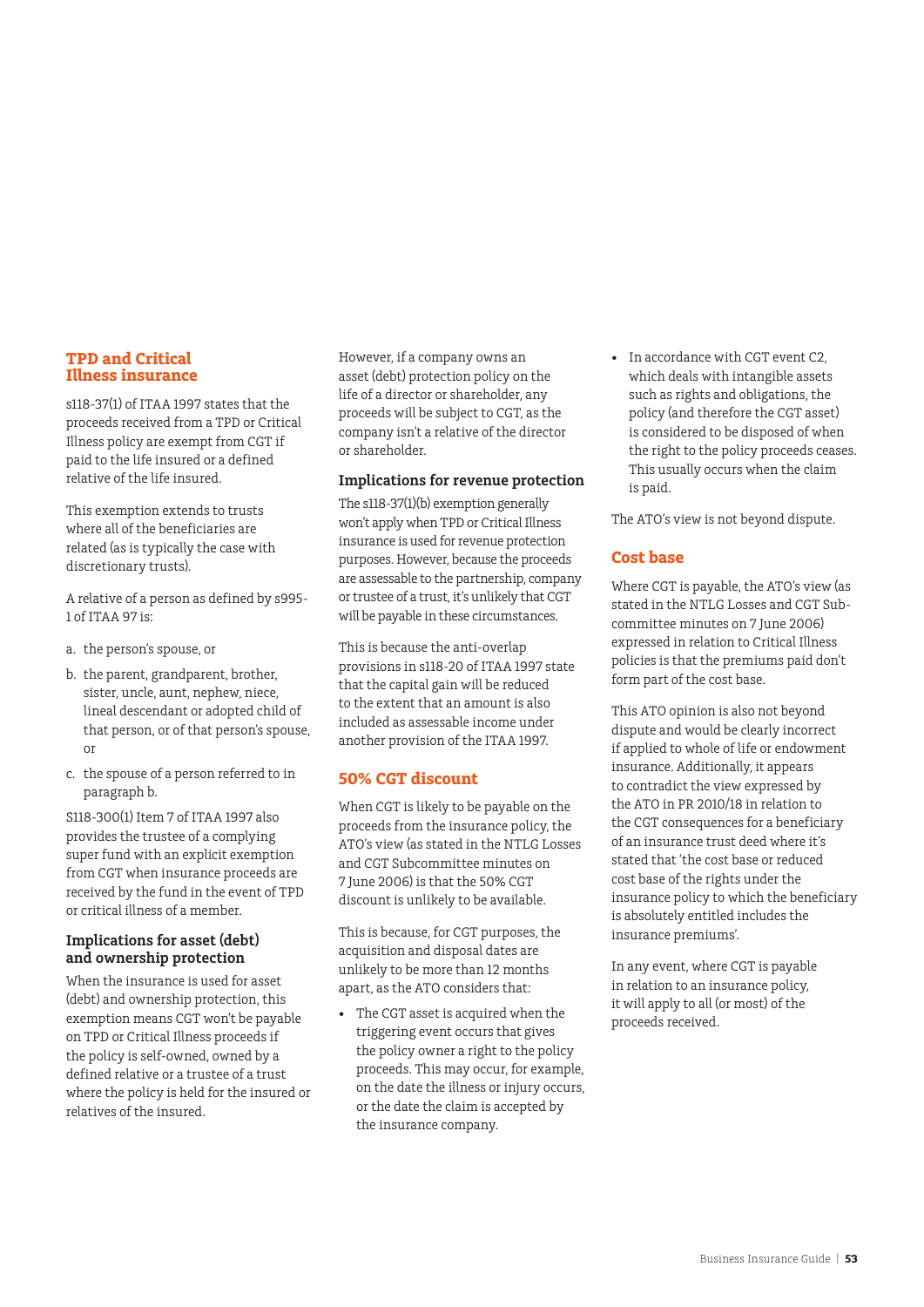# <span id="page-53-0"></span>**Grossing up the sum insured for CGT**

The following approaches could be used when grossing up the sum insured in scenarios where CGT will be payable on the proceeds from a business insurance policy.

This information is based on our understanding of current legislation and ATO practice as at 1 July 2020.

### **Where CGT is payable by a company**

The sum insured should be grossed up by 143% to take into account CGT being payable by the policy owner at the flat rate of 30%.

**Gross-up factor**   $= (1 / [1 - 30\%])$  $= 143%$ 

Alternatively, the sum insured should be grossed up by 135% where the company tax rate is 26% (see **page 8**).

#### **Gross-up factor**

 $= (1/ [1 - 26\%])$  $= 135%$ 

For these companies, this gross-up factor will drop to 133% from 1 July 2021 as a result of the tax rate dropping to 25%.

#### **Where CGT is payable by an individual, a trustee or a beneficiary of a trust**

The sum insured should be grossed up by 189% to take into account the possibility that CGT will be payable at the highest marginal tax rate of 47%.

While CGT may actually be payable by the recipient at a lower rate, it's prudent to assume the highest marginal rate will apply. This is because it can be difficult to predict what the individual's taxable income will be at the time, if an insured event occurs.

Also, because the insurance payment is likely to be large, it could easily bump the individual's taxable income above the threshold at which the highest marginal rate applies.

#### **Gross-up factor**

- $= (1 / [1 47\%])$
- $= 189%$

**Note**: If the TPD or Critical Illness cover was an extension of the Life cover and the insured person was to die instead, because CGT is generally not payable in this situation, the policy owner would receive additional funds that it could put to another use. If allowed by the Life insurance provider, the policy owner could choose a TPD or Critical Illness extension with a sum insured that's greater than the amount of death cover. Alternatively, the additional TPD or Critical Illness cover could be arranged as a standalone policy. Where both TPD and Critical Illness extensions are required, the TPD cover could be arranged as a definition of the Critical Illness extension.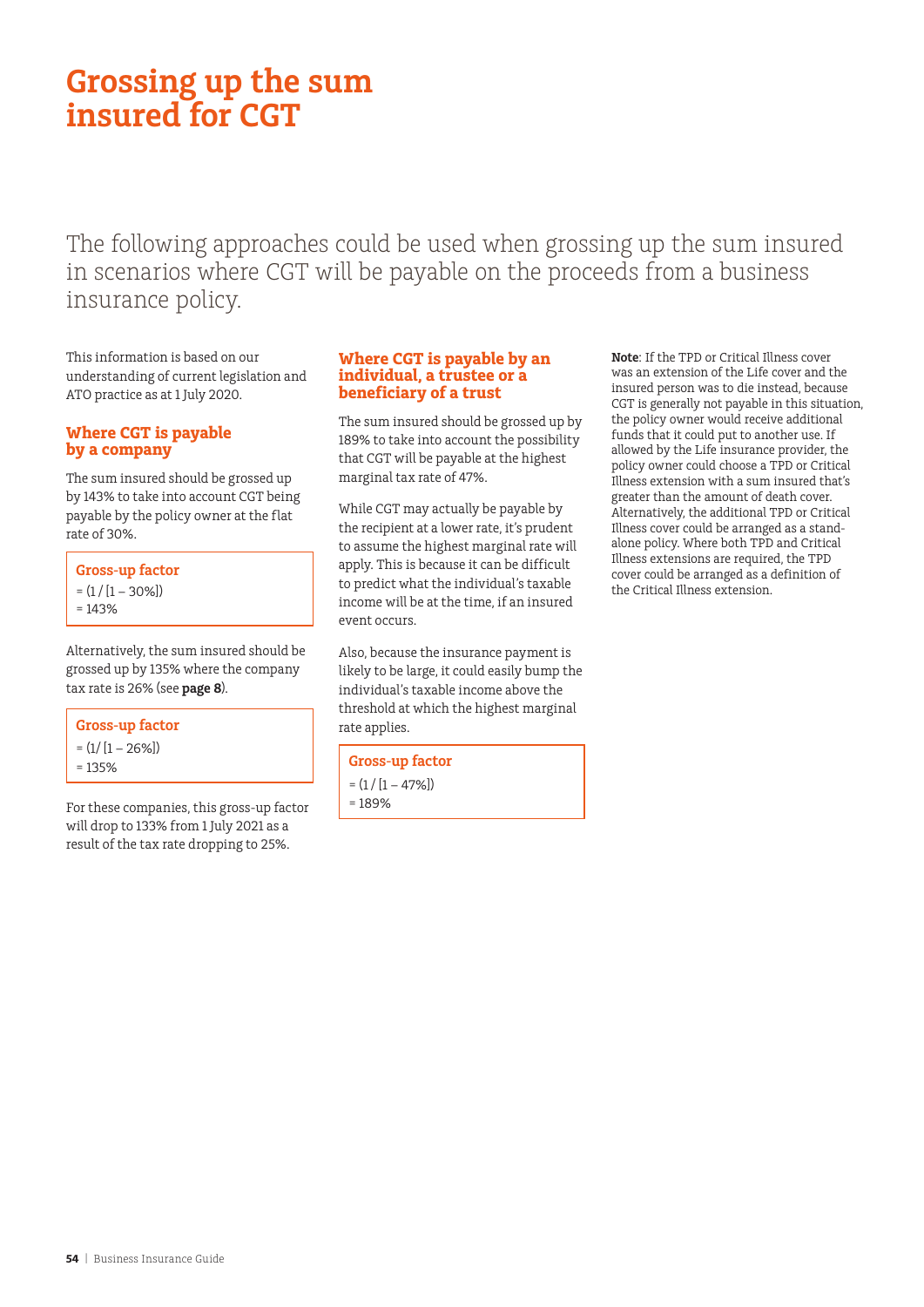# <span id="page-54-0"></span>**Company ownership of ownership protection policies**

## Some companies own TPD, Critical Illness and/or Life insurance policies on the lives of the principals for ownership protection purposes.

If an insured event occurs, the company can use the proceeds to acquire and cancel a departing principal's shares via an off-market share buy-back.

This option can be relatively attractive from a premium payment perspective. While premiums are not deductible, they are effectively funded from monies that have only been taxed at 26% or 30% (see **page 8**). Furthermore, FBT is not payable.

However, it's important to consider the implications on claim under both the tax laws and the Corporations Act 2001 in relation to off-market share buy backs.

From a taxation perspective, CGT will not be payable on Life insurance proceeds. CGT will, however, be payable on TPD and Critical Illness proceeds, as a company isn't a defined relative of the life insured (see **page 53**).

The company will therefore need to gross-up the amount of TPD and Critical Illness cover (see **page 54**). However, even after grossing up the cover for CGT, further amounts will be lost in tax.

This is because the distribution of the policy proceeds from the company to the departing principal (or the beneficiaries of their estate) will be generally treated as a dividend or deemed dividend (rather than capital) to the extent the amount exceeds the amount debited against the company's share capital account.

As mentioned on **page 57**, many companies are funded by debt rather than share subscription, so there is only a notional amount in the company's share capital account.

Because the departing principal's shares have been acquired by the buy-back (which will include the deemed payment of a dividend), the amount of capital gain the principal otherwise would have included in their assessable income is reduced by the dividend received due to the anti-overlap provisions in s118-20 of ITAA 1997.

Given the departing principal hasn't made a capital gain on disposal of the shares, they aren't entitled to the 50% discount (that would otherwise apply if they or their trust has held the shares for over 12 months) or the small business CGT concessions (see **page 61**).

The ATO has also indicated (in TR 2010/4) that 'the dividend doesn't form part of the cost base of the shares in the hands of the purchaser even though it's included as capital proceeds of the vendor'. This may mean a greater CGT liability when the remaining principals eventually dispose of their shareholding.

Finally, the directors must adhere to the procedure for share buy-backs as set out in the Corporations Act 2001. This law also stipulates that the buy- back must not materially prejudice the company's ability to pay its creditors.

In summary, given the tax and Corporations Law issues raised above, company ownership of insurance policies used for ownership protection purposes is usually not a recommended option.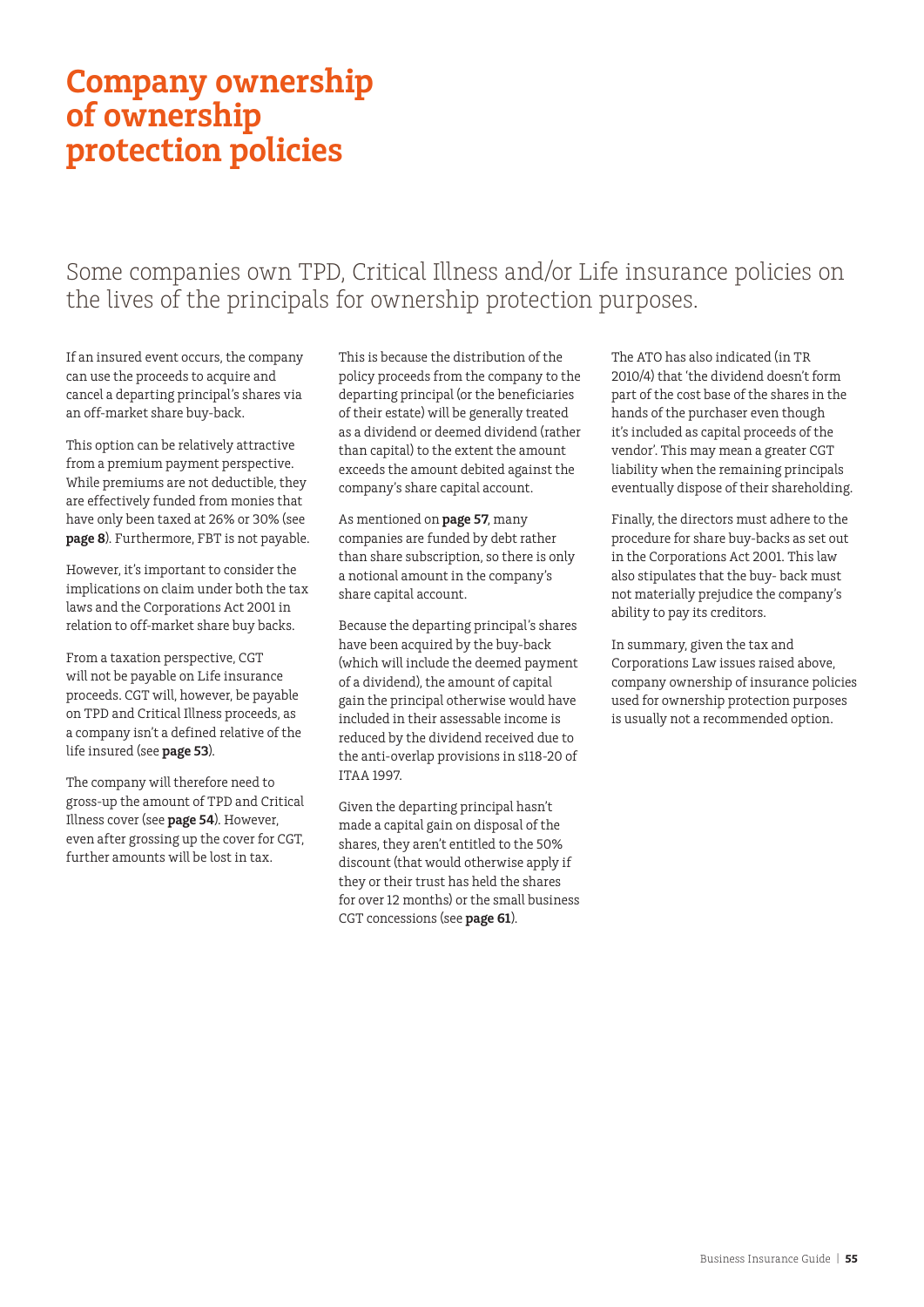# <span id="page-55-0"></span>**Proprietor loan accounts**

Proprietor loan accounts (PLAs) arise when a business entity owes money to the principals and are common in both trusts and companies, but typically for different reasons.

#### **Proprietor loan accounts and trusts**

Before explaining the role that PLAs can play in a trust, it's important to understand that various sources of income that are derived by a trust (including profits and capital gains) are either:

- taxed in the hands of the trustee if no beneficiary has an entitlement to the income, or
- distributed to (or applied for the benefit of) and taxed in the hands of the beneficiaries.

When the income is taxed in the hands of the trustee, the highest marginal tax rate of 47% will generally apply. This punitive taxation treatment provides a strong incentive for the trustee to distribute income to the beneficiaries on an annual or more frequent basis.

This is particularly the case with discretionary trusts, as the entitlements can be determined differently from year to year, depending on the beneficiaries' circumstances. However, there's also often a strong desire for the principals to retain the income to fund operations or expand the business.

As a result, a common practice is for the trustee to retain the cash in the trust and make the distributions to the beneficiaries 'on paper'.

Where this is done, the distributions are still taxed in the hands of the beneficiaries. In some cases, the trustee will also distribute an amount in cash to help the beneficiaries meet their tax liability.

But because the beneficiaries have not received the cash they are entitled to, they become creditors of the trust and a PLA is created on the trust's balance sheet.

These loans (which are often referred to as 'unpaid present entitlements') can accrue over the years to be a significant amount.

As a result, they can create significant estate planning and business succession issues when a principal departs the business, as the following case study highlights.

**Note**: PLAs to corporate beneficiaries which, if not repaid in accordance with Division 7A of the ITAA 1936, could be taxed as an unfranked dividend (as outlined in TR 2010/3).

### CASE STUDY

*Andrew is the principal of a business worth \$3 million that he carries on with his two sons, Paul and Richard, using a discretionary trust.*

While all three are trustees, Andrew is the sole appointer.

Andrew has recently remarried (to Sonia) several years after his first wife (Samantha) passed away and wishes to get his estate planning affairs in order.

Andrew has a strong desire for his sons to inherit the business and understands that the assets of the business won't form part of his estate on his death.

Accordingly, he gets legal advice to ensure the trust deed will enable Paul and Richard to become the appointers of the trust on his death and, therefore, control the business from that point on.

Andrew decides to look after Sonia in his Will by arranging for his solicitor to make her executor and sole beneficiary. As a result, Sonia will receive his personal assets (which include his home and are worth \$2 million) in the event of his death.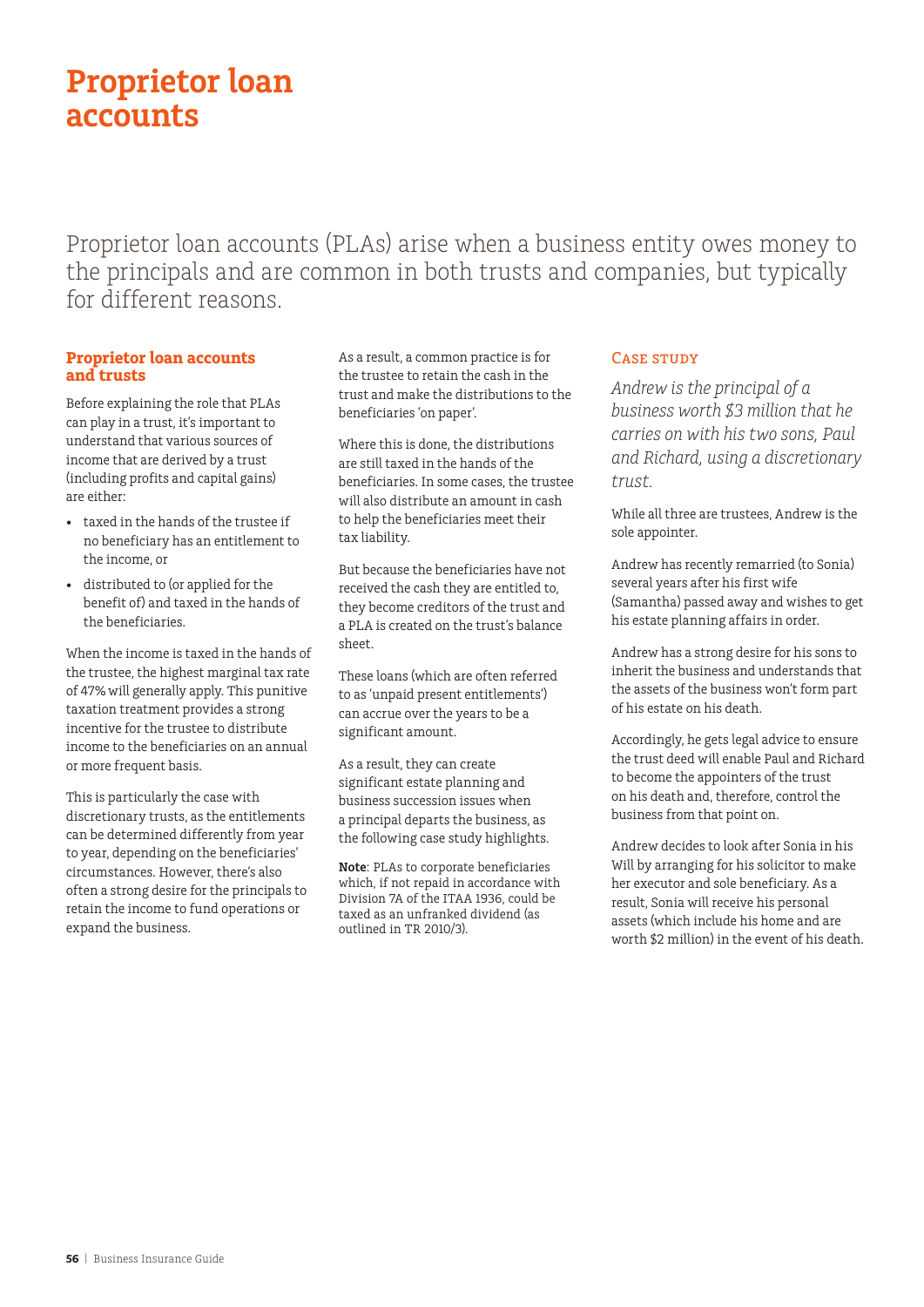<span id="page-56-0"></span>Five years later, Andrew dies and, during probate, the accountant who is looking after the tax administration of the estate discovers the trust had owed Andrew \$1.5 million in accrued unpaid present entitlements at death**<sup>1</sup>** .

This amount owing is an asset of Andrew's estate. Furthermore, the loan has no documented terms and is effectively at call.

Because Sonia is the sole beneficiary of Andrew's estate, she demands that the loan be paid to her, and Paul and Richard have to sell the business to meet the repayment.

This outcome could, however, have been avoided if insurance was used to provide sufficient funds to pay out the loan account (see **page 18**).

Alternatively, the loan could have been forgiven in Samantha's Will. As mentioned on page 67, the commercial debt forgiveness provisions will not apply where a loan is forgiven in the creditor's Will.

### **Proprietor loan accounts and companies**

Companies can also retain income (including profits and capital gains) or distribute them to shareholders as a dividend. But, unlike trusts, regardless of which of these options the company selects, from the company's perspective the income will be taxed at the same rate, which is a flat 26%**2**, or 30% where annual aggregated turnover is \$50 million or more in 2020/21.

As a result:

- there's no tax disincentive to retaining earnings in the company (assuming the principal isn't on a lower marginal tax rate than the company tax rate), and
- if the company wants to use some of the income to fund operations or expand the business, there's no need to make on paper dividend payments to shareholders (which would create a shareholder loan account).

Where shareholder (or director) loan accounts primarily tend to arise is when the principals lend 'start-up capital' or expansion capital to the company using their own funds.

While the principals could instead use their start-up capital to subscribe for shares in the company, this option tends to be less common in small to medium sized businesses than loaning the capital.

This is because if the share subscription method is used, any payments made back to the directors would usually be in the form of a taxable dividend, whereas the repayment of a loan to the principals would generally be tax-free.

Additionally, if they are a creditor of the business, they stand more of a chance to get some of their investment returned in an involuntary liquidation scenario than if they subscribed for shares.

**1** The reason the loan account was extremely large was that:

- for many years, Andrew distributed most of the business profits to his first wife (Samantha) as she didn't work and was on a low marginal tax rate, and
- when Samantha passed away, because he was the sole beneficiary of her estate, he inherited the loan account.
- **2** For companies with less than \$50m annual aggregated turnover the tax rate is 25% in 2021/22.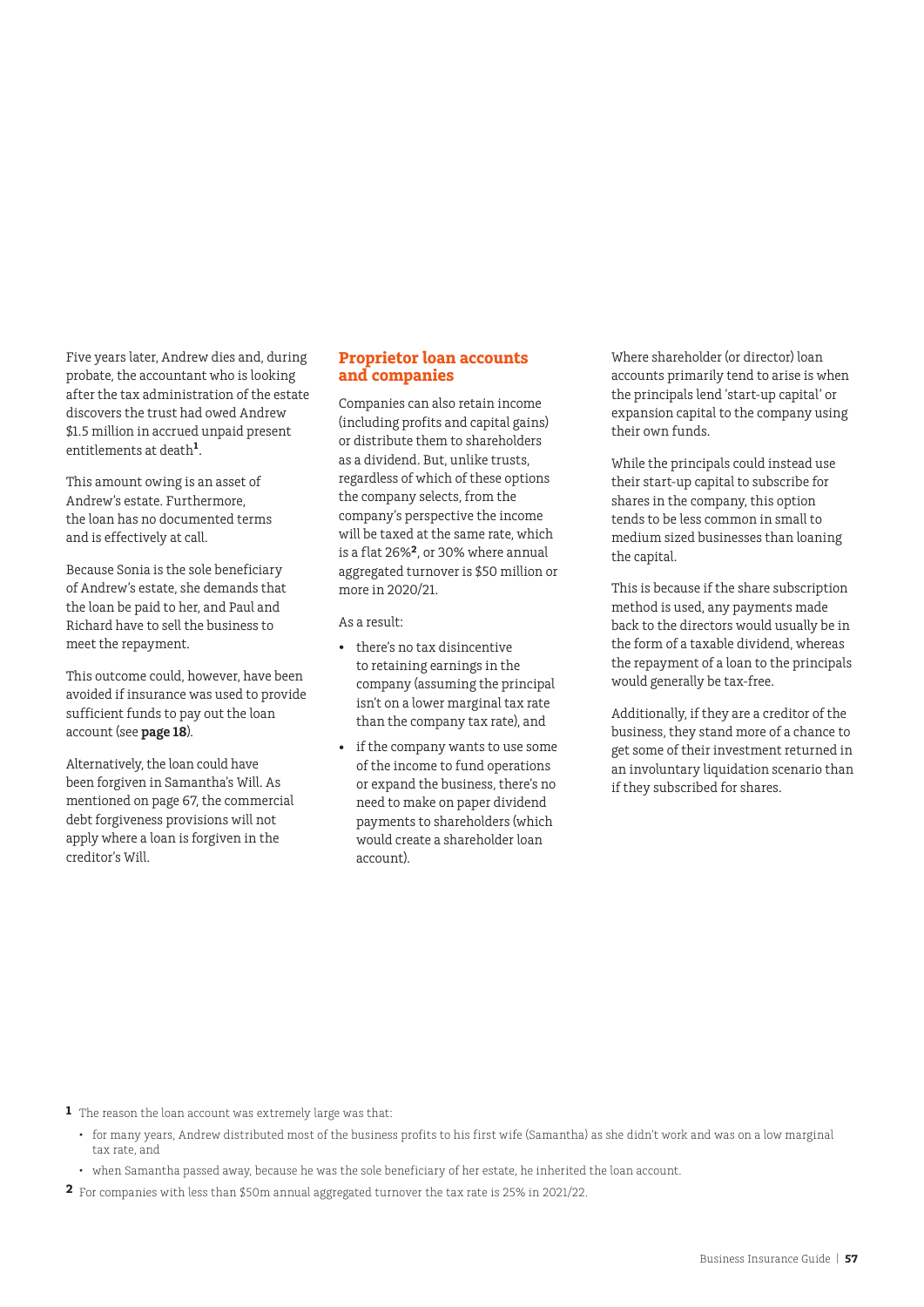## <span id="page-57-0"></span>**Documented loan agreements and asset (debt) protection**

The directors of a company or trustees of a discretionary trust or unit trust will often have provided a guarantee or security for a loan sourced from a lending institution.

Where this is the case, if the insurance policy used to protect these debts is selfowned, the proceeds will be received by the life insured (in the event of TPD and critical illness) or the beneficiaries of the insured's estate (in the event of death).

If the recipient of the insurance proceeds lends the money to the business so the debt can be repaid, the recipient will replace the lending institution as creditor.

If the recipient subsequently forgives the loan they make to the business, the commercial debt forgiveness (CDF) laws could apply. These laws, which are outlined on **page 59**, subject the business to some adverse tax implications but don't necessarily apply in the event of death if the loan is forgiven by the deceased principal's Will.

The same outcomes can also occur if the recipient uses the money to repay the lending institution directly. This is because the recipient has the right to be repaid the money or effectively stands in the shoes of the original creditor (the lending institution).

In TD 2004/17 (concerning the scenario where a guarantor repays a debtor's debt), the ATO ruled that unless 'the guarantor is subrogated to the rights formerly held by the creditor in relation to the debt so that the debt is now enforceable by the guarantor' the commercial debt forgiveness laws may apply to the business.

One way to ensure the recipient doesn't become the creditor and the CDF laws don't apply is for the directors/trustee to establish a legally binding documented loan agreement prior to the occurrence of an insured event.

Such an agreement could specify that:

- each of the directors/trust beneficiaries will self-own their insurance policies
- if an insured event occurs, the recipient of the insurance proceeds will be obliged to pay the money to the remaining directors/ trust beneficiaries on the condition the remaining directors/beneficiaries arrange with the lending institution for the departing director's/ beneficiary's personal guarantee to be released, and
- the remaining directors/beneficiaries will reduce or repay the debt with the lending institution and take over as the creditors of the business.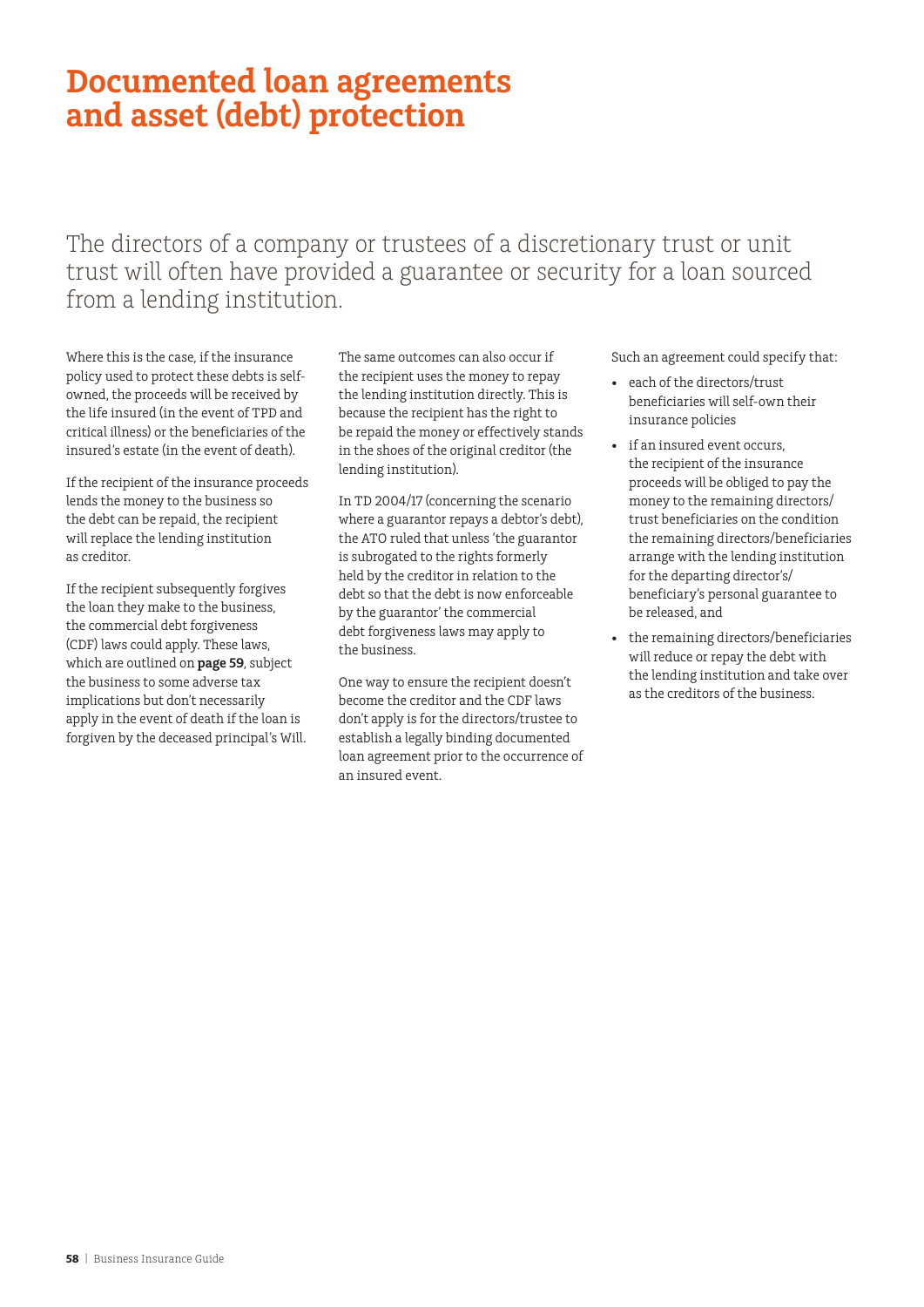# <span id="page-58-0"></span>**Commercial debt forgiveness laws**

The commercial debt forgiveness (CDF) laws may adversely impact businesses run through an entity when a debt is forgiven by a creditor, such as a director or trust beneficiary.

### **Why were the laws introduced?**

The CDF laws, which are contained in Division 245 of ITAA 1997, were introduced in 1996 to remove an anomaly in our tax system whereby:

- the forgiven amount could be treated as a capital loss or allowable tax deduction for the creditor, and
- the debtor (ie the entity) was able to continue, for example, to claim tax deductions relating to the assets or stock purchased with the loan proceeds.

In other words, prior to the introduction of the CDF laws, the tax implications for creditors had no corresponding tax implications for debtors.

#### **When is a debt considered to be forgiven?**

A debt is considered to be forgiven if 'the debtor's obligation to pay the debt is released or waived or otherwise extinguished'<sup>3</sup>.

#### **When could the laws apply to asset (debt) protection?**

The CDF laws could apply where a company director or trust beneficiary has provided a guarantee or security for a loan sourced from a lending institution if:

- they receive proceeds from a self-owned or super owned insurance policy
- they lend the money to the entity so it can repay the debt, or they repay the money directly to the lending institution, and
- they subsequently forgive the amount they are owed by the entity.

The CDF laws could also apply if a company director or trust beneficiary forgives a proprietor loan account (eg as a result of receiving proceeds from a selfowned or super owned insurance policy).

### **What impact do the laws have?**

Assuming the relevant provisions apply, the CDF laws subject the entity (ie the party that benefits from the forgiveness) to the following adverse tax consequences **<sup>4</sup>** :

first, the net forgiven amount reduces the debtor's revenue losses in the income years before the forgiveness income year

- then any balance remaining of the net forgiven amount is applied to reduce the deductible net capital losses of the debtor in respect of the income years before the forgiveness income year
- then any balance remaining of the net forgiven amount is applied to reduce certain deductible expenditures of the debtor in respect of the income year in which the forgiveness occurred or of a subsequent income year, and
- then any balance remaining of the net forgiven amount is applied to reduce the cost base of the debtor's assets at the beginning of the forgiveness income year.

The aim of these laws is to claw back the net forgiven amount from the entity.

If a balance of the net forgiven amount still remains at this point, it's disregarded, except in the case of partnerships, where any remaining balance is applied to the income or loss distributed in the relevant year to the partners **<sup>5</sup>** .

These potentially adverse CDF laws may apply to the debtor unless an exemption applies. The main exemptions**<sup>6</sup>** likely to apply are if the debtor becomes bankrupt or the creditor forgives the loan in their Will.

- **3** s245-35 of ITAA 1997.
- **4** s245-95 of ITAA 1997.
- **5** s245-215 of ITAA 1997.
- **6** s245-40 of ITAA 1997.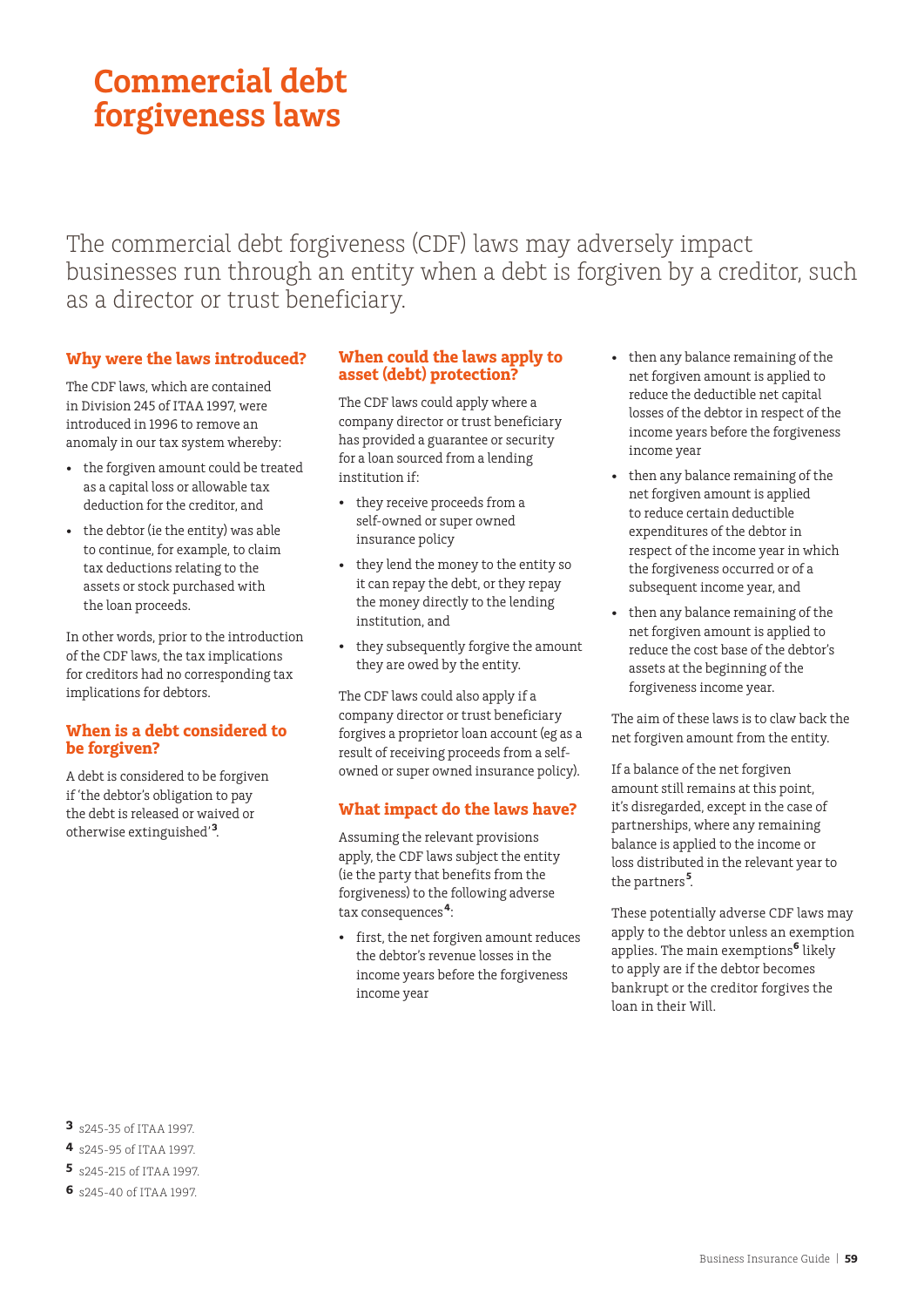# <span id="page-59-0"></span>**Super concessional contribution cap**

### When making contributions to fund insurance in super, it's important to take into account the concessional contribution cap.

Failure to do this could result in unintended tax consequences.

The concessional contribution (CC) cap is a cap that applies to certain super contributions that include, but aren't limited to:

- all contributions from an employer (including salary sacrifice), and
- personal contributions claimed as a tax deduction.

In 2020/21, the CC cap is \$25,000.

If the cap is exceeded, excess contributions will be effectively taxed at the contributor's personal marginal rate of tax, plus an interest charge on tax due. The contributor will then have the choice of retaining the excess CCs in super or having up to 85% of the excess CCs released from super.

**Note**: Because Life and TPD insurance premiums are deductible to the super fund trustee, 15% contributions tax is generally not payable on concessional contributions that are made to fund the insurance premiums in a super fund.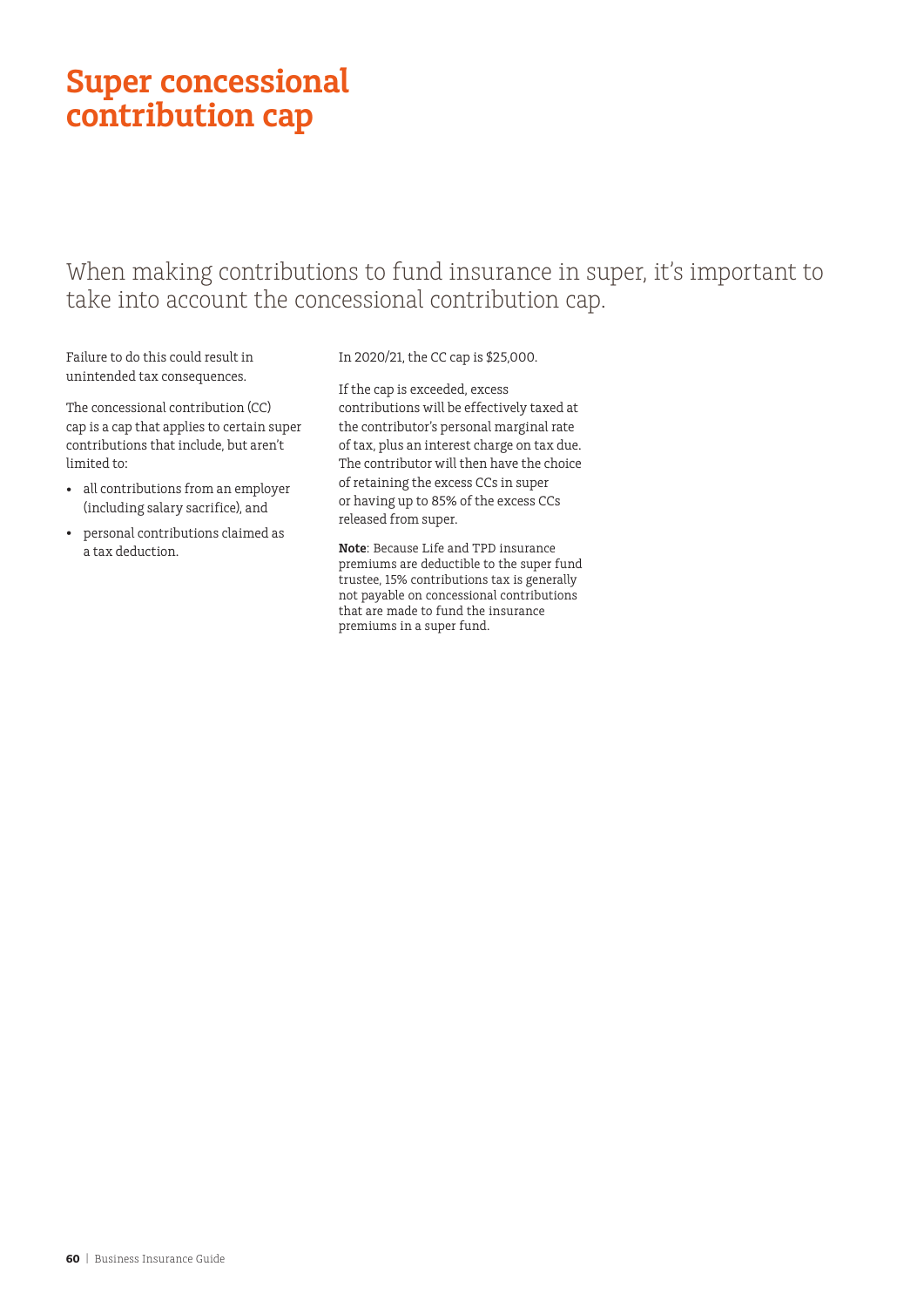# <span id="page-60-0"></span>**Small business CGT concessions**

### Small business principals may have a number of CGT concessions available to them when selling their interests in the business.

Some can also take advantage of more than one CGT concession.

To qualify for the concessions, a number of basic conditions need to be met, as well as some conditions that are specific to each of the concessions.

**Note:** The rules relating to the small business CGT concessions are complex and have been outlined below in summary form only.

### **Basic eligibility conditions**

To meet the basic eligibility conditions:

• The business must have a turnover of \$2 million or less, or the net value of the principal's existing CGT assets (subject to certain exclusions) must not exceed \$6 million [the Net Asset Value (NAV) test].

If the principals have connected or affiliated entities, then the annual turnover or net value of the CGT assets of those entities must be aggregated.

In practice, the NAV test will tend to be the predominant test, except in the case of businesses such as farms where the asset value may be high and turnover low.

When determining whether the net value of the entire entity (or associated entities) or just a principal's share is counted, a 40% threshold is generally applied. If a departing principal and/or their affiliates have the right to receive 40% or more of the distribution of either income or capital (or net income for partnerships), the net value of the connected entity will count towards the test.

Assets for personal use and enjoyment (including superannuation) are excluded. • The assets disposed of must be active assets. These are tangible and intangible assets used, or held ready for use, in the course of carrying on a business (eg land, buildings and goodwill).

Shares in Australian resident companies and interests in Australian resident trusts are active assets where at least 80% of the assets owned by these entities are active assets.

• If the asset is a share in a widely held company or an interest in a trust, there must be a 'significant individual' who is entitled to at least 20% of (as relevant) voting rights, distributed income and capital from the entity.

The concessions can also be accessed by the legal personal representative or beneficiary of a deceased small business principal, provided the deceased would have been able to access them just before they died. A time limit of two years from the principal's date of death generally applies.

In addition to the small business concessions, the 50% CGT discount is available to individuals and beneficiaries of trusts (excluding corporate beneficiaries) on all assets held for more than 12 months.

This exemption is generally utilised before any other concession is claimed except for the 15 year exemption.

#### **Concessions and specific eligibility conditions**

The concessions that may be available (and the specific eligibility conditions that apply to these concessions) include the:

- **15 year CGT exemption** This is a 100% CGT exemption available to small business principals on the disposal of active assets held for 15 years or more. The assets must have been disposed of for the purpose of retirement and the small business principal must be at least 55 years of age or permanently incapacitated.
- **50% CGT active assets exemption** – This is a 50% exemption available to small business principals on the disposal of active assets.
- **CGT retirement exemption** This is available to small business principals up to a maximum lifetime limit of \$500,000. If the small business principal is less than 55 years of age, they must invest the exempt amount in a super fund. However, if the small business principal is 55 or over, they can take the proceeds as cash, invest in super or purchase a pension.

### **Lifetime CGT cap**

Business principals and family members (typically the spouse of a principal) that are eligible for the 15 year CGT concession or the CGT retirement concession can make non-concessional contributions (NCCs) in addition to the standard NCC cap (which is \$100,000 in 2020/21).

Where the 15 year CGT concession is used, a lifetime cap of \$1,565m (in 2020/21) is available. Both the exempt gain and other proceeds (such as the cost base) can be contributed.

Where the CGT retirement exemption is used, up to \$500,000 (not indexed) of the exempt gain proceeds can be contributed. This amount is counted as part of the lifetime cap.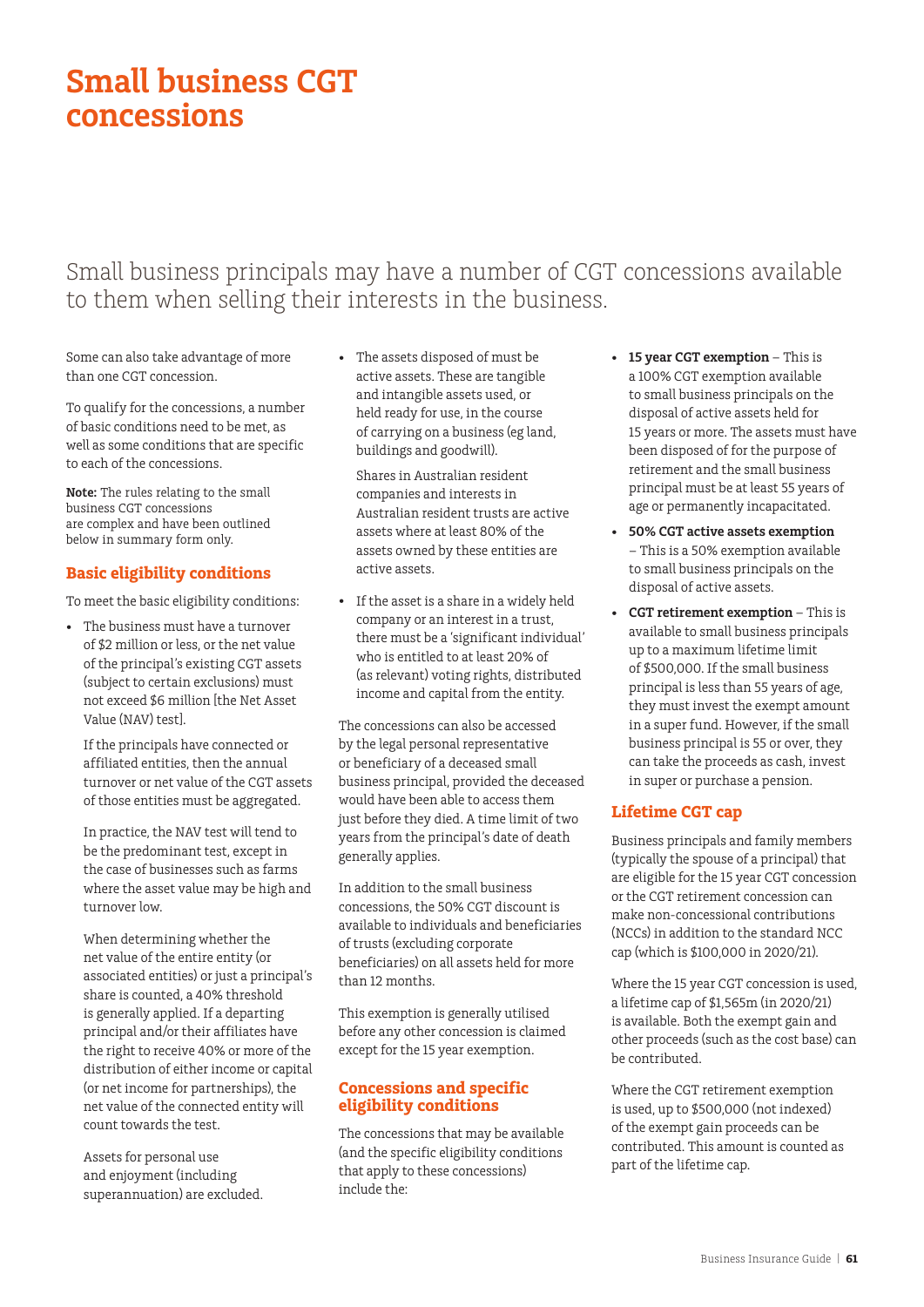# <span id="page-61-0"></span>**Who may be an employee for FBT purposes**

### Principals who operate their business through a company or trust are often employees for Fringe Benefit Tax (FBT) purposes.

This will generally be the case where the business pays them:

- salary or wages
- Superannuation Guarantee contributions, or employer concessional contributions generally, and/or
- reportable fringe benefits.

In these situations, if the business pays premiums on policies owned by the principals for asset and ownership protection purposes:

- the business will have to pay FBT of 47% on 188.68% of the premiums, and
- both the premium and FBT liability will be deductible to the business.

This grossed-up cost will either be:

- charged back to the relevant principal's salary package, or
- paid for by the business (by pooling the premium costs for principals concerned).

An example of principals who aren't employees for FBT purposes are company shareholders who are remunerated entirely by dividends. In this situation, the payment of a premium for a shareholder's policy may be a deemed dividend under s109C(3) of ITAA 1936.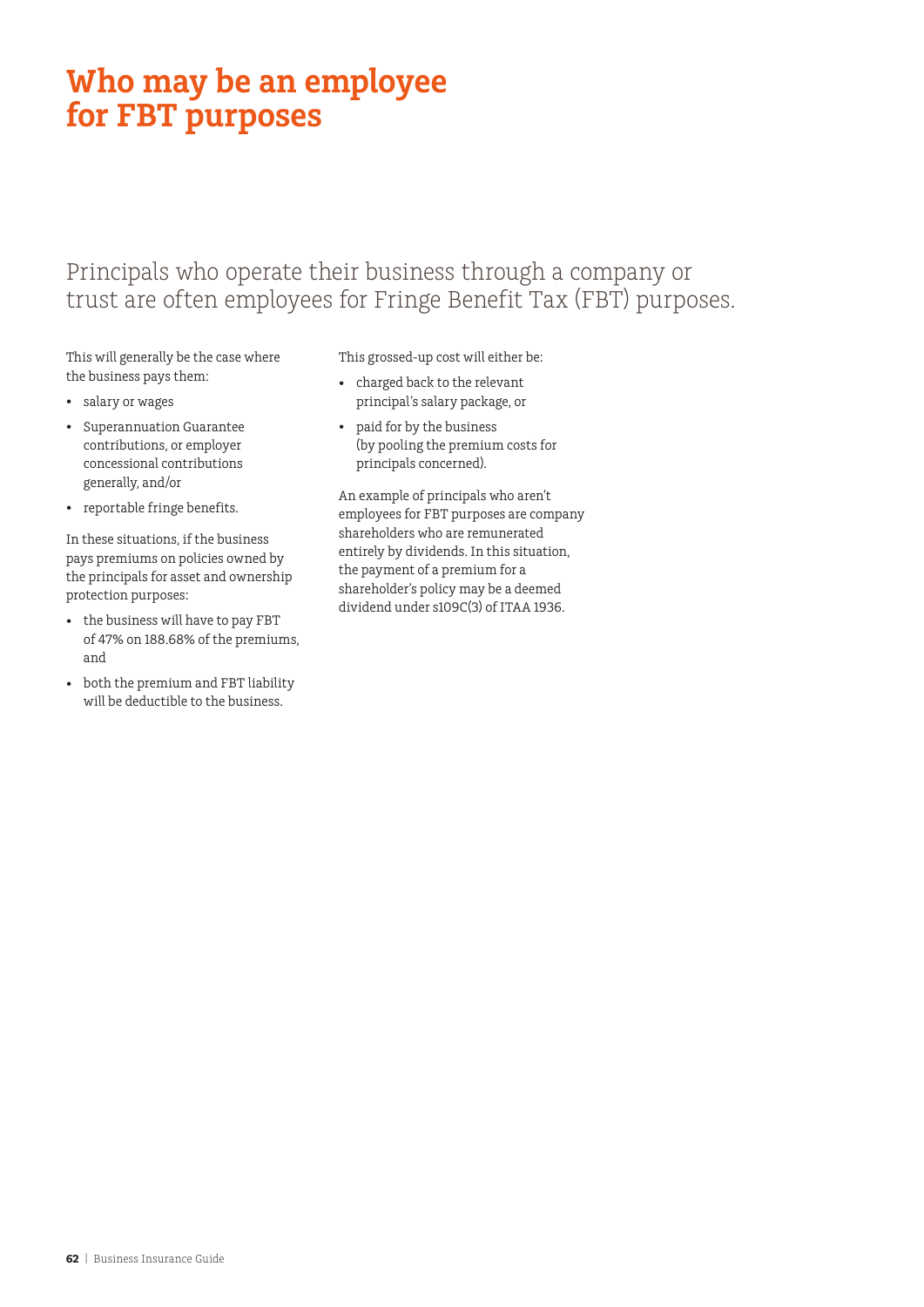# <span id="page-62-0"></span>**Records principals should keep**

## Different tax implications can arise when using insurance for asset (debt) and revenue purposes.

It's important that the principals document:

- the purpose for the insurance
- the life insured
- the insurance provider, product and policy number
- the types and amounts of insurance, and
- the basis for determining the sum insured.

Appropriate records should be kept, including minutes. Yearly reviews should also be conducted, with new minutes recording that a review took place and the outcome of any review. The minutes should detail any changes made. They should also reiterate the cover and purpose, even if this hasn't changed.

These requirements are particularly important for revenue protection policies. This is because if annual minutes aren't recorded, the ATO could deem the policy to have a capital (not revenue) purpose. As a result, the ATO could claw back the tax deductions and apply a penalty.

Furthermore, in the event of a claim, if the policy is deemed to have a capital purpose, CGT will be payable on TPD or Critical Illness proceeds rather than the amount being treated as assessable income.

It's also important to note that the insurance needs (and sums insured) can change over time and, in the event of a claim, the ATO will generally consider all the surrounding circumstances, including:

- the minutes
- the use to which the proceeds are actually put, and
- advance declarations of the intended purposes contained in any other relevant correspondence (such as letters, emails and file notes).

Finally, retaining comprehensive records can provide some protection for the principals in the event of a dispute, and during the critical period between when the insurance is taken out and the relevant agreements are finalised.

If the matter ends up in the courts, this may be the only evidence available to establish the intent of the principals.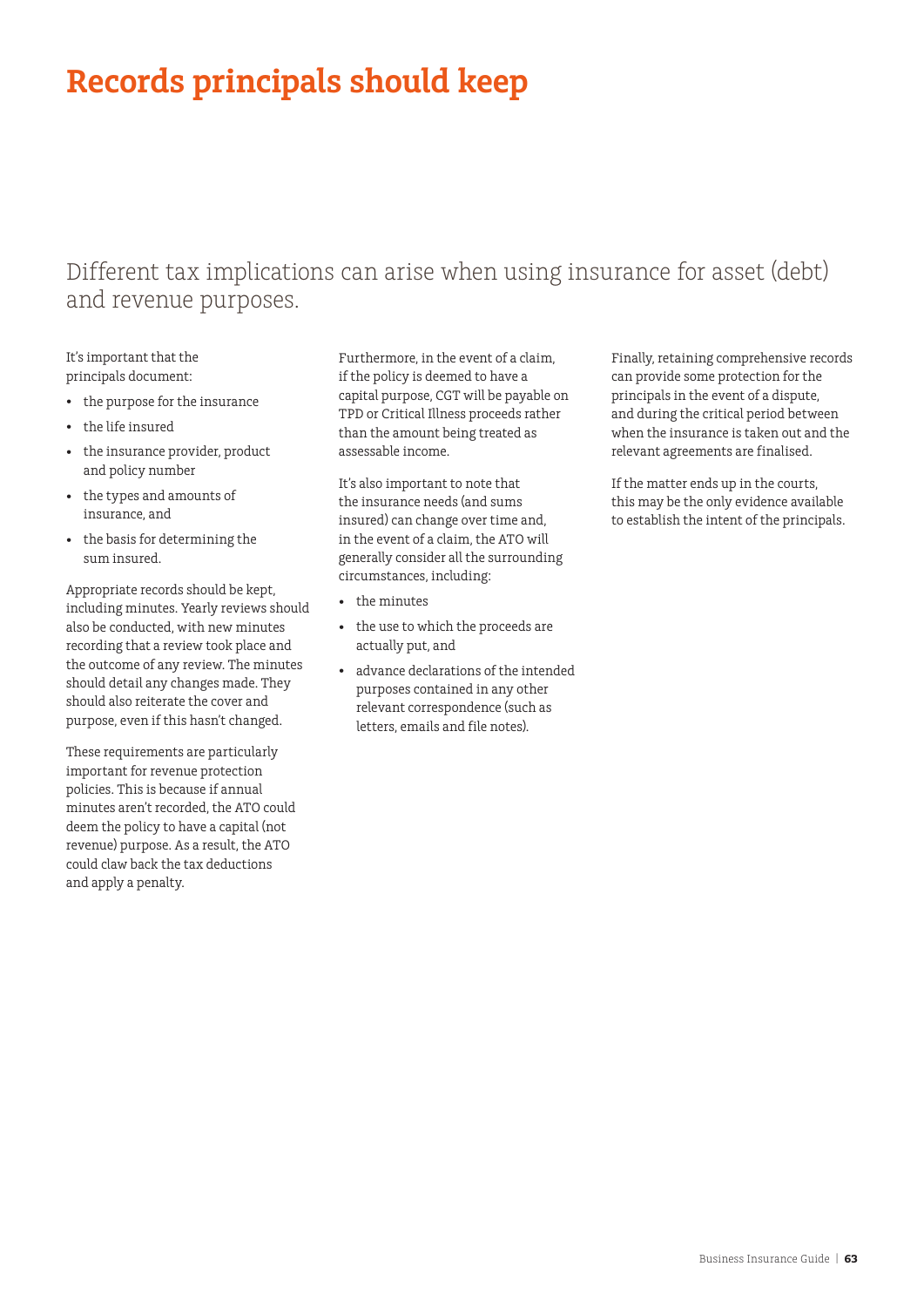# <span id="page-63-0"></span>**Commonly used abbreviations**

**ATO** – Australian Taxation Office

**ID** – Interpretative Decision

**IT** – Income Tax Ruling

**ITAA** – Income Tax Assessment Act (1936 or 1997)

**NTLG** – National Tax Liaison Group

**PR** – Product Ruling

**SIS** – Superannuation (Industry) Supervision Act, 1993 and Superannuation (Industry) Supervision Regulations, 1994.

**TD** – Tax Determination

**TR** – Taxation Ruling

**TPD** – Total and Permanent Disability